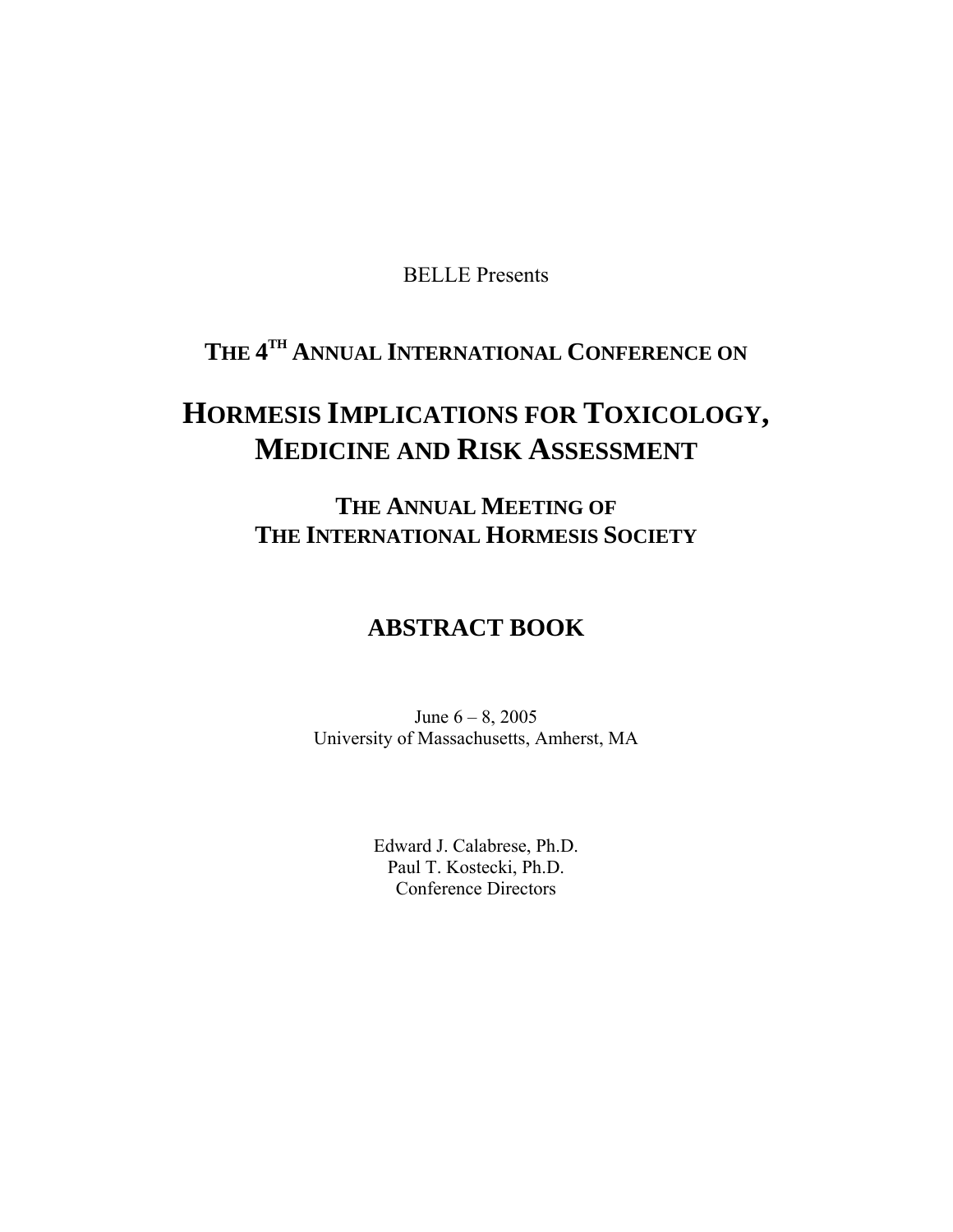# **TABLE OF CONTENTS**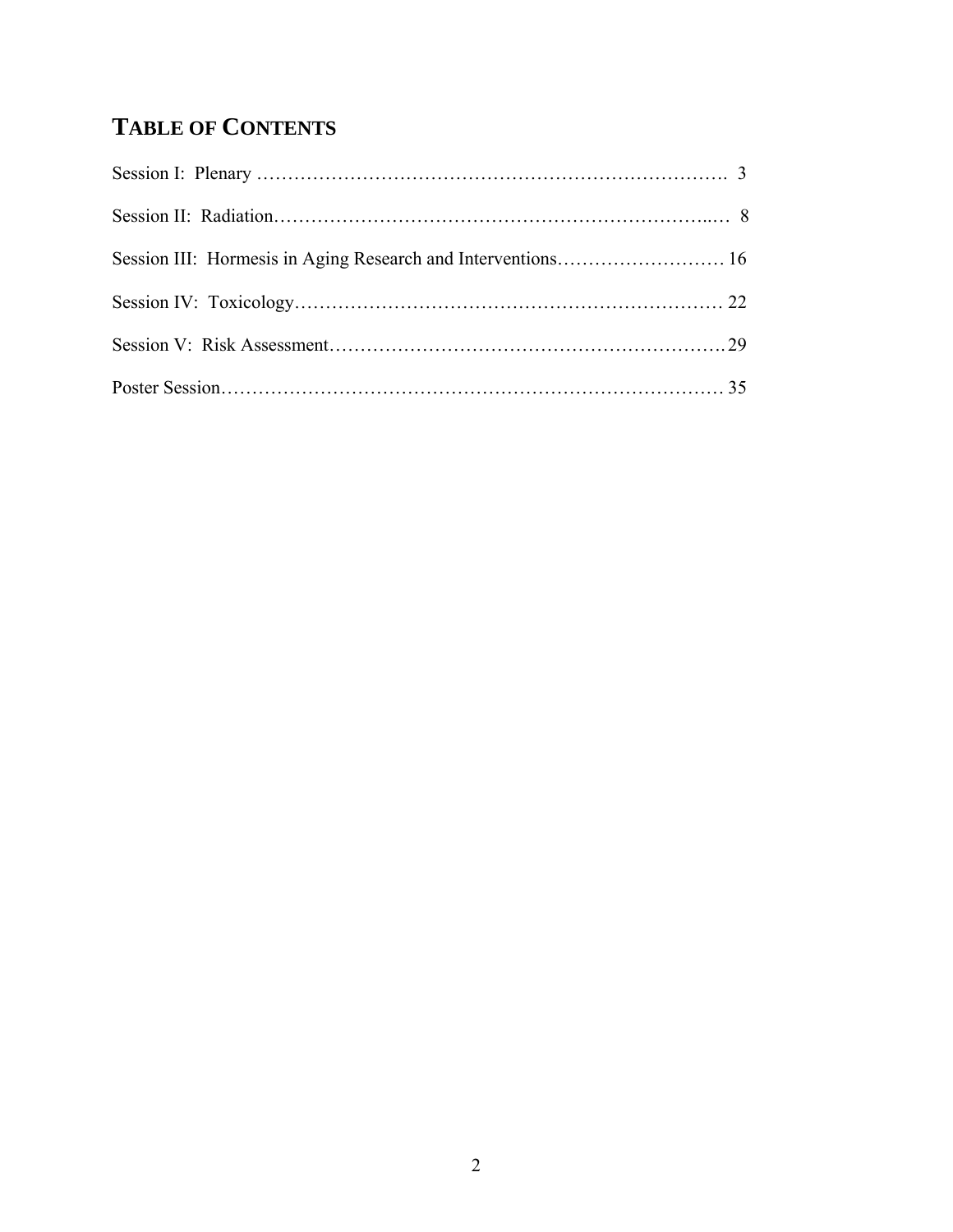# **PLENARY SESSION**

**HORMESIS IN PRECAUTIONARY REGULATORY CULTURE: MODELS PREFERENCES AND THE ADVANCEMENT OF SCIENCE** *Jaap C. Hanekamp, CEO HAN, Zoetermeer, The Netherlands* 

**STOCHASTIC THRESHOLDS: A NOVEL EXPLANATION FOR NONLINEAR DOSE RESPONSE** *Bobby Scott, Lovelace Respiratory Research Institute, Albuquerque, NM* 

**THE RISK COMMUNICATION CHALLENGE OF HORMESIS** *David Ropeik, Harvard University, Boston, MA* 

**THE EMERGENCE OF HORMESIS IN BIOLOGY, TOXICOLOGY, AND MEDICINE** *Edward Calabrese, University of Massachusetts, Amherst, MA*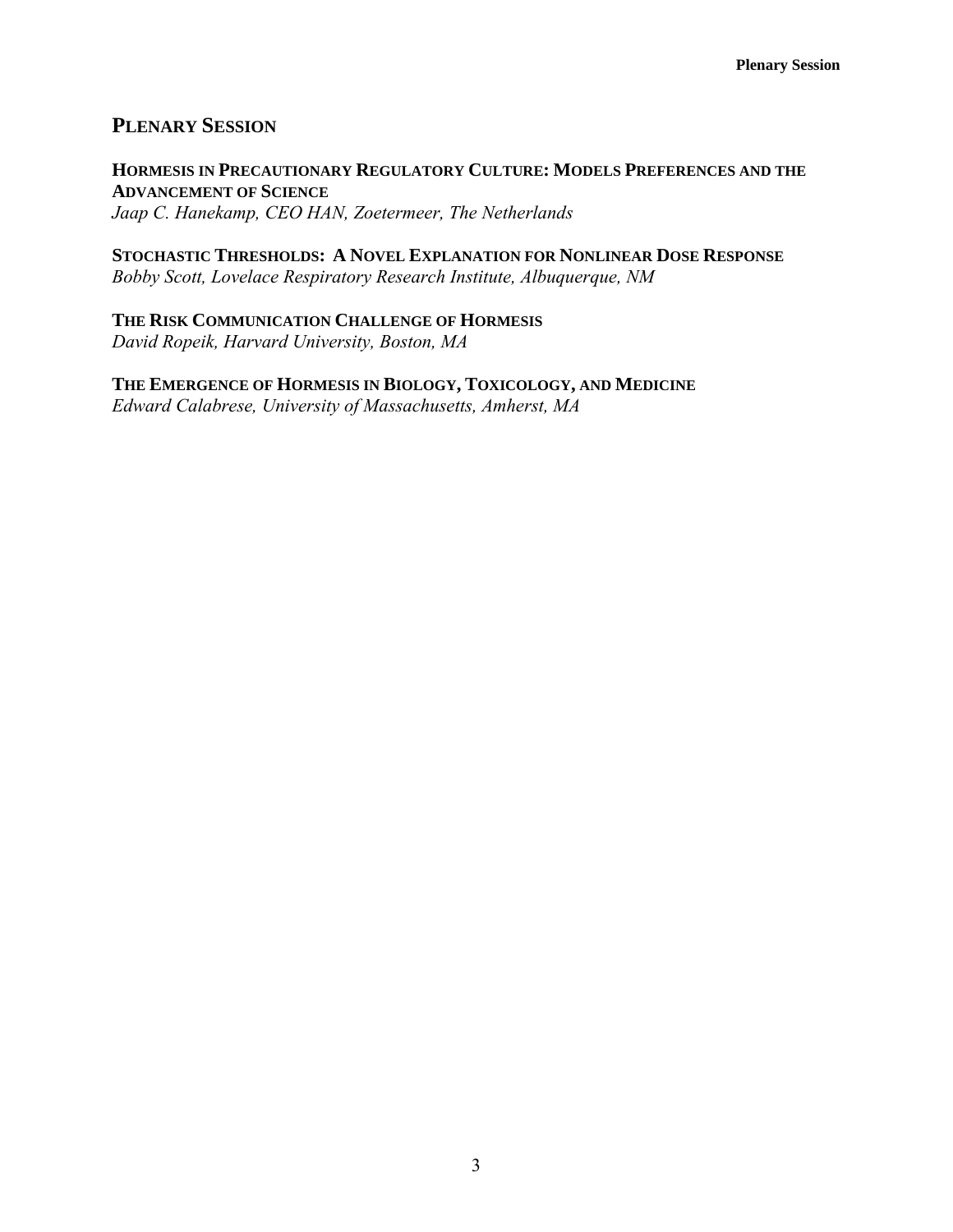# **HORMESIS IN PRECAUTIONARY REGULATORY CULTURE: MODELS PREFERENCES AND THE ADVANCEMENT OF SCIENCE**

#### *Dr. Jaap C. Hanekamp, CEO HAN, Runderweide 2, 2727HV Zoetermeer, the Netherlands, Tel: +31(0)793460304, Fax: +31(0)793460643 (fax), hjaap@xs4all.nl*

From a number of different angles, the contemporary policies on environmental chemicals exposures will be commented on. It demonstrates the excessive use of arguments based on adverse effects and underlines the necessity to take adaptive effects seriously. It is argued that the archetypal inclination of the 'When in doubt, keep it out.' precautionary approach, results in counter-productive and costly regulations. It is essential to include hormesis in regulation, in the form of a TIE (toxicological insignificant exposure level) related to the concentration, as an initial regulatory translation of adaptive effects. This regulatory transition will not be an easy one, as shall be argued from a sociological and historical perspective.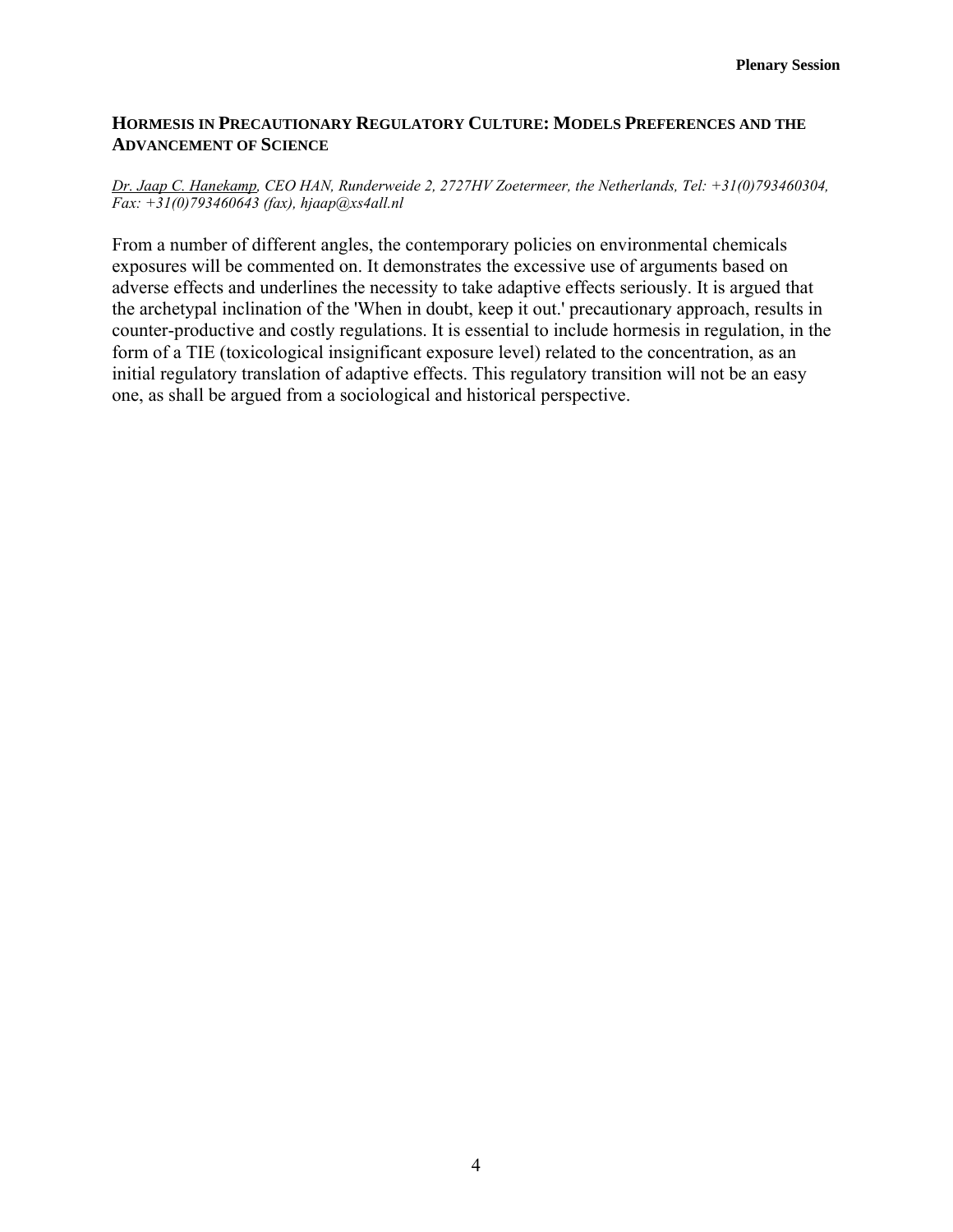### **STOCHASTIC THRESHOLDS: A NOVEL EXPLANATION FOR NONLINEAR DOSE RESPONSE**

#### *Bobby R. Scott, Lovelace Respiratory Research Institute, 2425 Ridgecrest Drive SE, Albuquerque, NM 87108, Tel: 505-348-9470, Fax: 505-348-8567, Email: bscott@LRRI.org*

There is growing evidence that low doses of certain agents (e.g., radiation and genotoxic chemicals) can induced a protective process that leads to a reduction in mutations, neoplastic transformation, and cancer below the spontaneous frequency. High doses, however, appear to inhibit the protection, leading to elevated risks for the indicated biological effects. In this presentation, a dose-response model will be summarized which attributes the low-dose protection to stimulation of apoptosis among genomically compromised cells. The indicated apoptosis selectively removes genomically compromised cells and has been named the **p**rotective **a**poptosis **m**ediated (PAM) process. The PAM process is mediated via reactive oxygen and nitrogen species, and in the case of fibroblast, by extracellular transforming growth factor β1 (TGF-β1). Apoptosis is presumed to occur via the mitochondrial pathway. Activation of PAM appears to require a stochastic threshold, *DPAM*, which varies for different individuals (*in vivo*), and also *in vitro* for different replicate samples. In addition, above a stochastic threshold, *Doff*, PAM appears to be inhibited. These threshold assertions are supported by microarray data from radiation studies by others. Because of the indicated stochastic thresholds, dose-response relationships for mutagenesis, neoplastic transformation, and cancer induction are predicted to be of the nonlinear hormetic type, involving a hormetic zone where risk is suppressed below the spontaneous level for genotoxic agents that activate PAM. The level of suppression (called the hormetic intensity) as well as the width of the hormetic zone over which risk is suppressed is predicted to increase with decreasing dose rate. Cancer cells appear to attain resistance to undergoing PAM, but new research results suggest that the resistance could possibly be reversed via use of apoptosis sensitizing agents. Implications of the PAM process for low-dose cancer therapy, cancer prevention, extension of expected lifespan, and low-dose risk assessment will be discussed.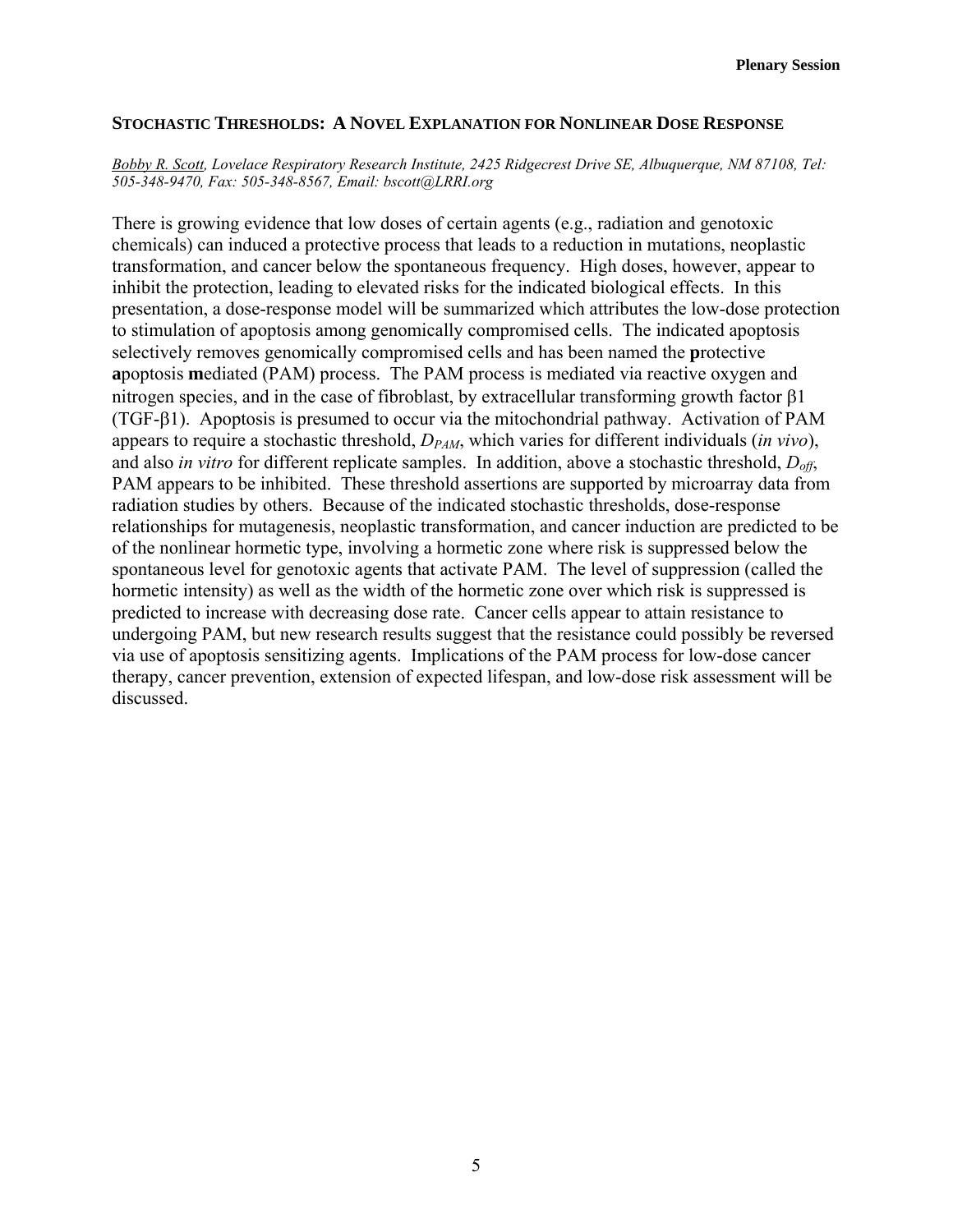# **RISK COMMUNICATION CHALLENGES AND OPPORTUNITIES FOR ESTABLISHING THE HORMETIC MODEL**

#### *David P. Ropeik, Harvard School of Public Health, Harvard Center for Risk Analysis, 718 Huntington Ave., Boston, MA, 02115, Tel: 617-432-6011, Fax: 617-432-0190, Email: dropeik@hsph.harvard.edu*

The biology and psychology of risk perception suggest that human judgment about risk is a matter of intuition, values, and emotions as much as or more than it is a matter of strictly factbased reasoning. Further, neuroscience and psychology have found that the perception of any given risk, once learned, is difficult to extinguish or "unlearn". Given that hormesis deals with potentially or actually hazardous substances, which have affective attributes that evoke relatively higher levels of concern and fear, and given that many people already assume most of these substances to be harmful regardless of dose, the evidence suggests the potential for widespread resistance to the hormetic model. On the other hand, by identifying affective attributes that make a risk more or less worrisome, the risk perception literature can inform more effective risk communication by giving the initiator of the communication a better understanding of and respect for why the audience feels the way it does. It is argued that that, in turn, gives the communication more trustworthiness, clarity, and relevance, and therefore more influence on the choices and judgments of the audience. The findings of the biology and psychology of risk perception, and judgment making under uncertainty, are discussed, and their applicability to more effective risk communication about hormesis is explored.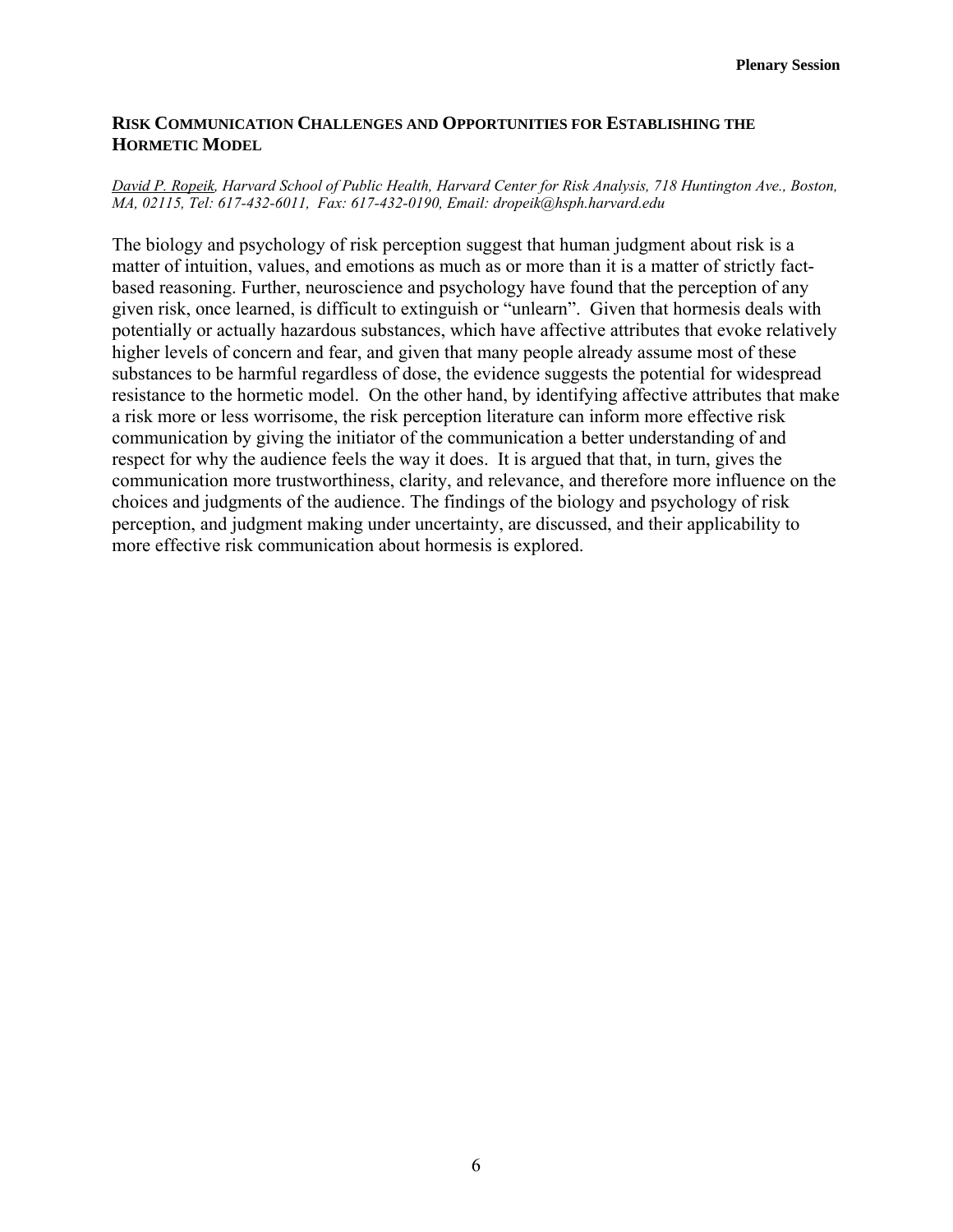# **THE EMERGENCE OF HORMESIS IN BIOLOGY, TOXICOLOGY, AND MEDICINE**

#### *Edward J. Calabrese, University of Massachusetts, Amherst, MA*

Considerable evidence indicates that reliable examples of hormetic dose responses in the toxicological/pharmacological literature are common and highly generalizable across biological model, endpoint measured and chemical class. Further assessment revealed that the hormetic dose response model is far more common than the threshold dose response model in objective, head-to-head comparisons. However, the field of toxicology introduced a profound error by rejecting the hormetic dose response model in its teaching, research, risk assessment and regulatory activities. The hormetic dose response model was rejected primarily because of its close historical association with the medical practice of homeopathy as a result of the prolonged and bitter feud between traditional medicine and homeopathy. Opponents of the concept of hormesis were successful in their misrepresentation of the scientific foundations of hormesis and in their unfair association of it with segments of the homeopathic movement with readily discreditable views. Such misrepresentations became firmly established and integrated within the pharmacology and toxicology communities because of their origins in and continuities with traditional medicine and subsequently profoundly affected governmental risk assessment activities further consolidating the rejection of hormesis. This error of judgment was reinforced by toxicological hazard assessment methods employing only high and few doses that were unable to assess hormetic responses, statistical modeling processes that were constrained to prevent the possibility of hormetic dose response relationships and by the modest nature of the hormetic stimulatory response itself, which demanded more rigorous study designs to evaluate possible hormetic responses. The future of low dose research in toxicology and pharmacology needs to be cognizant of and influenced by the possibility of hormetic dose responses with respect to animal model selection, acceptable background disease, endpoint selection, study design features, and biostatistical modeling activities.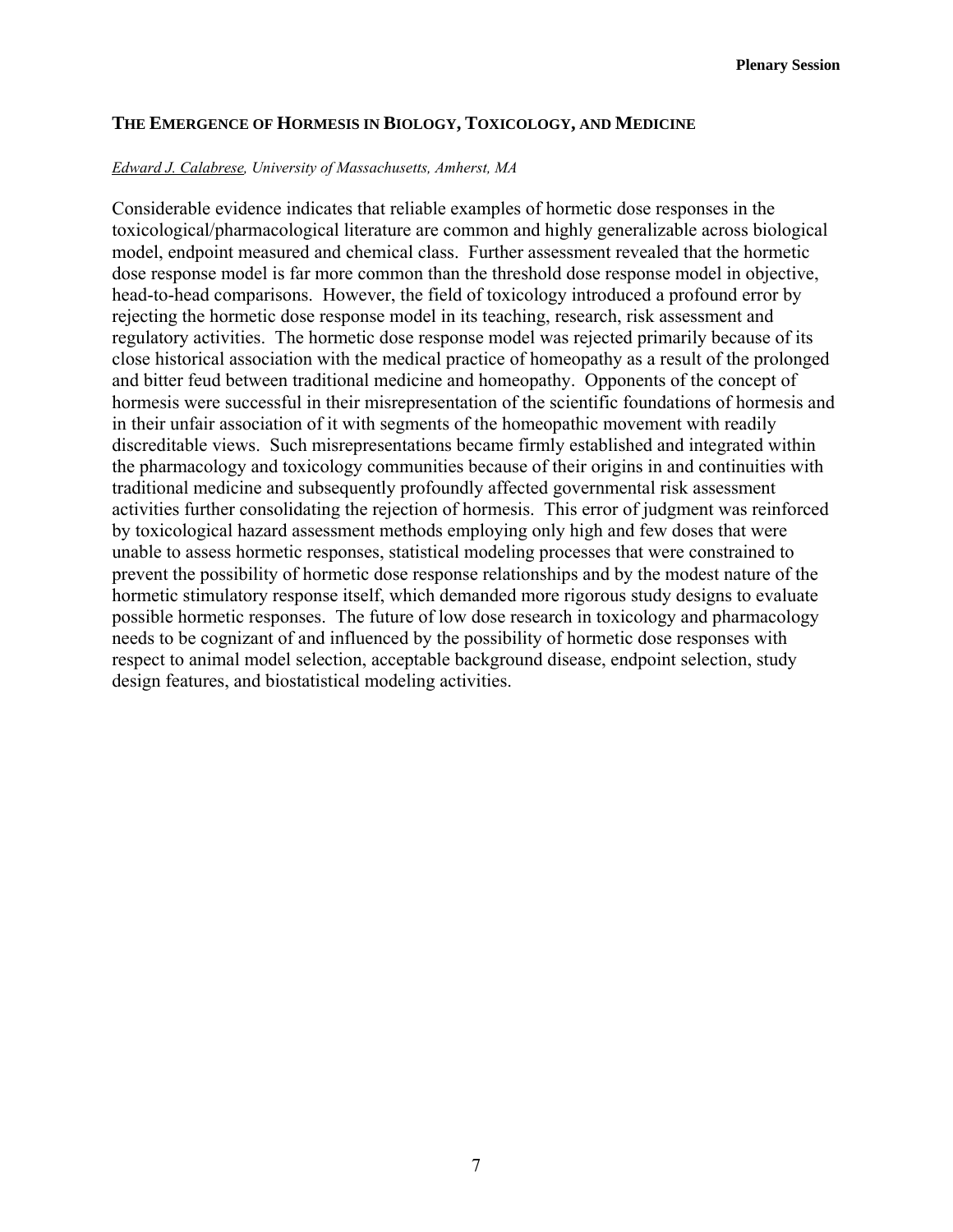# **RADIATION**

# **TRANSITIONS IN BIOLOGY AND THE SHAPE OF RADIATION DOSE-RESPONSE RELATIONSHIPS**

*Antone Brooks, Washington State University TriCities, Richland, WA Lezlie A. Couch, Washington State University TriCities, Richland, WA* 

# **COMPLEX MUTAGENESIS DOSE-RESPONSE RELATIONSHIPS AFTER EXPOSURE OF PKZ1 MICE TO DNA DAMAGING AGENTS**

*Pamela J. Sykes, Flinders University and Medical Centre, Bedford Park, South Australia, Australia* 

*Tanya K Day, Flinders University and Medical Centre, Bedford Park, South Australia, Australia Sarah Swinburne, Flinders University and Medical Centre, Bedford Park, South Australia, Australia* 

*Gouxin Zeng, Flinders University and Medical Centre, Bedford Park, South Australia, Australia Antony M. Hooker, Flinders University and Medical Centre, Bedford Park, South Australia, Australia* 

# **MECHANISMS UNDERLYING IONIZING RADIATION-INDUCED ADAPTIVE AND BYSTANDER RESPONSES**

*Sonia M. de Toledo, New Jersey Medical School, Newark, NJ Nesrin A. Asaad, New Jersey Medical School, Newark, NJ J Badri N. Pandey, New Jersey Medical School, Newark, NJ Perumal Venkatachalam, New Jersey School of Medicine, Newark, NJ Douglas R. Spitz, University of Iowa, Iowa City, IA Roger W. Howell, New Jersey Medical School, Newark, NJ Edouard I. Azzam, New Jersey Medical School, Newark, NJ* 

# **ADAPTIVE RESPONSE AND BYSTANDER EFFECTS IN HUMAN AND NON-HUMAN BIOTA**

*Carmel Mothersill, McMaster University, Hamilton, Ontario, Canada Colin Seymour, McMaster University, Hamilton, Ontario, Canada* 

# **MULTICELLULAR RESPONSES TO IONIZING RADIATION**

*Mary Helen Barcellos-Hoff, Lawrence Berkeley National Laboratory, Berkeley, CA* 

# **RADIATION RISK PREDICTION AND GENETICS: THE INFLUENCE OF THE P53 GENE IN VIVO** *Ron Mitchel, Atomic Energy of Canada Limited, Chalk River, ON, Canada*

**SUPPRESSION OF DISEASE DEVELOPMENT AND TUMORIGENESIS BY LOW LEVEL RADIATION** *Kazuo Satai, Central Research Institute of Electric Power Industry, Komae, Tokyo*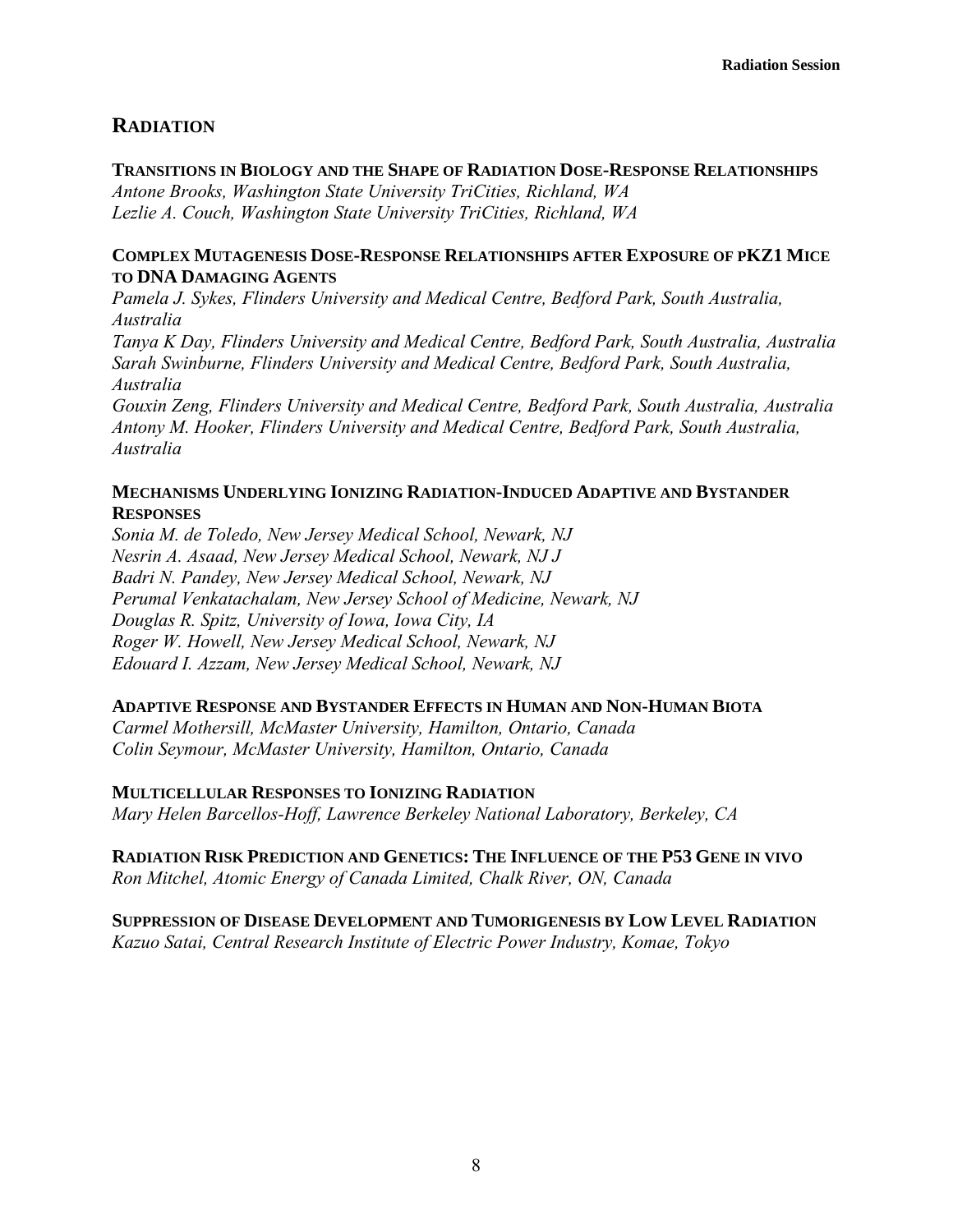# **TRANSITIONS IN BIOLOGY AND THE SHAPE OF RADIATION DOSE-RESPONSE RELATIONSHIPS**

*Antone L. Brooks, Washington State University TriCities, Department of Environmental Sciences, 2710 University Drive, Richland, Washington 99354-1671, Tel: 509-372-7550, Fax: 509-327-7552, Email: tbrooks@tricity.wsu.edu Lezlie A. Couch, Washington State University TriCities, Department of Environmental Sciences, 2710 University Drive, Richland, Washington 99354-1671, Tel: 509-372-7163, Fax: 509-372-7550, Email:lcouch@tricity.wsu.edu* 

The dose related mechanistic transitions at the molecular, cellular, tissue and organism level of biological organization will be discussed. The best example of a transition at the molecular level is the change in the number and types of genes changing their expression as a function of radiation dose. At doses below about 0.10 Gy, a rather large set of genes change their expression. As the dose increases, these genes down-regulate and another set of genes are altered. This reflects the transition from mechanisms involved in the response to high damaging doses to the adaptive response elicited by low doses of radiation. Similar responses have been observed for the induction of mutations, with a low dose protective response and a high dose increase in mutation frequency. At the cellular level, the observation of low dose hypersensitivity suggests that radiation-induced changes in gene expression may provide a level of protection over a narrow dose range. Following low doses of radiation (less than about 0.10 Gy) cells that are damaged are eliminated from the population. As the dose increases (to the intermediate doses 0.10-0.30 Gy), genes involved in cell survival and repair may be activated and survival increases. As the dose continues to increase, cell killing increases as single exponential function of dose. Cell transformation also shows a low dose transition. At doses below about 0.10 Gy, the transformation frequency is less than observed in the controls. As the dose continues to increases the frequency of transformed cells also increases. Observations from human studies, such as the induction of leukemia in A-Bomb survivors and bone cancer in radium dial painters, suggest that linear extrapolation across these transition points is not possible. Understanding the mechanisms of action at transition points will help define the shape of dose-response relationships. Research supported by the Office of Biological and Environmental Research, U.S. Department of Energy through a grant No. DE-FG03-99ER62787 to Washington State University.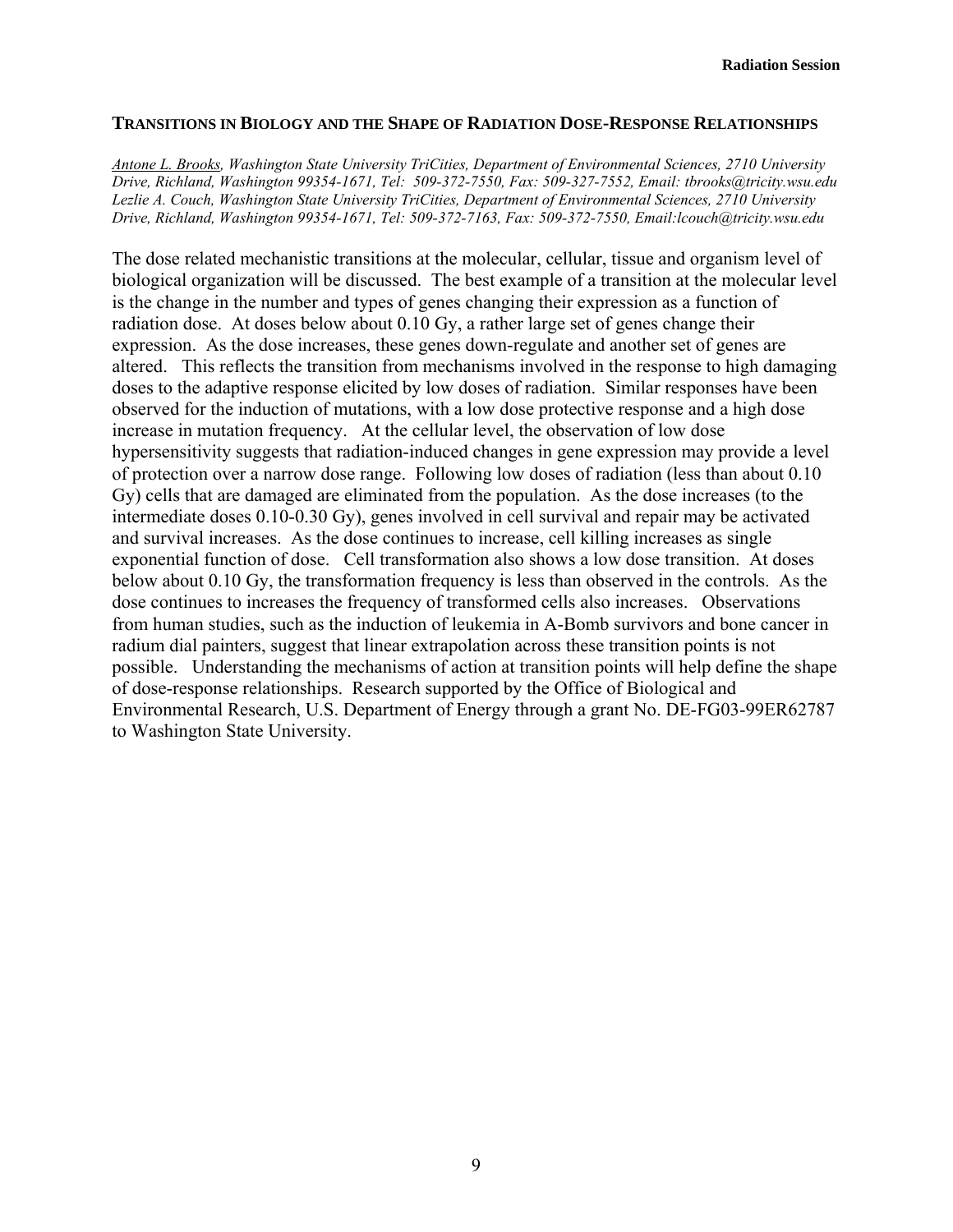# **COMPLEX MUTAGENESIS DOSE-RESPONSE RELATIONSHIPS AFTER EXPOSURE OF PKZ1 MICE TO DNA DAMAGING AGENTS**

*Pamela J. Sykes, Department of Haematology and Genetic Pathology, Flinders University and Medical Centre, Bedford Park, South Australia 5042, Australia, Tel: 61 8 82044379, Fax: 61 8 82045450, Email: pam.sykes@flinders.edu.au Tanya K Day, Department of Haematology and Genetic Pathology, Flinders University and Medical Centre, Bedford Park, South Australia 5042, Australia, Tel: 61 8 82044139, Fax: 61 8 82045450, Email: tanya.day@flinders.edu.au Sarah Swinburne, Department of Haematology and Genetic Pathology, Flinders University and Medical Centre, Bedford Park, South Australia 5042, Australia, Tel: 61 8 82044139, Fax: 61 8 82045450, Email: sarah.swinburne@flinders.edu.au Gouxin Zeng, Department of Haematology and Genetic Pathology, Flinders University and Medical Centre, Bedford Park, South Australia 5042, Australia, Tel: 61 8 82044139, Fax: 61 8 8204540, Email: tanya.day@flinders.edu.au Antony M. Hooker, Department of Haematology and Genetic Pathology, Flinders University and Medical Centre, Bedford Park, South Australia 5042, Australia, Tel: 61 8 82044139, Fax: 61 8 82045450, Email: tony.hooker@flinders.edu.au* 

We have observed complex dose response relationships using a chromosomal inversion endpoint *in vivo* and *in vitro* for a number of known DNA damaging agents in the pKZ1 recombination mutagenesis assay. This assay is sensitive and enables the study of very low doses of DNA damaging agents. The pKZ1 assay also has a high endogenous chromosomal inversion frequency which enables detection of a reduction below endogenous frequency without the need to study a prohibitive number of cells. At high doses of DNA damaging agents an induction above endogenous inversion frequency has been observed and at lower doses a reduction below endogenous inversion frequency has been observed. In the case of low LET X-radiation exposure an induction above endogenous frequency has again been observed at ultra-low doses. These results clearly do not conform to a linear no-threshold paradigm. The ability of a DNA damaging agent to cause an inversion in a cell will be dependent on chromatin structure and DNA repair protein activity. Adaptive response and bystander effects are likely to also be playing a role in the dose responses observed. The potential implications of these results on risk assessment will be discussed. Research funded by the Low Dose Radiation Research Program, Biological and Environmental Research (BER), U.S. Department of Energy, grant # DE-FG02-01ER63227.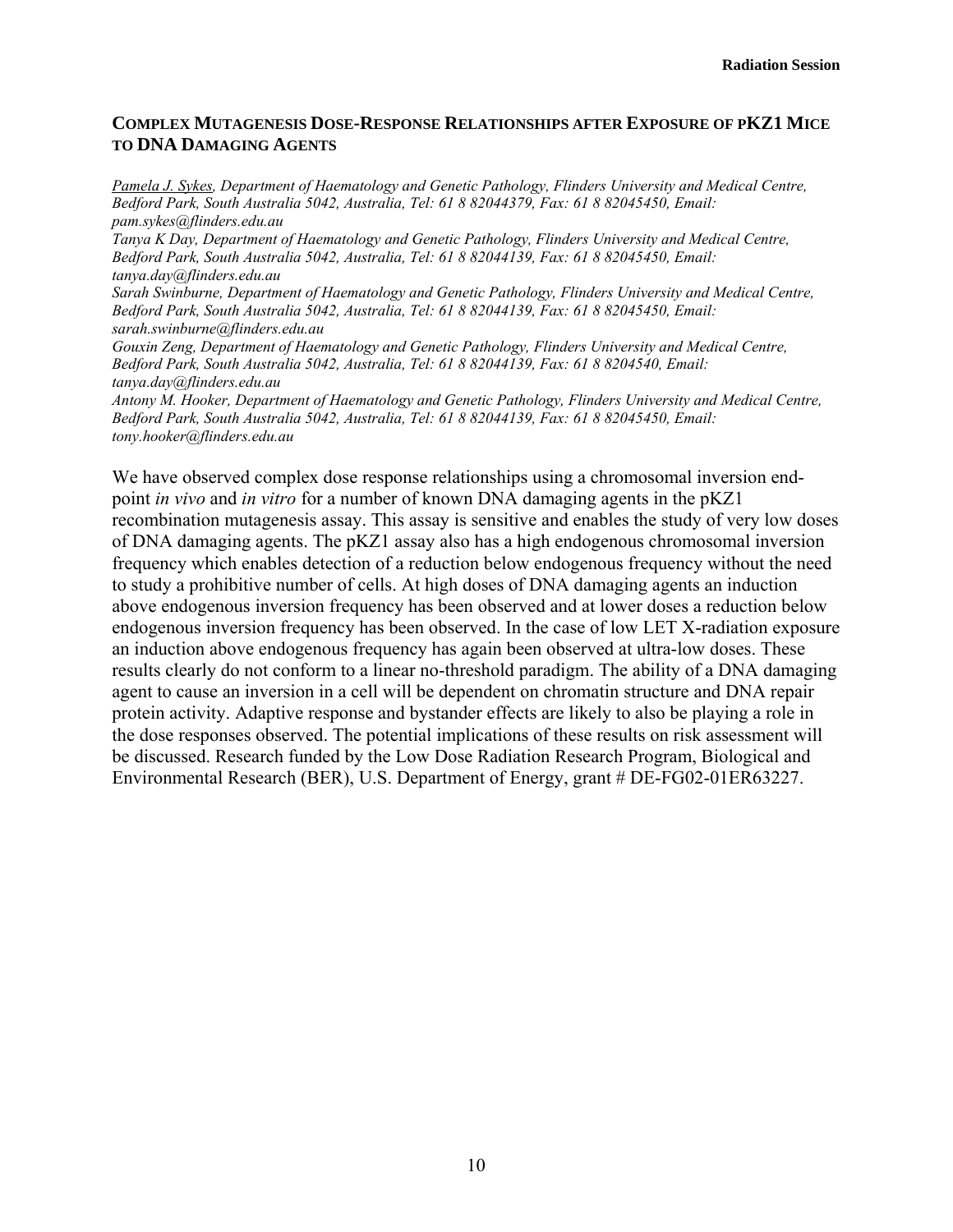# **MECHANISMS UNDERLYING IONIZING RADIATION-INDUCED ADAPTIVE AND BYSTANDER RESPONSES**

*Sonia M. de Toledo, Department of Radiology, New Jersey Medical School, 185 South Orange Avenue, Newark, NJ 07101, Telephone: 973-972 3412, Fax: 973-972 6474, Email: detolesm@umdnj.edu Nesrin A. Asaad, Department of Radiology, New Jersey Medical School, 185 South Orange Avenue, Newark, NJ 07101, Telephone: 973-972 5428, Fax: 973-972 6474, Email: asaadna@umdnj.edu Badri N. Pandey, Department of Radiology, New Jersey Medical School, 185 South Orange Avenue, Newark, NJ 07101, Telephone: 973-972 5428, Fax: 973-972 6474, Email: pandeybn@umdnj.edu Perumal Venkatachalam, Department of Radiology, New Jersey Medical School, 185 South Orange Avenue, Newark, NJ 07101, Telephone: 973-972 5428, Fax: 973-972 6474, Email: perumave@umdnj.edu Douglas R. Spitz, Free Radical and Radiation Biology Program, University of Iowa, B-180 Medical Laboratories, Iowa City, IA 52242, Telephone: 319-335 8001, Fax: 319-335 8039. Email: douglas-spitz@uiowa.edu Roger W. Howell, Department of Radiology, New Jersey Medical School, 185 South Orange Avenue, Newark, NJ 07101, Telephone: 973-972 5067, Fax: 973-972 6474, Email: rhowell@umdnj.edu Edouard I. Azzam, Department of Radiology, New Jersey Medical School, 185 South Orange Avenue, Newark, NJ 07101, Telephone: 973-972 5323, Fax: 973-972 6474, Email: azzamei@umdnj.edu* 

To understand low-dose effects and their potential impact on risk from ionizing radiation, we have investigated cellular, molecular and biochemical effects in quiescent human and rodent cell cultures exposed to low doses of  $\gamma$ -rays or low fluences of  $\alpha$ -particles. Effects were also examined in cultures consisting of <sup>3</sup>H-thymidine labeled and unlabeled cells and in their progeny. The short range of the β-particles emitted by tritium confined the radiation dose to the labeled cells only.

Normal human cells were grown in a three-dimensional architecture. Pre-exposure to low dose/low dose rate (1-10 cGy, 0.2 cGy/h) γ-rays protected them from DNA damage induced by a subsequent acute challenge exposure to γ-rays. DNA repair, oxidative metabolism and induced delays in the transition from  $G_1$  to S phase of the cell cycle regulate these protective effects. With relevance to risk assessment, a single chronic low dose exposure to γ-rays decreased the frequency of micronucleus formation (a surrogate form of DNA damage) and neoplastic transformation to a level below the spontaneous rate in human and rodent cells, respectively.

In contrast to the above studies, when cell cultures were exposed to very low fluences of  $\alpha$ particles, by which a small fraction of the nuclei were traversed by a particle track, stressful effects were transmitted from irradiated to adjoining non-irradiated bystander cells. Gapjunction intercellular communication, oxidative metabolism, oxygen tension, DNA repair and the p53 signaling pathway mediate the expression of these bystander effects.

When  ${}^{3}$ H-thymidine labeled cells were co-cultured with unlabeled cells, the propagation of stressful or protective effects from irradiated to non-irradiated cells was dependent on the dose received by the irradiated cells and on the type of functional gap-junctions expressed in irradiated or bystander cells. The persistence of stressful effects in the progeny of isolated bystander cells and in their respective controls will be discussed.

*Research Grants FG02-02ER63447 from the Office of Biological and Environmental Research,*  U.S. Department of Energy, and 1RO1-CA92262-01A1 from the U.S. National Institutes of *Health supported this investigation.*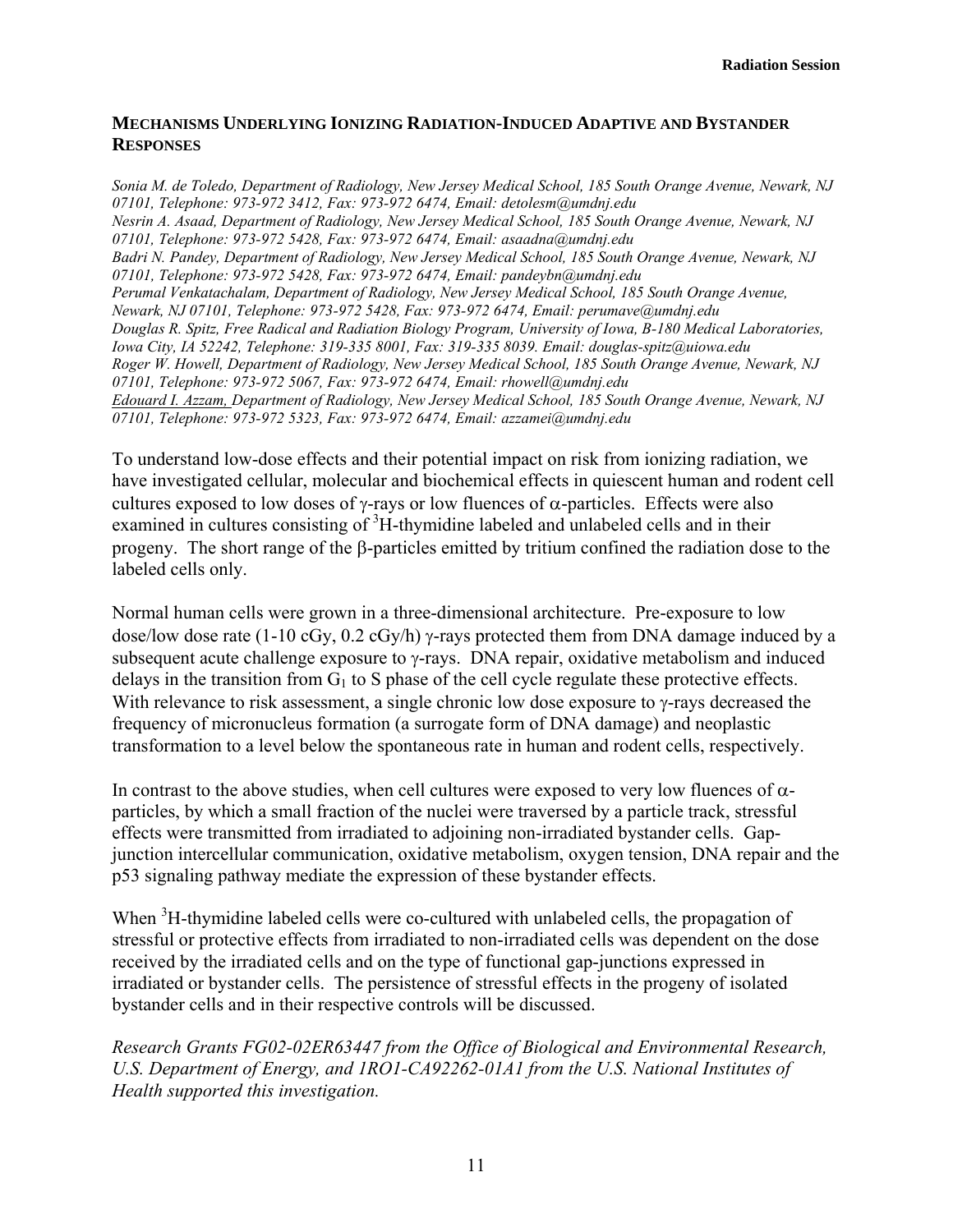#### **ADAPTIVE RESPONSE AND BYSTANDER EFFECTS IN HUMAN AND NON-HUMAN BIOTA**

#### *Carmel Mothersill and Colin Seymour, Dept Medical Physics and Applied Radiation Science, McMaster University, Hamilton, Ontario, Canada L8S 2C1 email: mothers@mcmaster.ca*

Recent advances in our understanding of effects of radiation on living cells suggests that fundamentally different mechanisms are operating at low doses compared with high doses. Also, acute low doses appear to involve different response mechanisms compared with chronic low doses. Both genomic instability and so called "bystander effects" show many similarities with well known cellular responses to oxidative stress. These predominate following low dose exposures and are maximally expressed at doses as low as 5mGy. At the biological level this is not surprising. Chemical toxicity has been known for many years to show these patterns of dose response. Cell signaling and coordinated stress mechanisms appear to dominate acute low dose exposure to chemicals. Adaptation to chemical exposures is also well documented although mechanisms of adaptive responses are less clear. In the radiation field adaptive responses also become important when low doses are protracted or fractionated. Recent data from our group concerning bystander effects following multiple low dose exposures suggest that adaptive responses can be induced in cells which only receive signals from irradiated neighbours. We have determined using genetically distinct mice, with different radiosensitivities, that bystander effects occur in vivo and vary according to genetic background. We also have data showing delayed and bystander effects in fish and in prawns following in vitro irradiation of haematopoietic tissue. These data have implications for environmental radiation protection of human and non human species alike. Simple extrapolations from high to low dose exposure may need to be re evaluated. This presentation will discusses our knowledge about these low dose radiobiological effects in both human and non-human biota.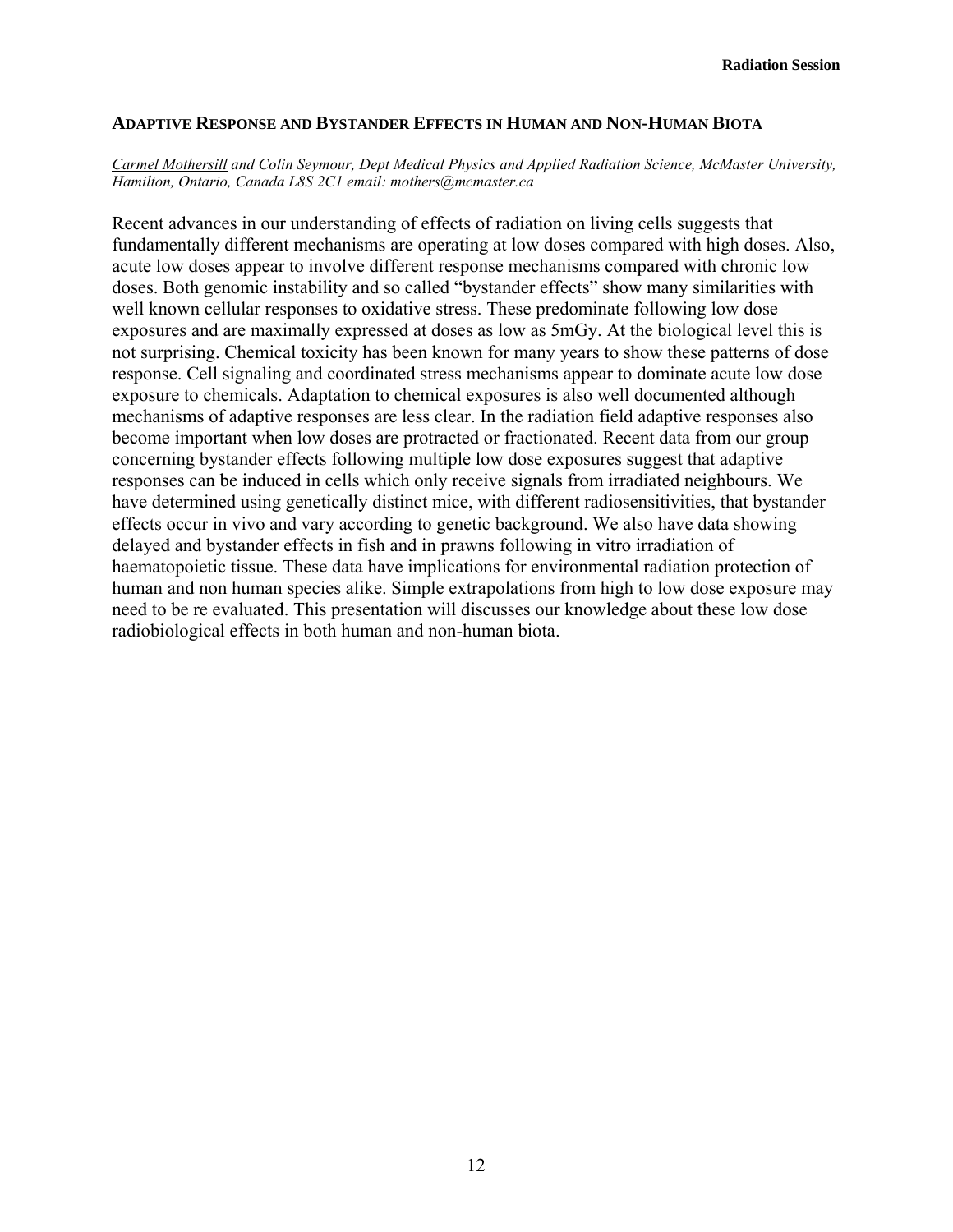#### **MULTICELLULAR RESPONSES TO IONIZING RADIATION**

*Mary Helen Barcellos-Hoff, Lawrence Berkeley National Laboratory, Life Sciences Division, Bldg. 74, 1 Cyclotron Road, Berkeley, CA 94705, Tel: 510-486-6371, Fax: 510-486-6690, Email: mhbarcellos-hoff@lbl.gov* 

Our global hypothesis is that multicellular responses directed via extracellular signaling affect the probability of adverse outcomes following radiation exposure. At low doses, in normal tissues, a major role of extracellular signaling is to inhibit carcinogenesis by eliminating abnormal cells and suppressing neoplastic behavior. In premalignant tissues, radiation can induce signaling that promotes neoplastic progression. At high doses, the tissue response to damaged cells may drive organ failure. We have shown that radiation exposure not only affects the composition of the microenvironment, but can also persistently alter cell phenotype, genome stability, and interactions between cells and with the microenvironment. These multicellular responses are often non-linear.

Understanding radiation effects in terms of coordinated multicellular responses may necessitate reevaluation of radiation dose and risk concepts. Paradigms that place DNA damage as the central event initiating cellular radiation responses, which in turn dictate tissue effects, lead to models that are hierachical and linear. Rather than considering an organism an assembly of cells, multicellularity should be considered as an asset of a system and be modeled as a combinatorial interactions and networks. Systems biology may be applied to understand how the behaviors of multiple cell types are coordinated in response to an external stimulus like radiation. By regarding the tissue, organ or organism as the primary responder, then extracellular signaling through the microenvironment can impose directives, act as a register for damage, record response, and coordinate the response of muliple cell types.

Funded by the Low Dose Radiation Program of the Office of Biological and Environmental Research, United States Department of Energy DE AC03 76SF00098 .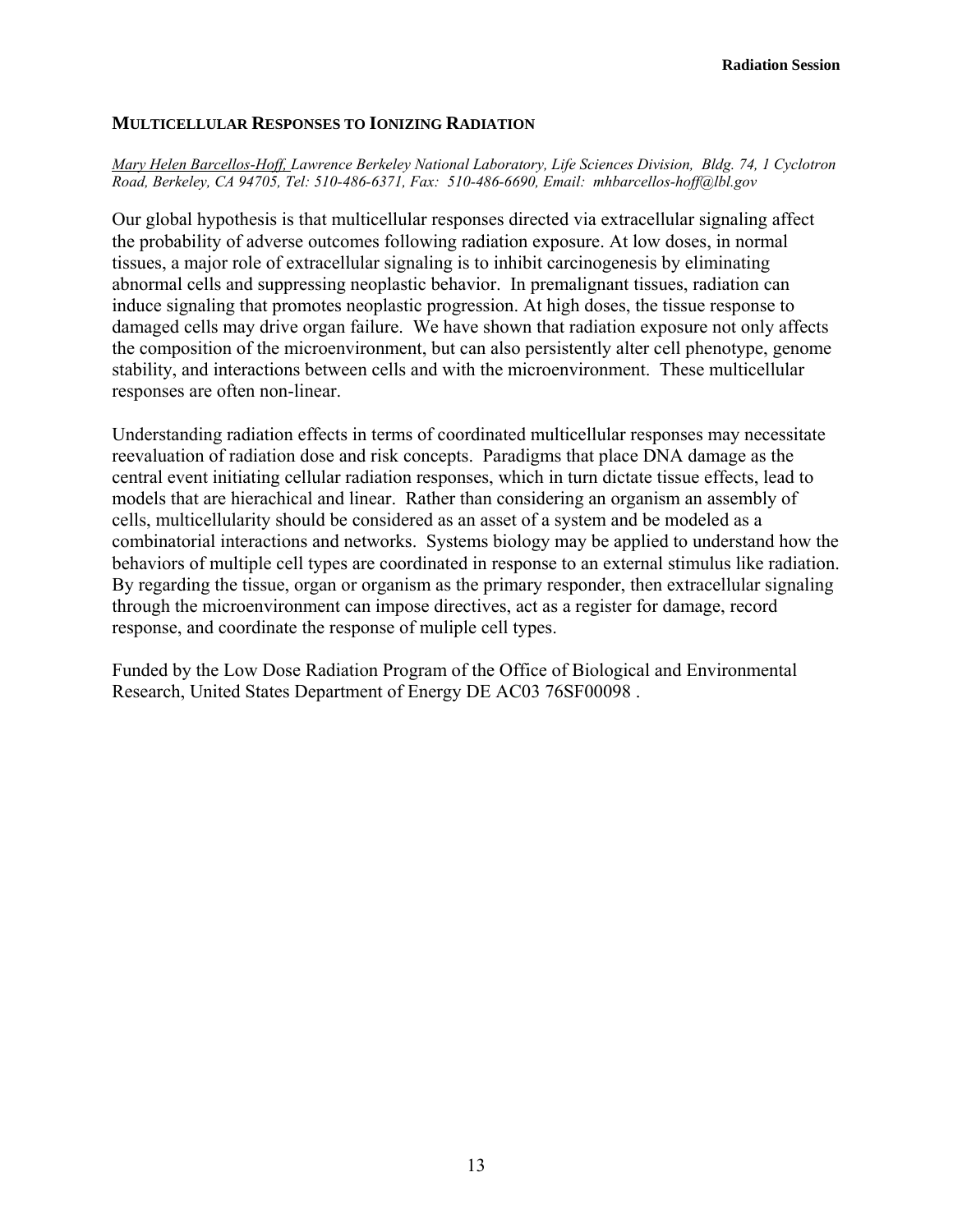### **RADIATION RISK PREDICTION AND GENETICS: THE INFLUENCE OF THE P53 GENE** *IN VIVO*

*Ron Mitchel, Atomic Energy of Canada Limited, Radiation Biology and Health Physics Branch, Chalk River Laboratories, Chalk River, ON, K0J 1J0 Canada, Tel: 613-584-8811 X4721, Fax: 613-584-8217, Email: mitchelr@aecl.ca* 

Dose limits for human radiation exposure are based on the assumption that risk is proportional to total dose. However, there is concern about the appropriateness of those limits for people who may be genetically cancer prone. The p53 gene product functions in regulatory pathways for DNA repair, cell cycle checkpoints and apoptosis, processes considered critical in determining ionizing radiation risk. Mice heterozygous for p53 are highly prone to spontaneous cancers and p53 null mice are extremely cancer prone. In fetal mice exposed to high doses, reduced p53 gene function reduced the risk of teratogenesis, with the maximum protection in p53 null fetuses. The linear risk assumption predicts that higher total doses would increase risk, but that p53 deficiencies would also reduce teratogenesis in mice exposed to higher total doses. On the contrary, low doses prior to the high dose had a maximally protective effect in the p53 normal fetuses, a reduced protective effect in the p53 heterozygous fetuses and were detrimental in the p53 null fetuses. Both p53 normal and heterozygous adult mice exposed to high doses showed a dose proportional loss of life from both cancer and non-cancer endpoints, and p53 heterozygosity had no effect on the dose response for either process. Extrapolation of this high dose effect to low doses would predict less detrimental effect, and still no influence of p53 heterozygosity as total dose increased. However, a low dose alone reduced risk, as did a low dose prior to a high dose, but the protection was reduced in p53 heterozygotes. The results show that a p53 functional deficiency that results in spontaneous cancer proneness can influence radiation risk, but that, as for p53 normal mice, the dose response is not linear and the high dose response does not predict the low dose response.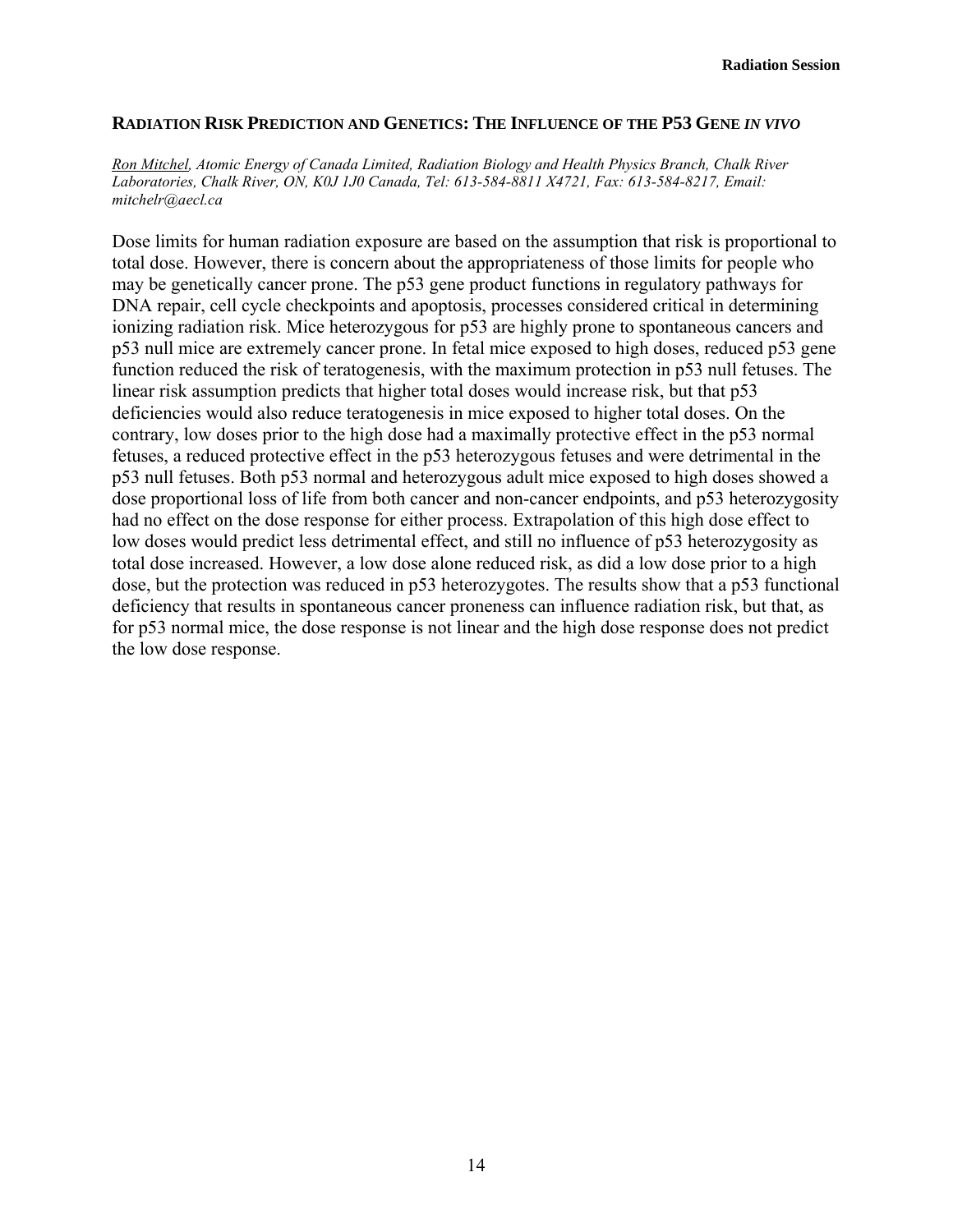#### **SUPPRESSION OF DISEASE DEVELOPMENT AND TUMORIGENESIS BY LOW LEVEL RADIATION**

*Kazuo Sakai, Low Dose Radiation Research Center, Central Research Institute of Electric Power Industry, 2-11-1 Iwado-kita, Komae, Tokyo 201-8511, Japan, Tel: +81 3 3480 2111, Fax: +81 3 3480 3113, Email: kazsakai@criepi.denken.or.jp* 

To elucidate the biological effects of low level radiation we have examined the effects of low dose rate gamma irradiation on disease model mice and mice treated with tumorigenic agents. In Type II diabetic C57BL/KsJ-*db/db* mice, the urine glucose level was improved in some of the mice irradiated at 0.70 mGy/hr but not in the non-irradiated control mice. Mortality was delayed and a healthy appearance was prolonged in the irradiated mice by about 20-30 weeks compared with the control mice; the last mouse in the non-irradiated control group died at the  $121<sup>st</sup>$  week, and the one in the irradiated group, at the  $147<sup>th</sup>$  week. In severe autoimmune MRL- $lpr/lpr$  mice, the immunological status was kept better and the incidence of a number of symptoms, including lymphadenopathy, splenomegaly and proteinuria, was suppressed in the mice irradiated at 0.35 or 1.2 mGy/hr. Furthermore, prolonged life span was observed in the irradiated mice. The incidence of skin tumors in ICR mice injected with methylcholanthrene was suppressed from 94 % in control mice to 70 % in those continuously exposed to gamma rays at 1.2 mGy/hr. High frequency (90 %) induction of thymic lymphomas in C57BL/6 mice by 4 weekly repeats of whole-body X irradiation (1.8 Gy) was suppressed to 43 % by continuous whole-body irradiation at a dose rate of 1.2 mGy/hr. These results implied that the low dose rate irradiation enhanced some bio-protective functions.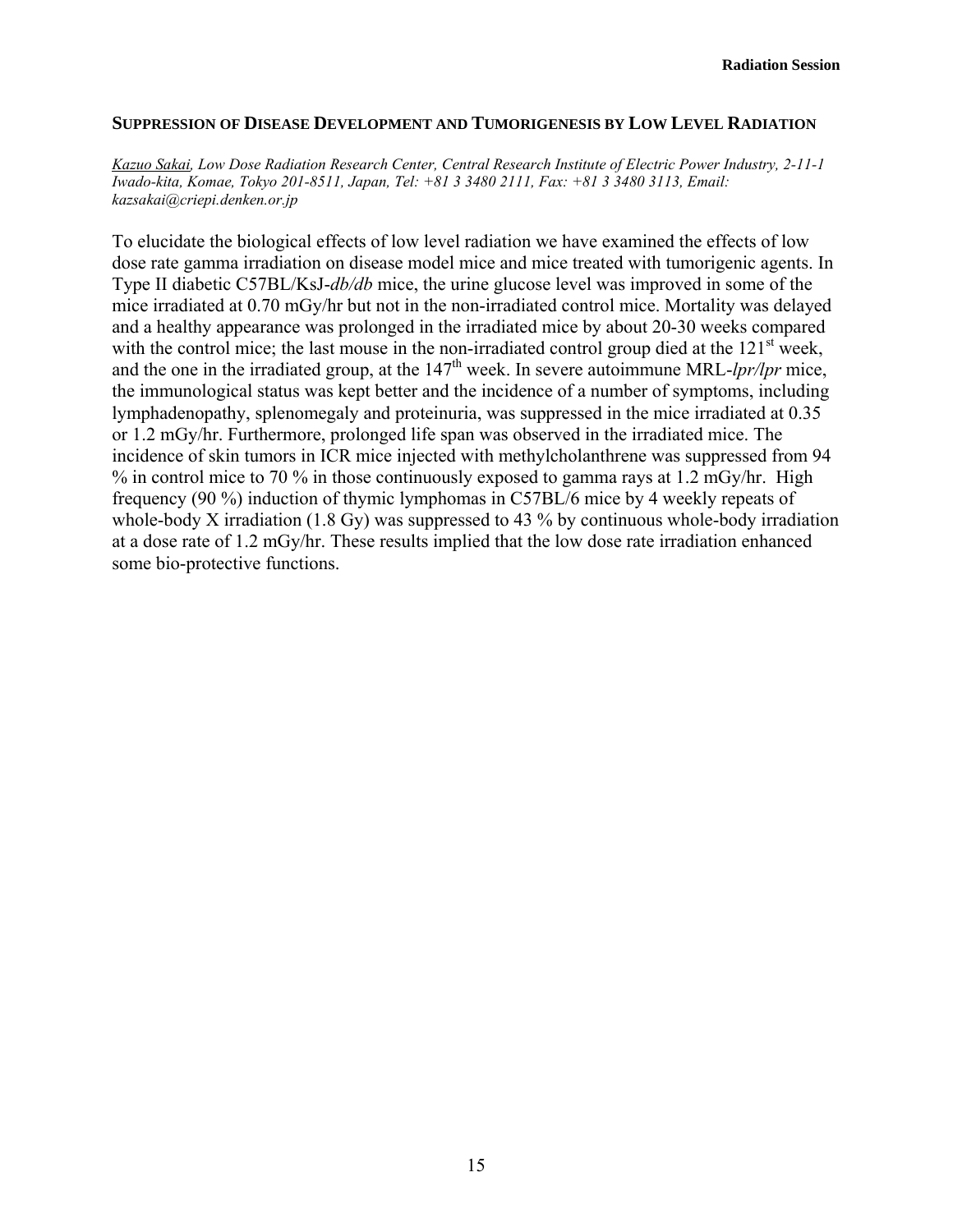# **HORMESIS IN AGING RESEARCH AND INTERVENTIONS**

# **HORMETIC MODULATION OF AGING AND LONGEVITY BY MILD HEAT STRESS** *Suresh Rattan, University of Aarhus, Denmark*

# **THE HORMETIC EFFECTS OF HYPERGRAVITY ON LONGEVITY AND AGING IN THE FRUIT FLY** *DROSOPHILA MELANOGASTER*

*Nadege Minois, Institute of Molecular Biotechnology, Vienna, Austria* 

# **THE UNEXPECTED ANABOLIC PHENOTYPE AND EXTENDED LONGEVITY OF SKIN FIBROBLASTS AFTER CHRONIC GLUCOCORTICOID EXCESS**

*Harris Pratsinis, National Centre for Scientific Research "Demokritos", Athens, Greece Stylianos Tsagarakis, "Evangelismos" Hospital, Athens, Greece Irene Zervolea, National Centre for Scientific Research "Demokritos", Athens, Greece Dimitri Stathakos, National Centre for Scientific Research "Demokritos", Athens, Greece Nikos Thalassinos, "Evangelismos" Hospital, Athens, Greece Dimitris Kletsas, National Centre for Scientific Research "Demokritos", Athens, Greece* 

# **EXERCISE ACTIVATION OF CELLULAR ANTIOXIDANT SIGNALING PATHWAY**

*Li Li Ji, University of Wisconsin, Madison, WI Maria-Carmen Gomez-Cabrera, University of Valencia, Valencia, Spain Jose Vina, University of Valencia, Valencia, Spain* 

# **HORMESIS AND REGULAR EXERCISE IN AGING: POSSIBLE BENEFICIAL EFFECTS OF OXIDATIVE STRESS**

*Sataro Goto, Toho University, Chiba, Japan Zsolt Radak, Semmelweis University, Hungary Hisashi Naito, Juntendo University, Japan Hae Young Chung, Pusan National University, Korea*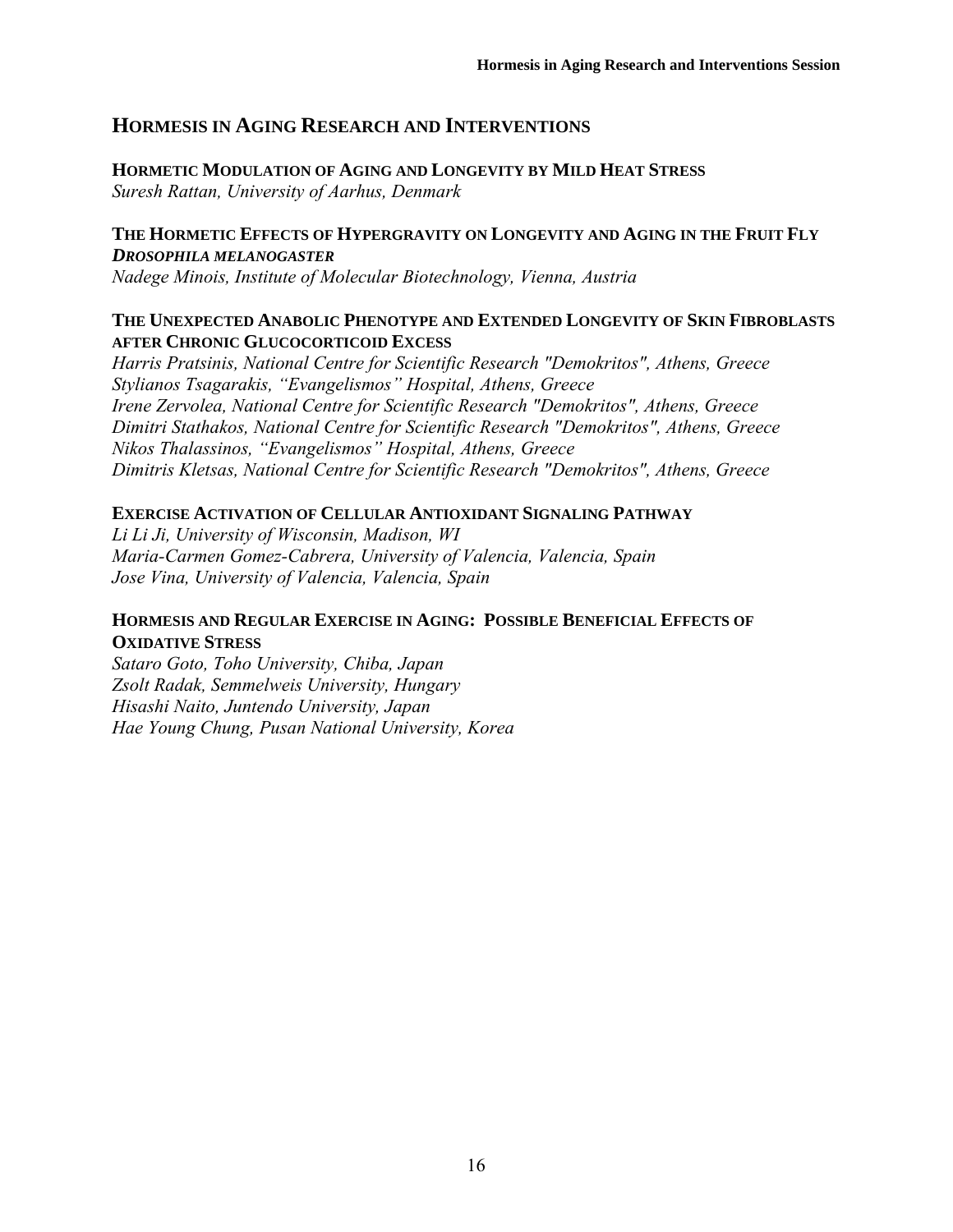# **HORMETIC MODULATION OF AGING AND LONGEVITY BY MILD HEAT STRESS**

#### *Suresh I.S. Rattan, Laboratory of Cellular Ageing, Danish Centre for Molecular Gerontology, Department of Molecular Biology, University of Aarhus, Denmark*

Heat shock (HS) response is a primordial intracellular defence mechanism against stressful conditions. A wide variety of stresses can induce the cellular HS response in terms of preferential transcription and translation of heat shock genes and protein chaperones, respectively. Experiments performed with nematodes and fruitflies have demonstrated that those animals who could tolerate and survive high temperatures generally had longer lifespans and were more resistant to other stresses. Single or multiple exposures to mild heat stress, which is sufficient to induce about 30% of the maximum HS response in terms of heat shock proteins synthesis, results in the slowing down of aging and prolongation of lifespan of nematodes and fruitflies. Our studies have shown that repeated mild heat stress (RMHS) has anti-aging effects on growth and various other cellular and biochemical characteristics of normal human skin fibroblasts undergoing aging in vitro. RMHS at  $41^{\circ}$ C for 1 hr twice a week increased the basal levels of various chaperones, reduced the accumulation of oxidatively and glycoxidatively damaged proteins, stimulated proteasomal activities for the degradation of abnormal proteins, improved cellular resistance to ethanol, hydrogenperoxide and UVB rays, enhanced the levels of various antioxidant enzymes, and increased the phosphorylation-mediated activities of various stress kinases. Mild HS-exposed human skin fibroblasts are also better protected against glucose, fructose and glyoxal-induced growth inhibition and apoptosis. Further studies are in progress to determine if a pre-exposure of telomerase-immortalised human bone marrow stem cells to mild HS can improve their differentiation ability into specific cell types. We are also testing the effects of mild HS in combination with other hormetic molecules such as curcumin on aging and longevity of human keratinocytes in culture.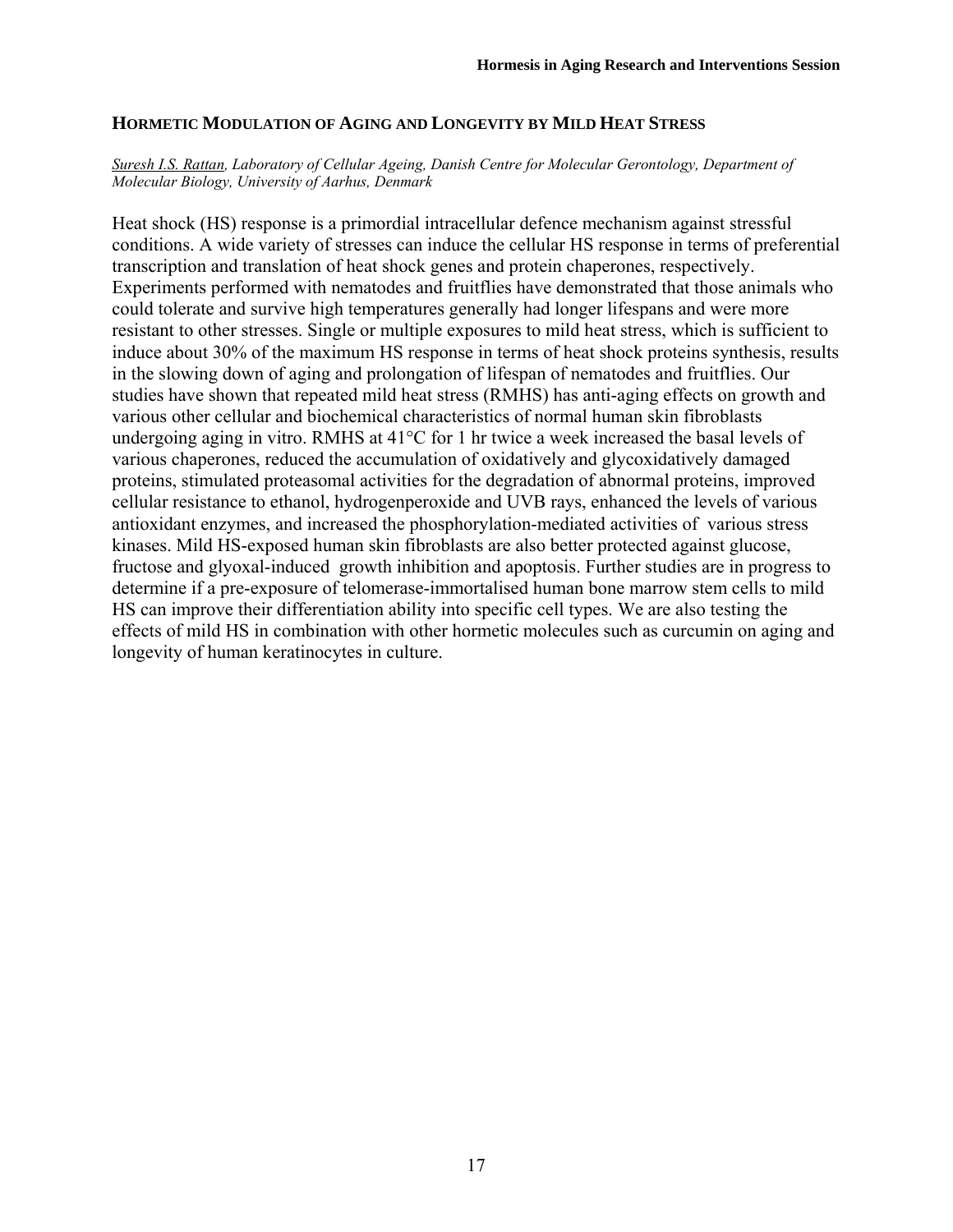# **THE HORMETIC EFFECTS OF HYPERGRAVITY ON LONGEVITY AND AGING IN THE FRUIT FLY**  *DROSOPHILA MELANOGASTER*

*Nadège Minois, Dickson lab, Institute of Molecular Biotechnology (IMBA), Austrian Academy of Sciences, Dr. Bohr-Gasse 3-5, A-1030 Vienna, Austria Tel: +43 4 277 52255, Fax: +43 1 797 30459, Email: minois@imp.univie.ac.at* 

Gravity is one of the few constant environmental parameters. As an effect, the impacts of changes in gravity levels have not been studied before the development of inhabited space missions, when it was observed that organisms subjected to lack of gravity exhibited muscle mass reduction and decalcification. Thereafter, the first studies on hypergravity (levels of gravity higher than terrestrial gravity level, 1g) showed that hypergravity increased metabolism. It could also lead to a decreased longevity. These findings made hypergravity an interesting tool to study mechanisms of aging. The team I have been working with on this topic had shown that a chronic exposure to hypergravity of adult *Drosophila melanogaster* decreased longevity (at levels higher than 4g), speeded up the rate of decline with age of locomotor activity, and affected slightly fertility and viability. I have shown that in contrast, on a learning task, young animals subjected to hypergravity were impaired but not older ones. I thus develop the hypothesis that hypergravity was a "normal" stress in physiological terms, to which organisms adapt. If this is true, an exposure to hypergravity should increase resistance to other stress: I showed that flies having lived in hypergravity were more resistant to heat. No effect of hypergravity was observed on resistance to starvation, desiccation and cold. The second implication of hypergravity being a stress is that a short exposure to hypergravity should have beneficial effects. I have shown that such an exposure increased longevity in male flies, long term resistance to heat in both sexes and more importantly, it is able to slow down the speed of aging measured with behavioral variables. The last part of the talk will focus on possible mechanisms that could explain the effects of hypergravity, such as the involvement of heat shock proteins and antioxidant defense mechanisms.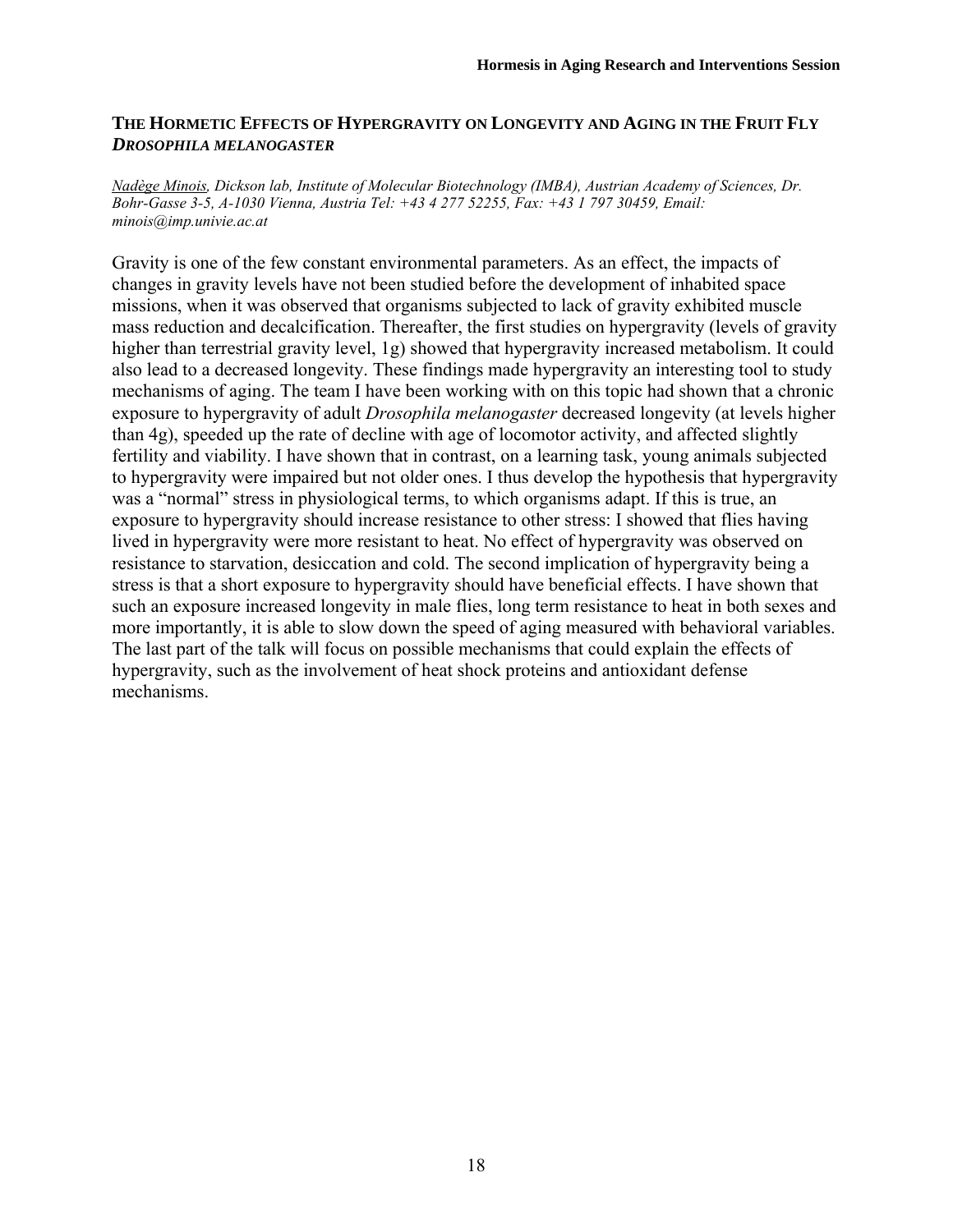## **THE UNEXPECTED ANABOLIC PHENOTYPE AND EXTENDED LONGEVITY OF SKIN FIBROBLASTS AFTER CHRONIC GLUCOCORTICOID EXCESS**

*Harris Pratsinis, Laboratory of Cell Proliferation and Ageing, Institute of Biology, National Centre for Scientific Research "Demokritos", Athens, Greece, Tel: +30 210 6503565, Fax: + 30 210 6511767, E-mail: hprats@bio.demokritos.gr* 

*Stylianos Tsagarakis, Department of Endocrinology, Diabetes and Metabolism, "Evangelismos" Hospital, Athens, Greece, Tel: +30 210 5276103, Fax: + 30 210 7252250, E-mail: stsagara@otenet.gr* 

*Irene Zervolea, Laboratory of Cell Proliferation and Ageing, Institute of Biology, National Centre for Scientific Research "Demokritos", Athens, Greece, Tel: +30 210 6503565, Fax: + 30 210 6511767, E-mail: izer@bio.demokritos.gr* 

*Dimitri Stathakos, Laboratory of Cell Proliferation and Ageing, Institute of Biology, National Centre for Scientific Research "Demokritos", Athens, Greece, Tel: +30 210 6503565, Fax: + 30 210 6511767, E-mail: distat@bio.demokritos.gr* 

*Nikos Thalassinos, Department of Endocrinology, Diabetes and Metabolism, "Evangelismos" Hospital, Athens, Greece, Tel: +30 210 7201825, Fax: + 30 210 7249476, E-mail: endoevangel@acis.gr Dimitris Kletsas, Laboratory of Cell Proliferation and Ageing, Institute of Biology, National Centre for Scientific* 

*Research "Demokritos", Athens, Greece, Tel: +30 210 6503565, Fax: + 30 210 6511767, E-mail: dkletsas@bio.demokritos.gr* 

Chronic exposure to elevated glucocorticoid (GC) concentrations, one of the primary hormonal responses to stress, induces detrimental effects in several tissues, while it has been suggested that it accelerates the ageing process. In the skin, glucocorticoids provoke intense alterations on various parameters of fibroblasts' physiology, cumulatively leading to skin atrophy and impaired wound healing. Accordingly, we have investigated whether chronic *in vivo* exposure to GC excess results in persisting defects in skin fibroblasts. To this end, we have studied primary skin fibroblast cultures obtained from patients suffering from endogenous Cushing's syndrome, characterized by increased, although not pharmacological, GC levels. Interestingly, Cushing's fibroblasts (CF), grown under standard culture conditions in the absence of a hypercortisolemic milieu, exhibit an anabolic phenotype, that is in contrast to the well known catabolic effect of GC. In particular, CF exhibited an increased proliferative capacity and a higher final cell culture density compared to normal fibroblasts (NF). Furthermore, no reduction of collagen synthesis was observed in CF cultures in comparison to NF ones. In addition, CF secreted comparatively lower levels of matrix metalloproteinases (MMP-1, MMP-2). They also exhibited an increased ability to contract gels of polymerized collagen. Finally, we have observed that CF exhibit a significant increase in their proliferative lifespan when cultured in vitro. In parallel, these cells secrete lower levels of transforming growth factor-β (TGF-β), which is implicated in stressinduced premature senescence. Furthermore, they also exhibit an intense stress reaction (near two-fold, compared to normal cells) in terms of heat-shock protein-70 (HSP70) induction by sodium arsenite. Collectively, these results support the hypothesis that stress response may have long-term beneficial consequences in cellular longevity, and tissue homeostasis in general.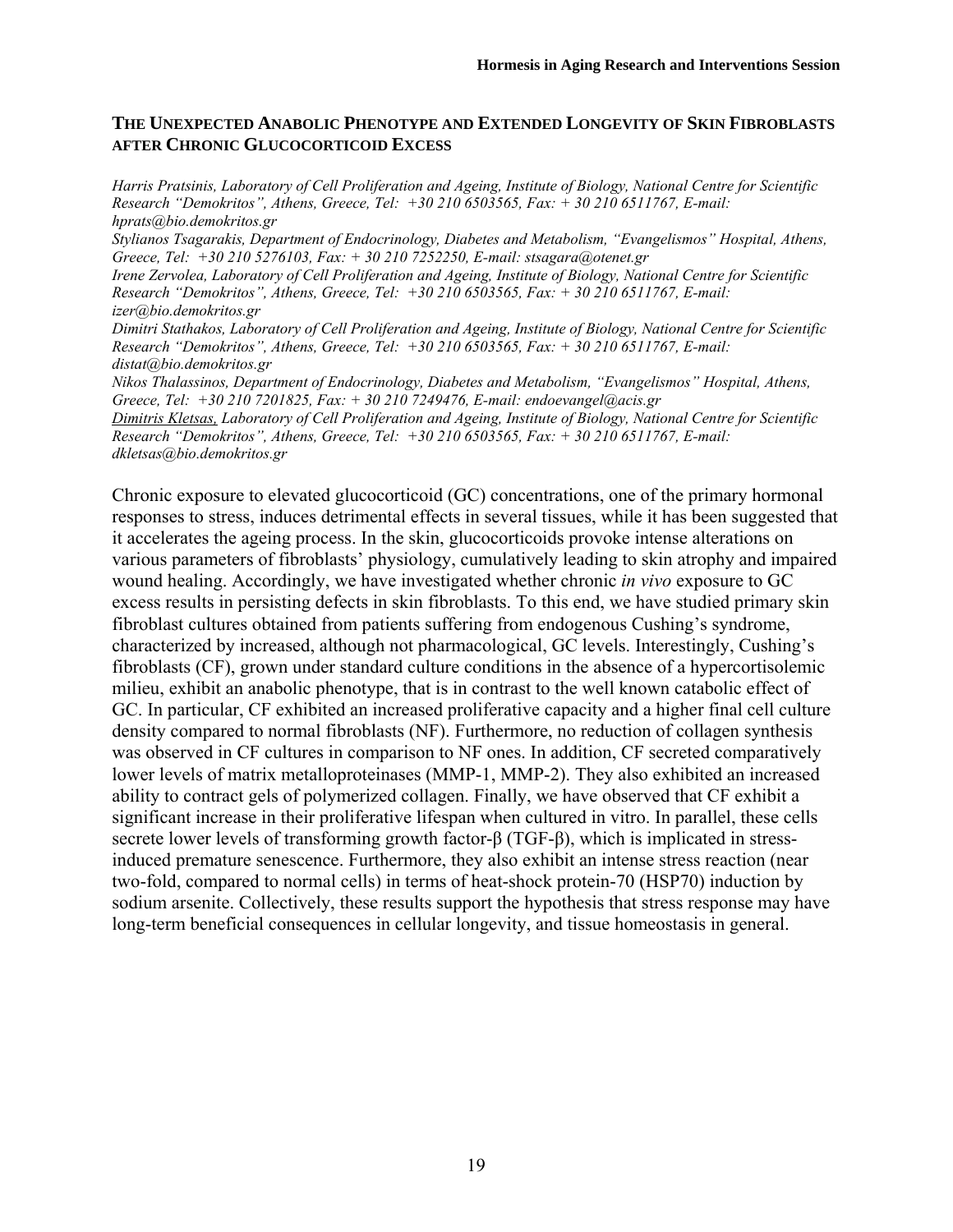# **EXERCISE ACTIVATION OF CELLULAR ANTIOXIDANT SIGNALING PATHWAY**

*Li Li Ji, University of Wisconsin, 2000 Observatory Drive, Madison, WI 53706, USA, Tel 608-262-7250, Email: ji@education.wisc.edu Maria-Carmen Gomez-Cabrera, Jose Vina, University of Valencia, Blasco Ibañez, 17, Valencia, Spain 46010, Tel 00(34) 96 386 46 46, Email: Carmen.Gomez@uv.es* 

Contraction-induced production of reactive oxygen species (ROS) has been shown to cause oxidative stress to skeletal muscle. As an adaptive response, muscle antioxidant defense systems may be upregulated after heavy exercise. Nuclear factor (NF) κB is one of the major oxidative stress-sensitive signal transduction pathways in the mammalian tissues. Activation of NFκB signaling cascade has been shown to enhance the gene expression of several enzymes containing NFκB binding sites on their DNA, including the mitochondrial superoxide dismutase (MnSOD), inducible nitric oxide synthase (iNOS) and γ-glutamylcysteine synthatase. We investigated the effect of an acute bout of treadmill running on NFκB signaling and the time course of activation in rat skeletal muscle. NFκB binding intensity in muscle nuclear extracts reached maximal at 1-2 h post exercise, accompanied by an elevated P65 content, and returned to the resting level at 48 h. Cytosolic content of IκB, the inhibitory subunit of NFκB complex, was decreased, whereas phosphor-IκB content and IkB kinase (IKK) activity were increased immediately after exercise. The exercise-induced activation of NFκB signaling cascade was mimicked by treatment of lipopolysaccharride, but not *t*-butylhydroperoxide, and could be partially abolished by NFκB inhibitor pyrrolidine dithiocarbamate (PDTC) in the rat. These data suggest that exercise-induced ROS generation may serve as messenger molecules to activate adaptive responses using the NFκB signaling pathway. This cascade may explain the transcriptional activation of MnSOD by exercise reported in our previous studies, as well as the training-induced protection in muscle mitochondria against oxidative insult.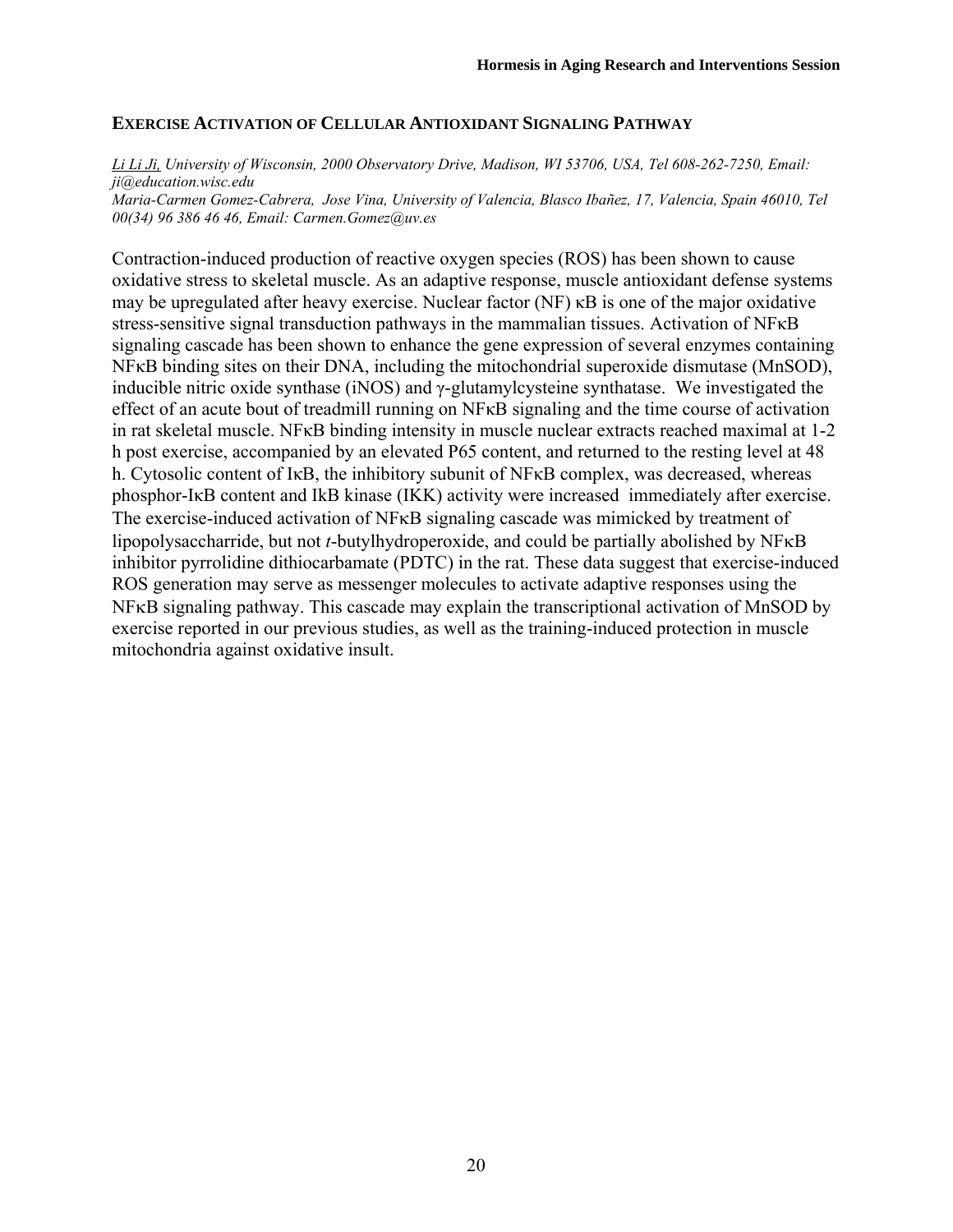# **HORMESIS AND REGULAR EXERCISE IN AGING: POSSIBLE BENEFICIAL EFFECTS OF OXIDATIVE STRESS**

*Sataro Goto, Department of Biochemistry, Faculty of Pharmaceutical Sciences, Toho University, Miyama 2-2-1, Funabashi, Chiba, 274-8510 Japan, Tel: +81-47-472-1531, Fax: +81-47-472-1531, Email: goto@phar.toho-u.ac.jp Zsolt Radak, Laboratory of Exercise Physiology, School of Sport Science, Semmelweis University, Hungary, Tel: +36-309-707811, Fax: +36-13566-337, Email: radak@mail.hupe.hu* 

*Hisashi Naito, Department of Sports Physiology, School of Sports Sciences, Juntendo University, Japan, Tel: +81- 476-98-1001, Email: naitoh@sakura.juntendo.ac.jp* 

*Hae Young Chung, Department of Pharmacy, College of Pharmacy, Pusan National University, Korea, Tel: +82- 51-510-2814, Fax +82-51-518-2821, Email: hyjung@pusan.ac.kr* 

Reactive oxygen species (ROS) is generally thought to be harmful except under specific situations such as in killing bacteria by leukocytes and in cellular signal transduction. Aging and age-related diseases are associated with damage of proteins, lipids and nucleic acids due to ROS that are not replaced or repaired efficiently and therefore potentially detrimental to an organism. Adaptive response can, however, possibly attenuate accumulation of such damage due to increase in gene expression of proteins responsible for replacement and repair of the damaged molecules as well as reduction of ROS. We have studied possible attenuation of oxidative stress in aging rats by regular exercise. Regular swimming for 9 weeks augmented cognitive functions with concomitant decrease in protein oxidation as measured by carbonyl content in the brain of young and middle-aged rats. Proteasome activities were increased in the brain, heart and skeletal muscle. Regular treadmill running for 8 weeks of adult (18 months) and aged (28 months) rats resulted in reduced nuclear factor (NF)-kB binding to responsive element on DNA in the liver. This was accompanied by reduction of total ROS and increase in reduced glutathione. Ageassociated increase in the oxidative modification (8-hyroxy-2'-deoxyguanosine) of nuclear DNA was attenuated in the skeletal muscle by the exercise. The repair activity for the lesion was increased by the regimen. These findings suggest that regular exercise can reduce oxidative stress in protein and DNA and/or upregulate the repair and turnover capacities of the modified macromolecules even at old ages in rats. While over training is obviously harmful due to excessive generation of ROS, moderate regular exercise may be protective against usual and accidental oxidative stress such as those in ischemia/reperfusion episode. Regular exercise is thus a form of hormesis that may retard aging and reduce the risk of age-related diseases.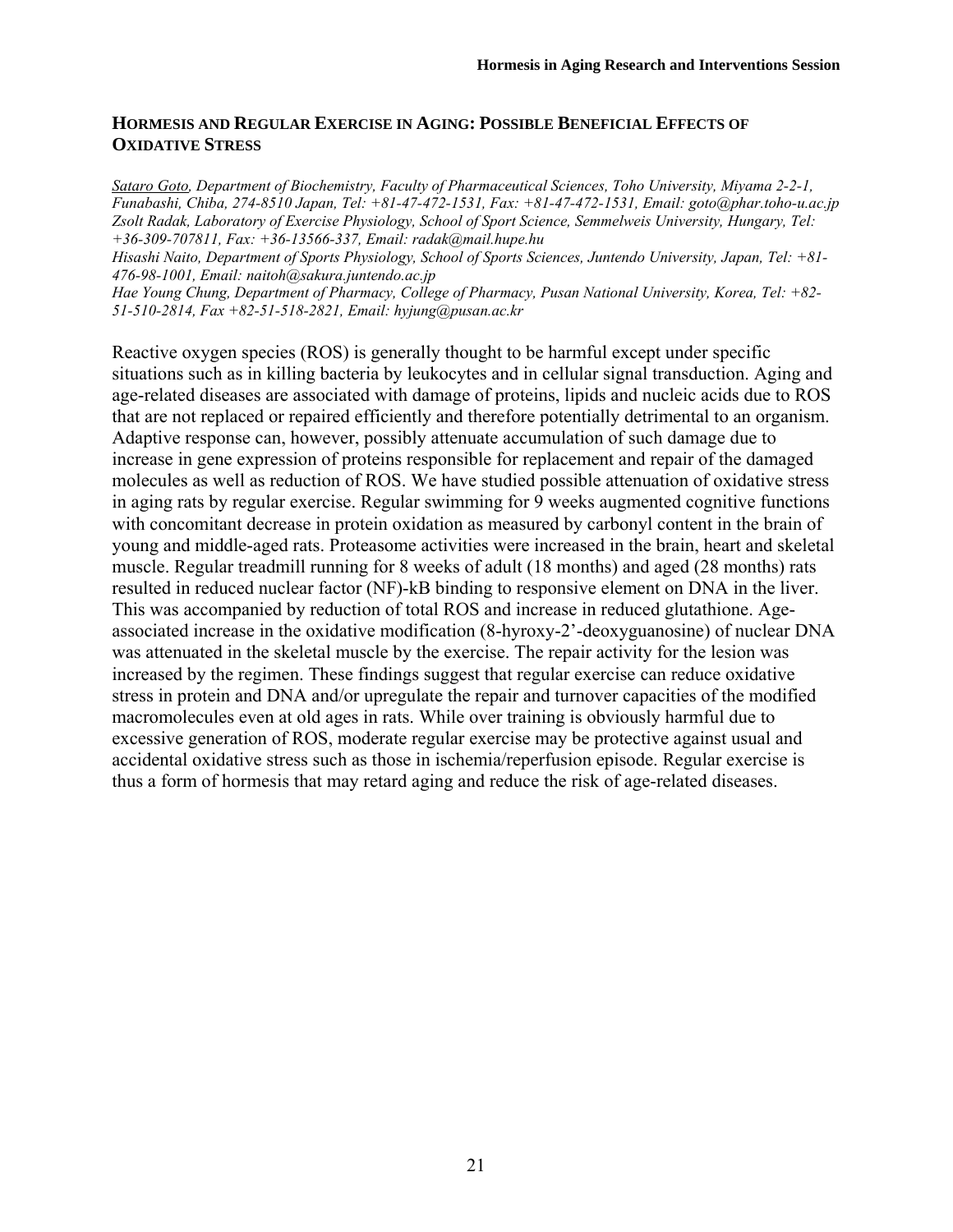# **TOXICOLOGY**

# **EFFECT OF LOW-DOSE RADIATION ON MALE GERM CELL DEATH**

*G-W Liu, Jilin University, Changch, China S-L Gong, Jilin University, Changch, China L Cai, University of Louisville, Louisville, KY* 

# **EXAMINATION OF THE HORMESIS RESPONSE IN THE MICROTOX BIOASSAY AS INDUCED BY BINARY MIXTURES OF CHEMICALS**

*Cecelia L Youngblood-Oswald, Weston Solutions Inc., Westchester, PA Edwin E. Herricks, University of Illinois at Urbana-Champaign, Urbana, IL* 

## **HORMESIS MECHANISMS IN HEPATOCARCINOGENESIS**

*James E. Klaunig, Indiana University of Medicine, Indianapolis, IN* 

# **HORMETIC INDUCTION OF ANTIOXIDATIVE AND ANTIAPOPTOTIC PROTEINS FOR CGMP-MEDIATED ADAPTIVE TOLERANCE**

*C.C. Chiueh, School of Pharmacy, Taipei Medical University, Taipei, Taiwan Tsugunobu Andoh, Toyama Medical and Pharmaceutical University, Japan P. Boon Chock, National Institute of Heart, Lung, and Blood Institute, Bethesda, MD* 

# **MULTIPLE EFFECTS OF LOW LEAD LEVELS IN SWISS MICE**

*Ivo Iavicoli, Catholic University of Sacred Heart, Rome, Italy Giovanni Carelli, Catholic University of Sacred Heart, Rome, Italy Edward J. III Stanek, University of Massachusetts, Amherst, MA Nicolò Castellino, Catholic University of Sacred Heart, Rome, Italy Edward J. Calabrese, University of Massachusetts, Amherst, MA* 

# **IS HORMESIS IN CELLULAR REPAIR MECHANISMS INDUCED BY WATER DISINFECTANT BYPRODUCTS HARMFUL OR BENEFICIAL?**

*Ahmed E. Ahmed, University of Texas Medical Branch, Galveston, TX*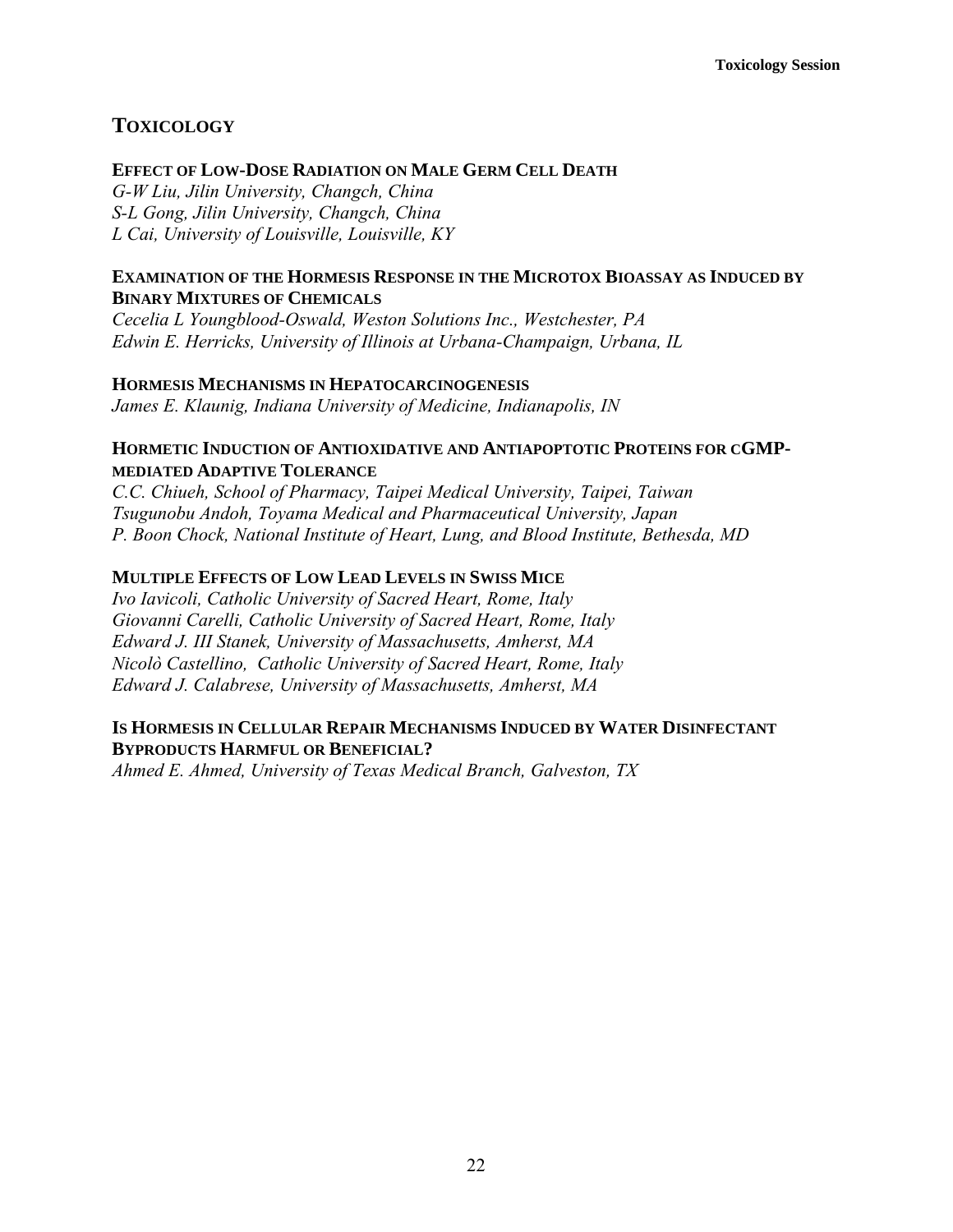# **EFFECT OF LOW-DOSE RADIATION ON MALE GERM CELL DEATH**

*G-W Liu, Radiobiology Research Unit, Minstry of Health, PRC, Jilin University, 8 Xinmin Street, Changch 130021, China, Tel: +86-431-564-4597, Fax: +86-431-5633025 S-L Gong, Radiobiology Research Unit, Minstry of Health, PRC, Jilin University, 8 Xinmin Street, Changch 130021, China, Tel: +86-431-564-4597, Fax: +86-431-5633025 L Cai, Departments of Medicine, Pharmacology and Toxicology, and Radiation Oncology University of Louisville, 511 South Floyd Street, MDR 533, Louisville, KY 40202, Tel: 502-852-5215, Fax: 502-852-*

*6904, Email: lcai1@hotmail.com* 

Cytotoxic effect, including apoptotic and necrotic cell death, is a major cellular event of cells in vitro or in vivo in response to ionizing radiation. Hormetic and adaptive response of low-dose radiation (LDR) on hematopoietic and immune systems were observed, showing a stimulatory effects of cell growth and increased resistance of these cells to subsequent radiation-induced cytotoxicity. However, in term of apoptotic cell death, the effects of LDR were controversy: some studies found LDR-induced decrease in apoptosis, and some studies found LDR-induced an increase in apoptosis. These controversy of these results may be related with dose levels of LDR, dose rates of LDR and also, more important, with types of cells. Testes is one the most radiosensitive organs. The loss of male germ cells by radiation has recently been attributed to apoptosis, especially in low-dose range of radiation In the present study, therefore, the effects of LDR at dose up to 200 mGy on mouse spermatogenesis in term of apoptotic cell death and apoptosis-related proteins were examined different times after mice were exposed in whole body to LDR. In addition, effect of LDR pretreatment on subsequent high dose radiation (HDR) induced cell death was also examined to explore the possibility of LDR-induced adaptive response. Results showed that within the dose range of  $25 - 200$  mGy LDR, 50 and 75 mGy significantly induced increase in apoptosis in both spermatogonia and spermocytes, which may be associated with the increased expression of p53 expression. Furthermore, 50 or 75 mGy LDRpre-irradiation leaded to an adaptive response of seminiferous cells to subsequent at  $4 - 12$  hr HDR-induced apoptotic cell death. However, if the challenging dose was up to 3 Gy, no adaptive response was noted. These results showed that LDR induces an increased apoptotic cell death in male germ cells, but significantly induced an adaptive response to subsequent LDR-induced cell death.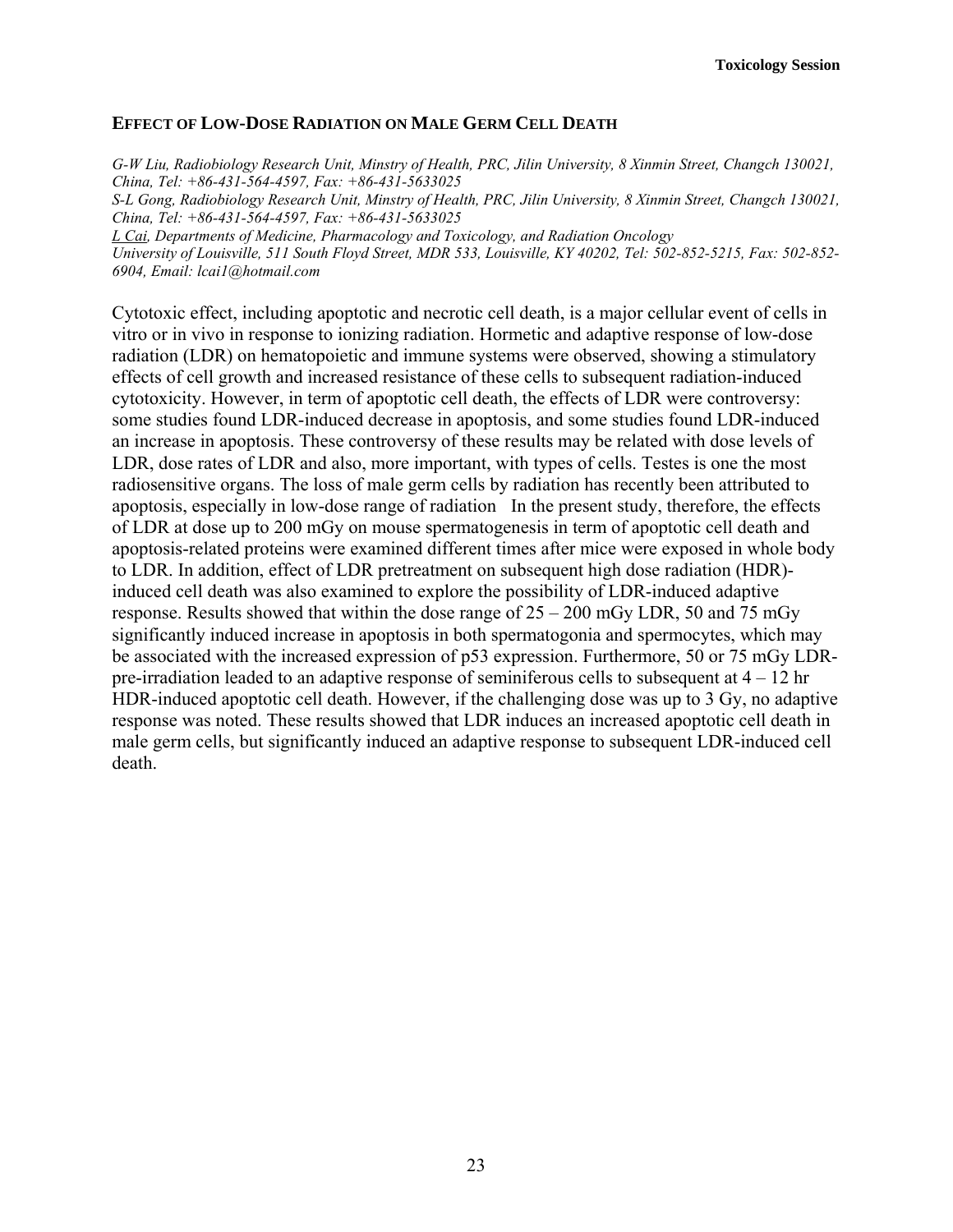# **EXAMINATION OF THE HORMESIS RESPONSE IN THE MICROTOX BIOASSAY AS INDUCED BY BINARY MIXTURES OF CHEMICALS**

*Cecelia L Youngblood-Oswald, Weston Solutions Inc., 14000 Weston Way, Building 5-1, Westchester, PA 19386, Tel: 610-701-3486, Email: Cecelia.Oswald@WestonSolutions.com Edwin E. Herricks, Department of Civil and Environmental Engineering, University of Illinois at Urbana-Champaign, 3230b NCEL, MC-250, 205 N. Mathews, Urbana, IL 61801, Tel: 217-333-0997, Email: herricks@uiuc.edu* 

The Microtox assay using the bioluminescent bacteria *Vibrio fischeri* was used to assess the presence of a nonmonotonic response to binary mixtures of chemicals. The assays were conducted in M500 Microtox Analyzers operated at  $15^{\circ}$  and  $23^{\circ}$  C. A hormetic response was characterized by increased light output indicating stimulation of the bioluminescent bacteria. Binary mixtures were produced for seven common environmental contaminants: chromium, lead, nickel, phenol, sodium lauryl sulfate, diethylene glycol, and ethylene glycol. Pairs of these chemicals were tested with one another in binary combinations, resulting in a total of twenty-one binary mixtures. For each binary mixture, twenty-four concentrations were analyzed. A nonmonotonic, hormetic, response was observed for all twenty-one binary mixtures at both  $15^{\circ}$ and 23<sup>°</sup> C. The ethylene glycol-diethylene glycol mixture induced the highest level of light simulation (75%). In general metal-metal mixtures induced the highest hormetic response, followed by metal-organic mixtures, then organic-organic mixtures. Hormesis levels of mixtures were more-than-additive for the majority of the combinations tested in this study. Increasing temperature was found to significantly depress hormesis levels for binary mixtures. Dose response curves containing hormesis regions were successfully generated for chromium, lead, ethylene glycol, and diethylene glycol.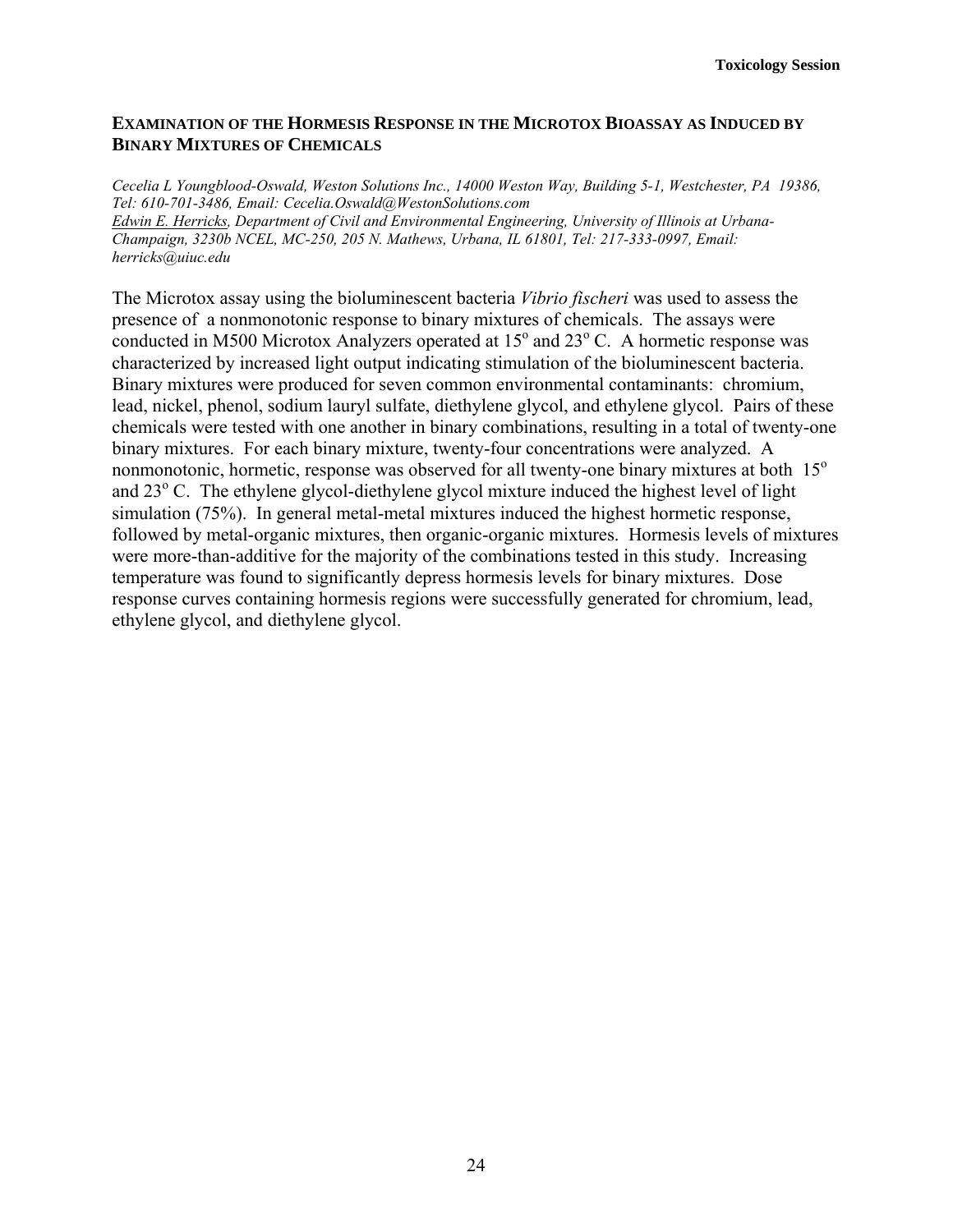#### **HORMESIS MECHANISMS IN HEPATOCARCINOGENESIS**

*James E. Klaunig, PhD, Professor and Director of Toxicology, Indiana University School of Medicine, Department of Pharmacology and Toxicology, 635 Barnhill Dr., MS551, Indianapolis, IN 46202, Tel: 317-274-7799, Fax: 317- 274-7787, Email: jklauni@iupui.edu* 

Liver tumors are the most common neoplasia detected in chronic rodent carcinogenicity studies. Chemically induced hepatocarcinogenesis involves a multi-step process that incorporates both mutation and cell proliferation events. The cellular and molecular mechanisms involved in this multistage process have been extensively studied in rodents. The initial stage involves genomic DNA damage that if not repaired may result in the formation of a mutated, intitiated cell (initiation stage). This initiated cell requires subsequent clonal expansive growth to form a preneoplastic lesion (tumor promotion stage). For preneoplastic cells to progress to neoplasia, additional DNA damaging events need to occur (progression stage). Multiple investigations have clearly defined many of the mechanisms involved in liver neoplasm induction by chemicals. Initiated cells may be produced through either mis-repaired DNA damage following chemical carcinogen adduct formation or through spontaneous DNA mutation (i.e. following oxidative insult). The initiation process is dose dependent with demonstrable threshold mechanisms. The promotion stage involves the selective increase in preneoplastic cell population through either increased cell proliferation and/or decreased cell apoptosis, both of which involve modulation of gene expression by the chemical agent. Multiple biological processes including, changes in methylation status, receptor mediated events, blockage of cell to cell communication, and increased oxidative stress have been associated with the selective preneoplastic cell growth. As with the initiation stage, tumor promotion involves a dose dependant process. Thus it is clear that the cellular and molecular mechanisms involved in multistep hepatocarcinogenesis are dose dependent and exhibit thresholds. The cellular and molecular processes involved in hepatic carcinogenesis are frequently dependent on the overwhelming of normal cellular functions (i.e. DNA repair enzymes, antioxidant defense system). These processes are inducible thus it is not surprising that a protective effect on hepatocarcinogenesis (Hormesis) is observed in studies employing low dose exposure. The presence of dose response, threshold, and low dose protective effects of chemicals on liver neoplasia development is supported in several chronic carcinogen bioassays and hepatic carcinogenesis models.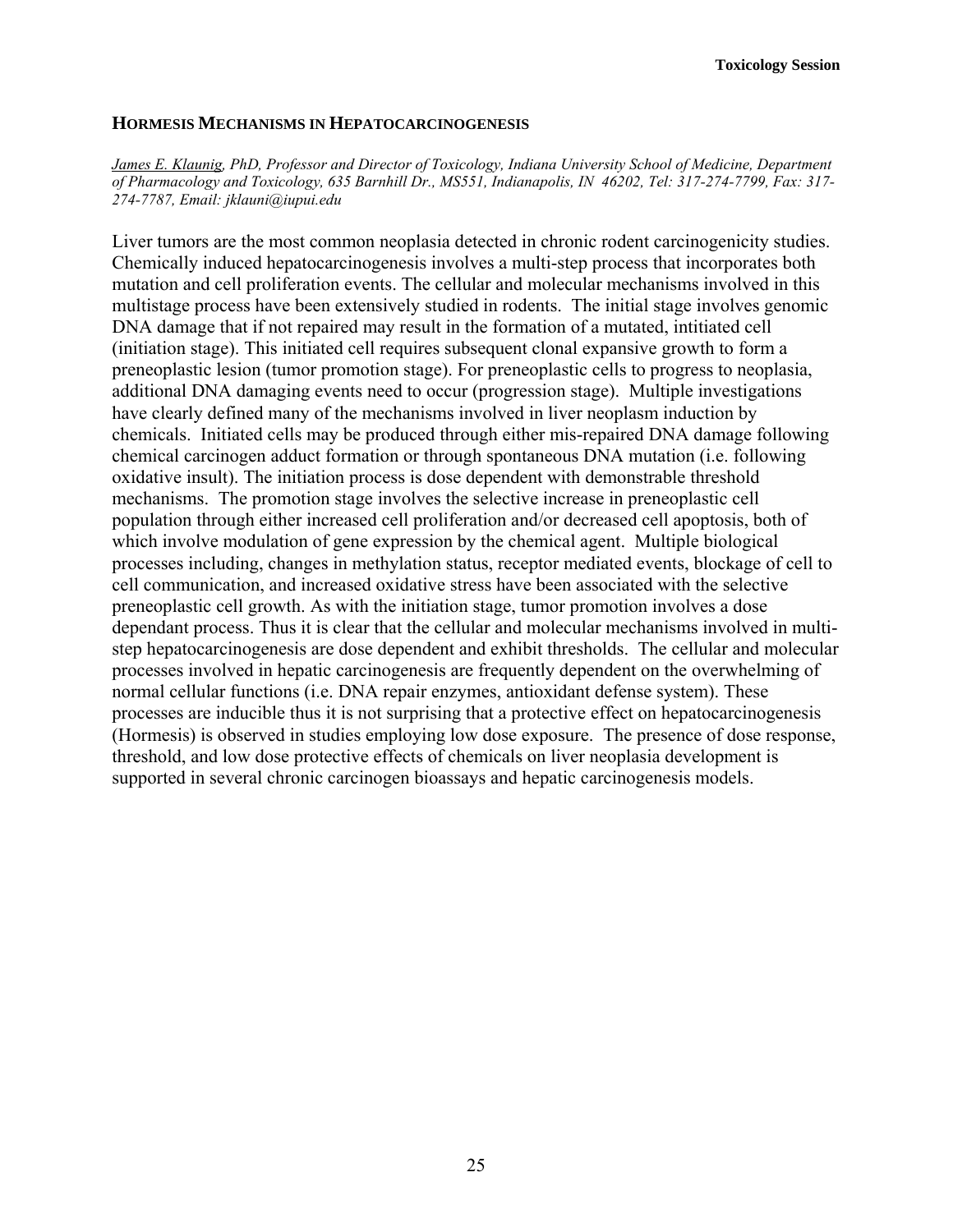# **HORMETIC INDUCTION OF ANTI-OXIDATIVE AND ANTI-APOPTOTIC PROTEINS FOR MEDIATING CGMP-MEDIATED ADAPTIVE TOLERANCE**

*Chuang C. Chiueh, School of Pharmacy, Taipei Medical University, Taipei 115, Taiwan; Telephone/Fax: 886-22- 739-0671; Email: chiueh@tmu.edu.tw* 

*Tsugunobu Andoh, Department of Applied Pharmacology, Faculty of Pharmaceutical Sciences, Toyama Medical and Pharmaceutical University, Japan* 

*P. Boon Chock, Department of Biochemistry and Biophysics, National Institute of Heart, Lung, and Blood Institute, Bethesda, MD 20892* 

Preconditioned organs are more resistant than normal ones against subsequent severe oxidative stress in both basic and clinical studies *in vivo*. We recently developed a human cell model for investigating molecular mechanism underlying adaptive tolerance or hormesis produced by preconditioning evoked by a brief non-lethal serum deprivation (Andoh, Lee and Chiueh, 2000). This brief preconditioning procedure activates the 'NO/cGMP/PKG signaling pathway in human SH-SY5Y cells increases thioredoxin-1 (Trx1) a redox protein with anti-oxidation, antiapoptosis, and anti-inflammation while retards  $p66<sup>she</sup>$  a longevity impeding adaptor protein. Based on the fact that Trx anti-sense pretreatment blocked this preconditioning-induced survival we thus hypothesize that induction of survival genes and related proteins such as Trx1 may mediate cyto-protection evoked by adaptive tolerance or hormesis (Andoh, Chock, and Chiueh, 2002). Early studies indicate that preconditioning increases the expression of mitochondrial K(ATPase) channel for maintaining mitochondria functioning. Moreover, our recent studies infer that a cGMP-dependent up-regulation of Trx1 phospho-activates CREB in the nucleus resulting in a delay increase of the transcription of anti-oxidative protein MnSOD and anti-apoptotic Bcl-2 in the mitochondria lasting for more than 24 hours. Furthermore, preconditioned cells develop drug resistance against oxidative stress and apoptosis caused by 1-methy-4-phenylpyridinium ion  $(MPP<sup>+</sup>)$  the toxic metabolite of a parkinsonism producing neurotoxin 1-methyl-4-phenyl-1,2,3,6tetrahydropyridine (MPTP) (Andoh, Chiueh, and Chock, 2003). These results are consistent with early *in vivo* findings that preconditioned mice are less vulnerable to MPTP-induced neurotoxicity and ischemic brain injury. It is concluded that in addition to K(ATPase) expression the • NO/cGMP/PKG-dependent induction of survival proteins such as cytoplasmic redox protein Trx1 and mitochondrial cytoprotective proteins MnSOD and Bcl-2 may play a pivotal role in adaptive cardio- and neuroprotection during early phases of hormesis.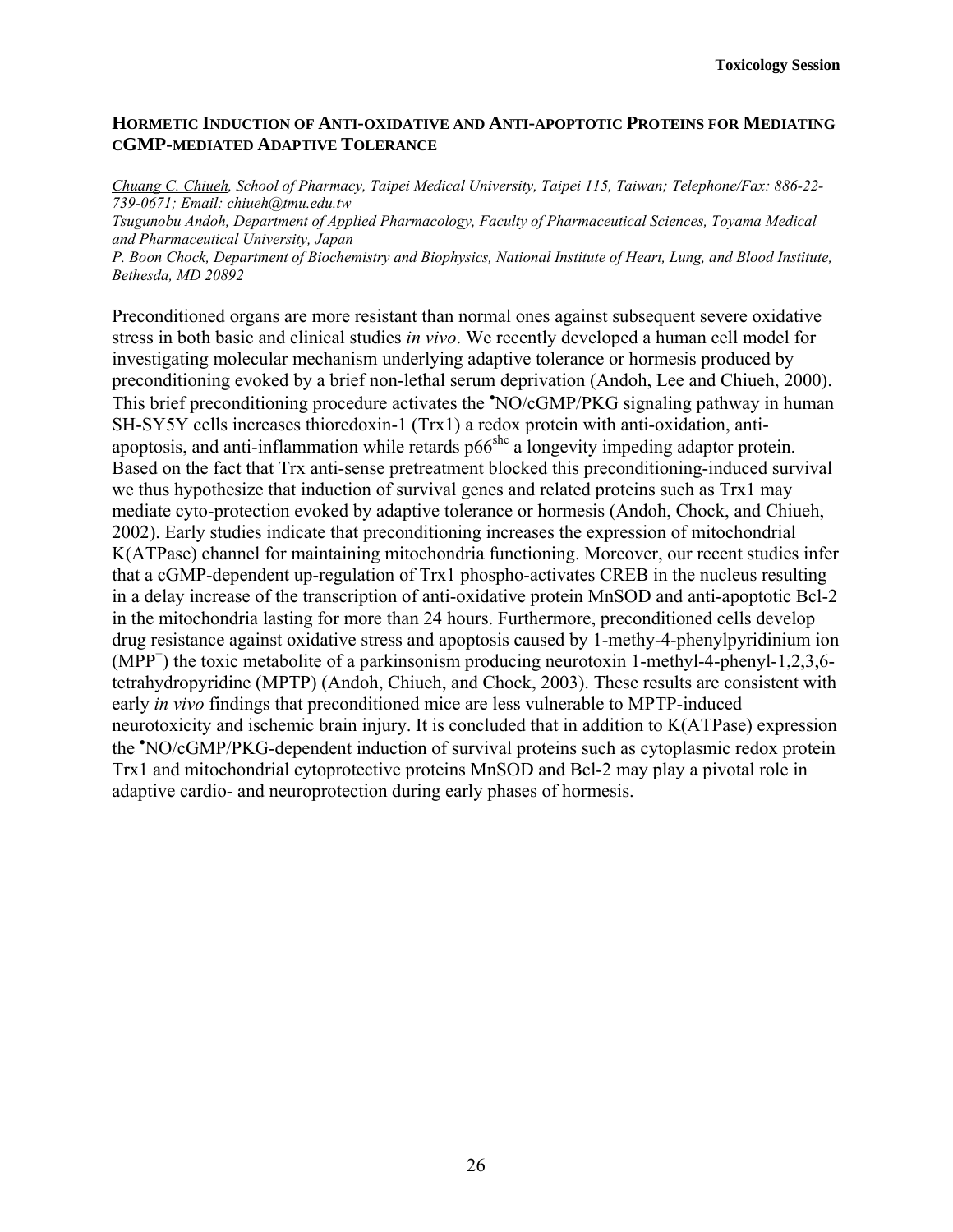# **MULTIPLE EFFECTS OF LOW LEAD LEVELS IN SWISS MICE**

*Ivo Iavicoli, Catholic University of Sacred Heart, Institute of Occupational Health, Largo Francesco Vito 1, 00168 Rome, Italy, Tel: +39-06-3015-4486, Fax: +39-06-3053612, Email: iavicoli.ivo@rm.unicatt.it Giovanni Carelli, Catholic University of Sacred Heart, Institute of Occupational Health, Largo Francesco Vito 1, 00168 Rome, Italy, Tel: +39-06-3015-4486, Fax: +39-06-3053612, Email: gcarelli@rm.unicatt.it Edward J. III Stanek, University of Massachusetts, Department of Biostatistics and Epidemiology, Arnold House, Amherst, MA 01003, Tel: 413-545-4603, Fax: 413-545-1645, Email: stanek@schoolph.umass.edu Nicolò Castellino, Catholic University of Sacred Heart, Institute of Occupational Health, Largo Francesco Vito 1, 00168 Rome, Italy, Tel: +39-06-3015-4359, Fax: +39-06-3053612, Email: ncastellino@rm.unicatt.it Edward J. Calabrese, University of Massachusetts, Department of Environmental Health Sciences, Morrill I, N344, Amherst, MA 01003, Tel: 413-545-3164, Fax: 413-545-4692, Email: edwardc@schoolph.umass.edu* 

This paper will present the results of various experiments that were designed to assess the effects of dietary lead on male and female Swiss mice at concentrations that would result in blood levels that are above and below that normally present  $\sim$   $\frac{2 \mu g}{dL}$  blood) in humans. The blood lead levels assessed ranged from 0.6 to equal to or greater than 15 µg/dL depending on the specific experiments. Separate experimental studies assessed the effects on such levels of lead on red blood cell parameters (i.e. hemoglobin, hematocrit, and red blood cell count) and multiple developmental measures indicative of time to puberty in female. In general, the findings revealed striking differences in response in mice depending on the concentration of lead in the blood in comparison with normal background lead concentrations. For example, in female mice, at concentrations greater than normal background time to puberty of 33-35 days in controls was notably delayed while at lower blood lead concentrations the time to puberty was accelerated such that time to puberty was reduced to 21 days. Similar enhancements in red blood cell parameters were observed at blood lead level below the 2.0 µg/dL concentration while in female and male mice they were inhibited at the higher concentrations. These findings are notable for their capacity for replication and the observations that lead has biologically significant effects below current background concentrations. Whether such findings can be generalized to other biological models remains to be investigated.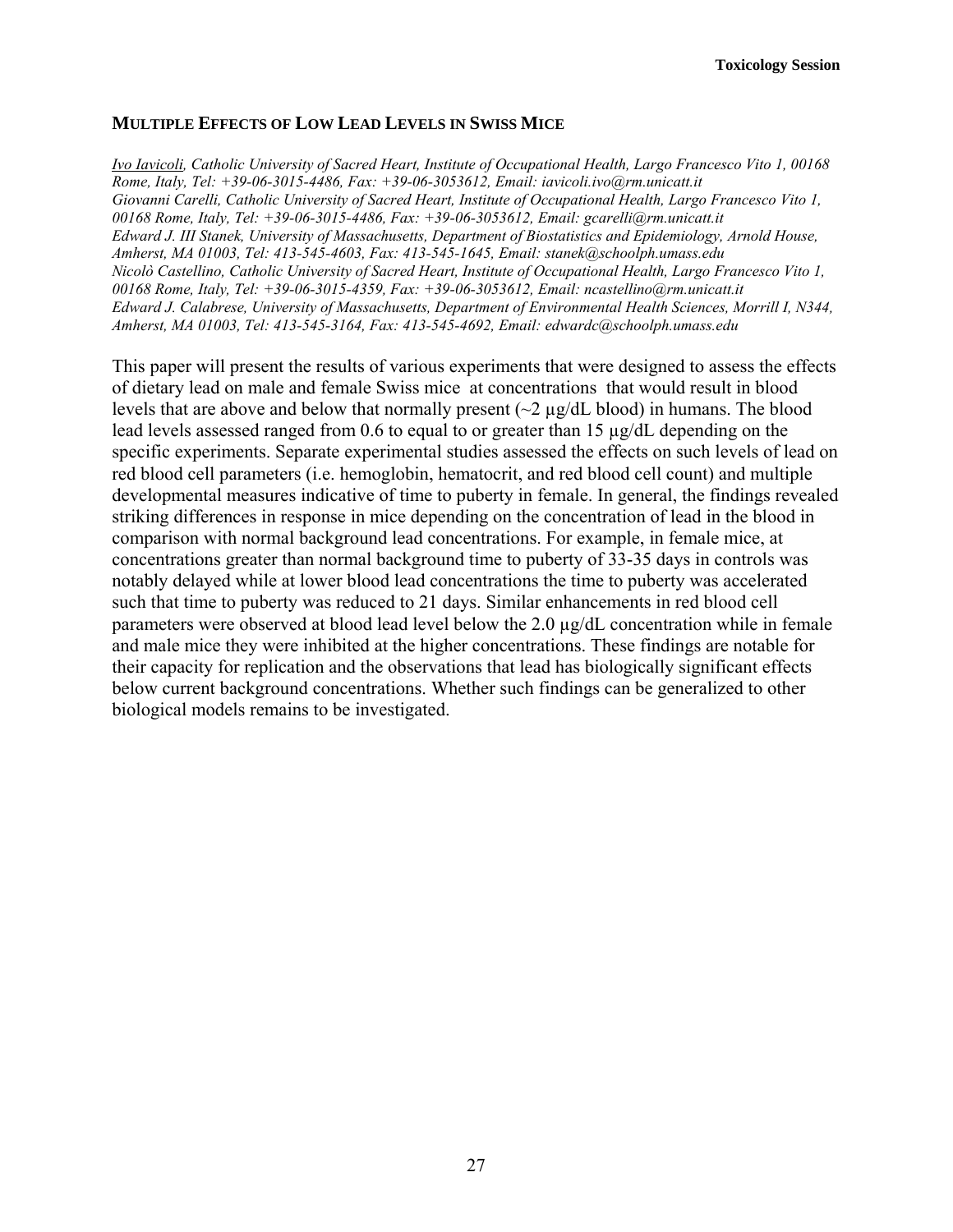# **IS HORMESIS IN CELLULAR REPAIR MECHANISMS INDUCED BY WATER DISINFECTANT BYPRODUCTS HARMFUL OR BENEFICIAL?**

#### *Ahmed E. Ahmed, Department of Pathology, University of Texas Medical Branch, Galveston, Texas 77550*

Disinfection byproducts (DBPs) are produced during chlorination of drinking water and are detected at concentrations up to 200 µg/L (ppb). Experimentally, several DBPs are mutagenic or carcinogenic and the mechanisms of these effects are rarely defined. Previous mechanistic studies using sub-lethal doses of DBPs indicated elevation in oxidative stress (OS) markers; DNA (8-OHdG) and protein oxidation (carbonylated proteins). Currently, we evaluated the effect of low range of doses of the DBP dibromoacetonitrile (DBAN) on cellular repair mechanisms. Base excision repair (BER) pathway is involved in the repair of oxidative DNA damage. Oxidized proteins are predominantly degraded by the ATP independent proteasomal proteins. In a dose response and time course study we measured markers of OS and BER activity in mouse embryonic fibroblasts exposed to DBAN. The results indicated time dependent upregulation of BER activities at 1.0-5.0  $\mu$ M DBAN with 30-60 min exposure times. At 10-20  $\mu$ M, however, DNA repair activities were down-regulated and were inhibited at 2 hr following treatment. We also investigated the effect of 0-400 ppb DBAN on the proteolysis processes in neuroglial cells. The results indicated that DBAN induced a concentration dependent significant increase (125%) followed by a decrease (65-58% of control) in proteasomal activities. 2- DGE indicated distinctive differences in the cytosolic protein profiles of control and treated cells. MALDI-TOF MS and subsequent database search revealed a concentration dependant upregulation of several proteins including the C5 component of proteasomal proteins. In conclusion, Up-regulation of BER activities and proteasomal protein levels and activities indicate that the cellular repair mechanisms are provoked to overcome the accumulation of DBAN-damaged macromolecules. Hormetic effects of DBPs on biochemical repair processes appear to be quite evident and may be involved in biological amplification of adaptive responses leading to improved cellular functions. However, theses adaptive processes are highly demanding on the cellular biochemical environment and that demand could burden the cell leading to the initiation of detrimental signals.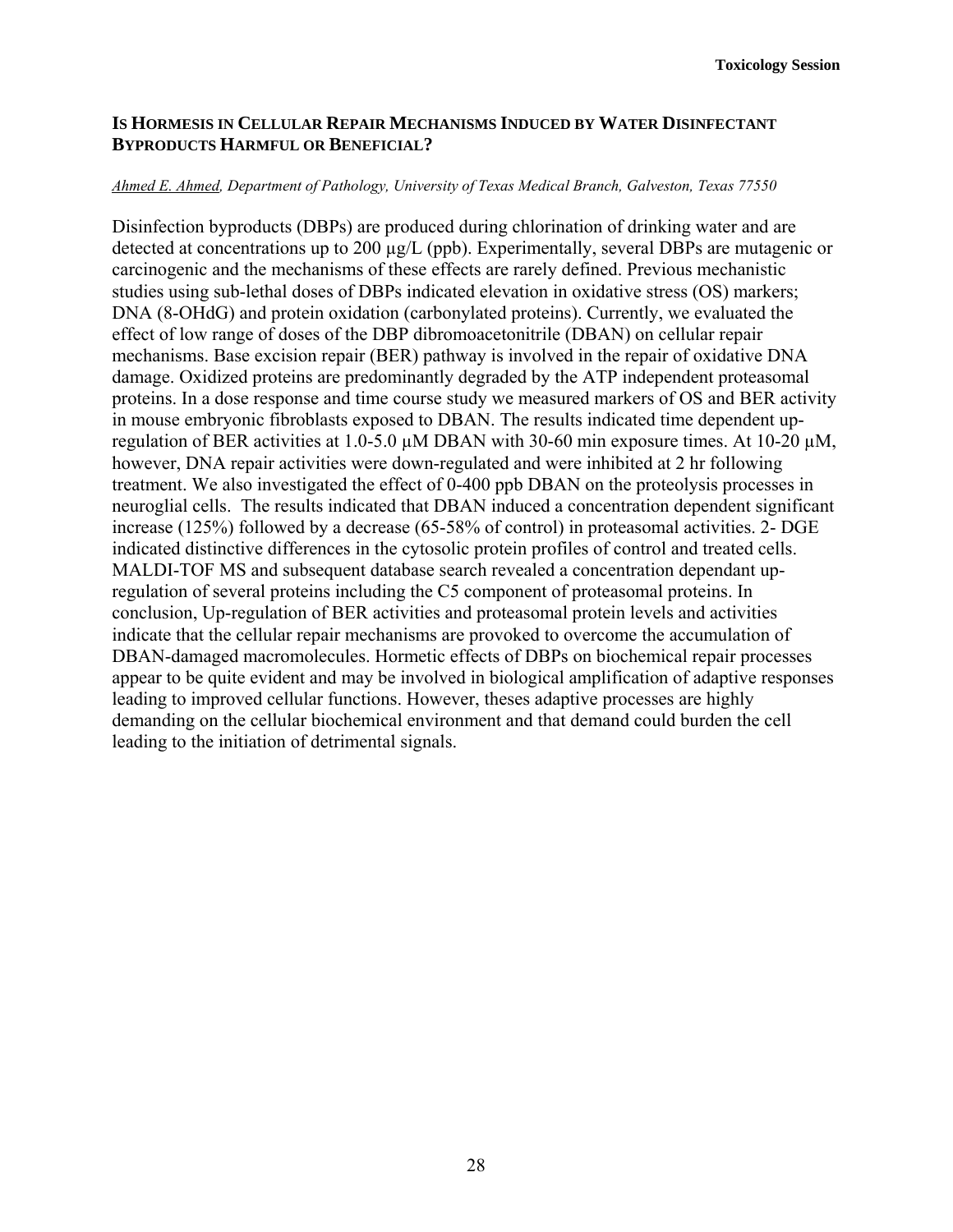# **RISK ASSESSMENT**

# **LOW-DOSE DOSE-RESPONSE NONLINEARITIES AS ADAPTIVE INVENTORY CONTROL RISK MANAGEMENT STRATEGIES FOR TISSUES**

*Louis Anthony Cox, Jr., Cox Associates and University of Colorado, Denver, CO Djangir Babayev, Cox Associates, Denver, CO* 

**THE USE OF AN EVIDENCE-BASED APPROACH FOR EVALUATING THE CONCEPT OF HORMESIS** *Philip S. Guzelian, University of Colorado, Englewood, CO* 

**THE COLLISION OF HORMESIS WITH ENVIRONMENTAL CHEMICAL AND NATURAL CHEMICAL EXPOSURES: OPPORTUNITIES AND CHALLENGES FOR INTEGRATING HORMESIS INTO AN IMPROVED UNDERSTANDING OF CHEMICAL HEALTH RISKS** *James S. Bus, Dow Chemical Company, Midland, MI* 

**THE HORMETIC HYPOTHESIS AND ITS RISKS ASSESSMENT IMPLICATIONS** *Michael Dourson, TERA, Cincinnati, OH* 

**IMPLICATIONS OF HOMEOSTASIS FOR DOSE-RESPONSE AT DIFFERENT LEVELS OF BIOLOGICAL ORGANIZATION**

*Rory Conolly, CIIT Centers for Health Research, Research Triangle Park, NC*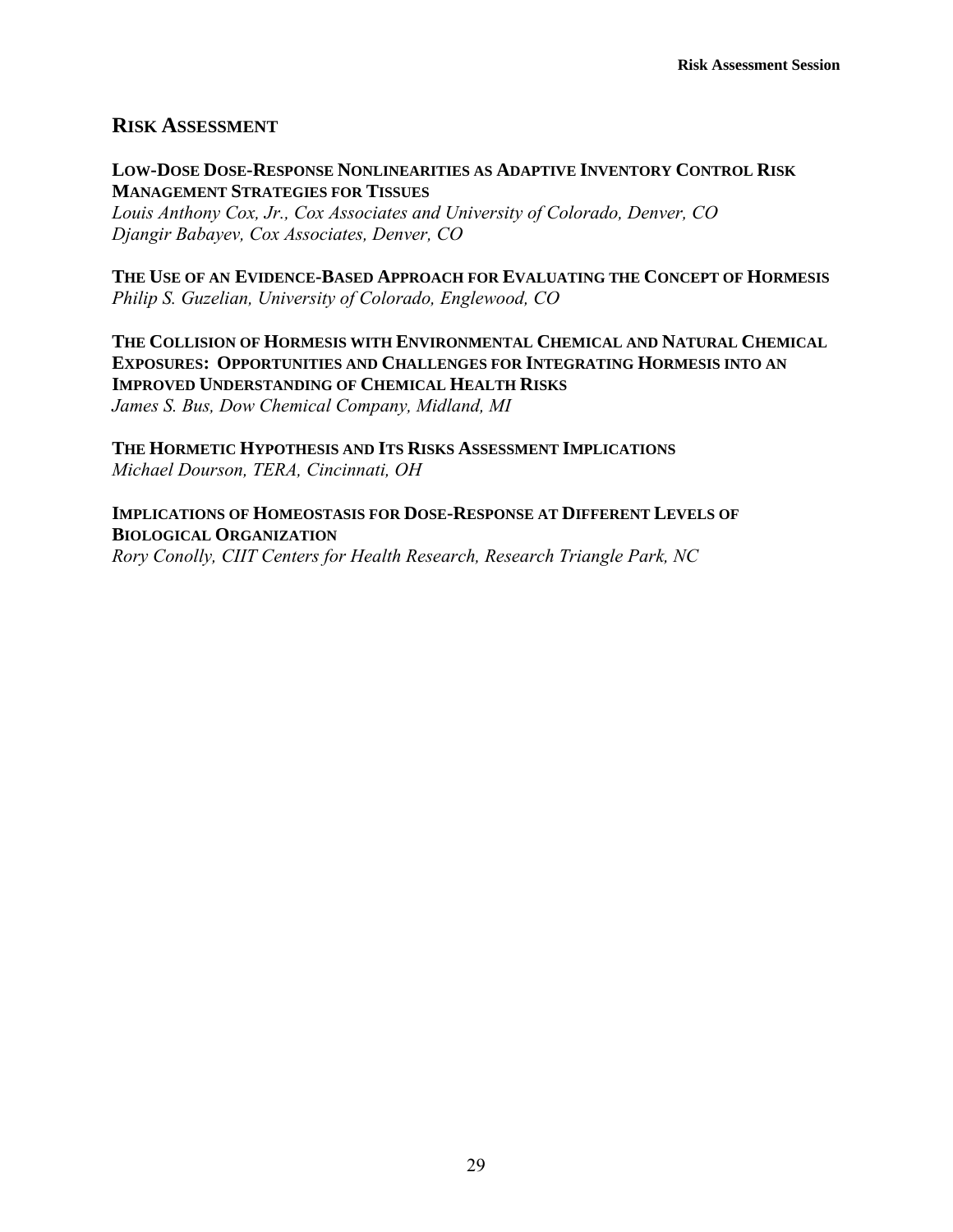# **LOW-DOSE DOSE-RESPONSE NONLINEARITIES AS ADAPTIVE INVENTORY CONTROL RISK MANAGEMENT STRATEGIES FOR TISSUES**

#### *Louis Anthony (Tony) Cox, Jr., Djangir Babayev, Cox Associates, 503 Franklin Street, Denver, CO, 80218, Tel: 303-388-1778, Fax: 303-388-0609, Email: tony@cox-associates.com*

Why do low-level exposures to environmental toxins often elicit over-compensating responses that reduce risk to the organism? Conversely, if these responses improve health, why wait for an environmental challenge to trigger them? This paper presents a mathematical model that answers both questions using the principle that evolution favors tissues that optimally hedge their bets against uncertain environmental challenges.

We consider a tissue composed of differentiated cells performing essential functions (e.g., lung) tissue, bone marrow, etc.). The tissue seeks to maintain adequate supplies of these cells, but many of them may occasionally be killed relatively quickly by cytotoxic challenges. The tissue can "order replacements" (e.g., via cytokine network signaling) from a deeper compartment of proliferative stem cells, but there is a delivery lag because these cells must undergo maturation, amplification via successive divisions, and terminal differentiation before they can replace the killed functional cells. Therefore, a "rational" tissue maintains an *inventory* of relatively mature cells (e.g., the bone marrow reserve for blood cells) for quick release when needed. The reserve is ultimately replenished by stimulating proliferation in the stem cell compartment. Normally, stem cells have a very low risk of unrepaired carcinogenic (or other) damage, due to extensive checking and repair. But when production is rushed to meet extreme demands, error rates increase. We use a mathematical inventory model to show that "rational" decision rules for managing the inventory of mature cells to maintain tissue function across a wide range of unpredictable cytotoxic challenges imply that small increases in average levels of fluctuating cytotoxic challenges can increase average inventory levels and reduce the average error rate in stem cell production. Thus, hormesis emerges as a result of rational cell-inventory risk management by tissues.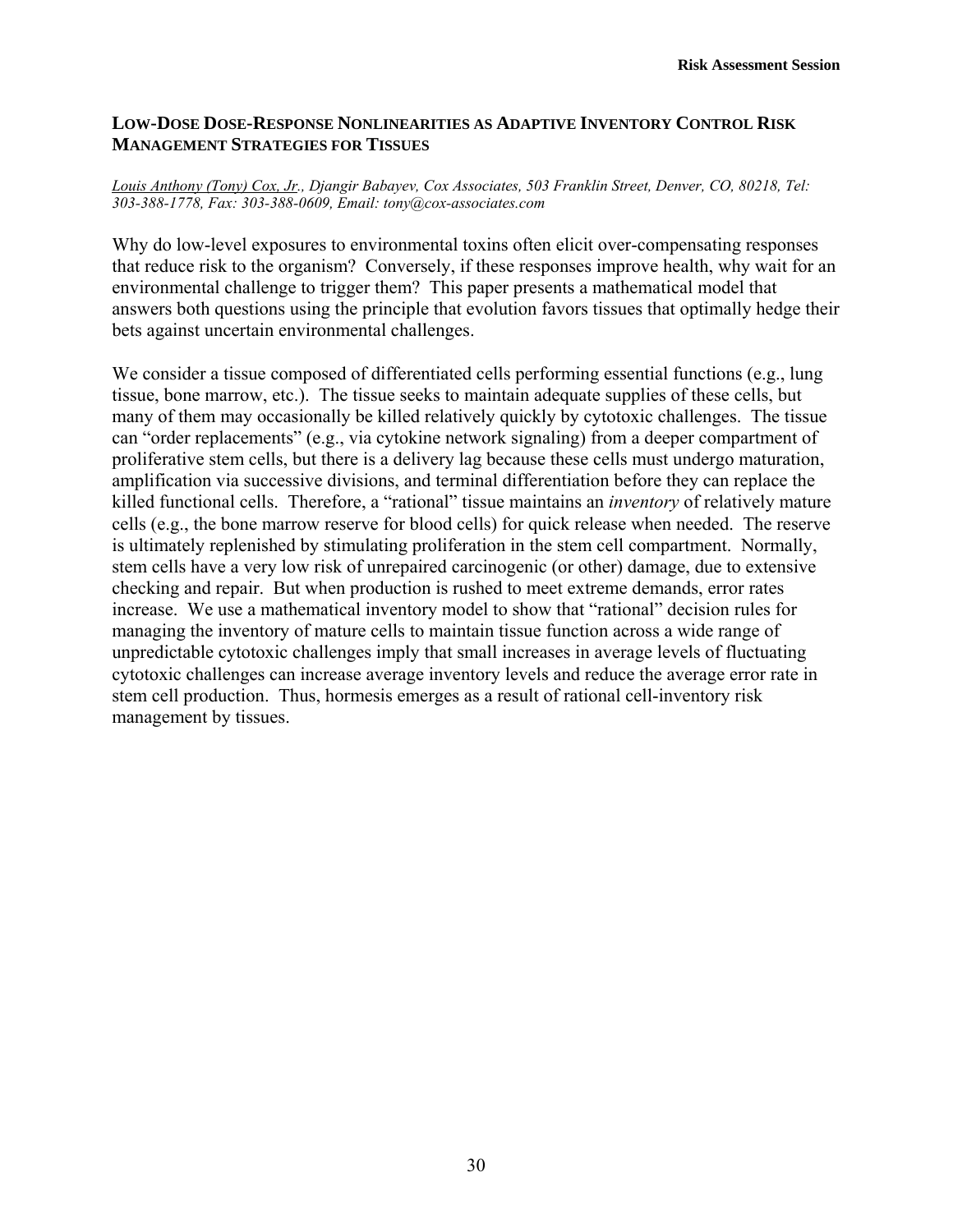## **THE ROLE OF EVIDENCE BASED TOXICOLOGY IN RISK EVALUATION**

#### *Philip S. Guzelian, University of Colorado, 6881 South Holly Circle, Ste. 205, Englewood, CO 80112, Tel: 720-482- 9198, Fax: 720-482-9225, Email: pguzelian@mac.com*

Hormesis challenges the typical assumption in toxicology that the dose-response relationship exhibits a threshold. Hormesis advances the idea that at least for some chemicals low doses are not simply inactive (or adaptive) but actually cause inverse reactions. Incorporating hormesis into a "risk assessment" structure raises the more general question of deficiencies in some current practices of causation and risk evaluation. Some relations between agents and events are identified risks, meaning unwanted events known to occur at some frequency. However, other relations that are only possibilities – not known to occur (and may never be realized) – also are sometimes called risks and are even expressed quantitatively. For clarity in "risk" communication, we label as 'nomological possibilities' (not as risks) all predictions of harm that are known *not* to be physically or logically impossible. Some of these nomological possibilities are known to be causal. We term them 'epistemic.' Epistemic possibilities are risks. The remaining nomological possibilities are called 'uncertainties.' Distinguishing risks (epistemic relationships) from among all nomological possibilities requires knowledge of causation. Causality becomes knowable when scientific experiments demonstrate, in a strong, consistent (repeatable), specific, dose-dependent, coherent, temporal, and predictive manner, that a change in a stimulus determines an asymmetric, directional change in the effect. In contrast, most risk assessment methodologies assume the truth of causality and then, proceed to calculate probabilities for occurrence of the hazard. For claims of hormesis (or any dose-response relationship) to stand as Evidence-based conclusions rather than Authority-based opinions (Guzelian and Guzelian. 2004. Authority-based explanation. Science. 303:1468-1469). such relationships must be held to the same standards of scientific evidence. Evidence-based toxicology derived from Evidence-based medicine (EBM) makes a conscientious, explicit, and judicious use of current best evidence assembled and appraised by a structured, 'transparent' protocol in a deliberate, objective, unbiased, and systematic manner to decided about causal relations of harm. When, as may be anticipated for study of all low dose relationships, there are shortcomings in the evidence reliance upon Authority-based opinions, rather then Evidencebased conclusions should be acknowledged explicitly. Evidence-based toxicology can be used to solidify the importance of hormesis to understanding the risks of exposure to environmental chemicals.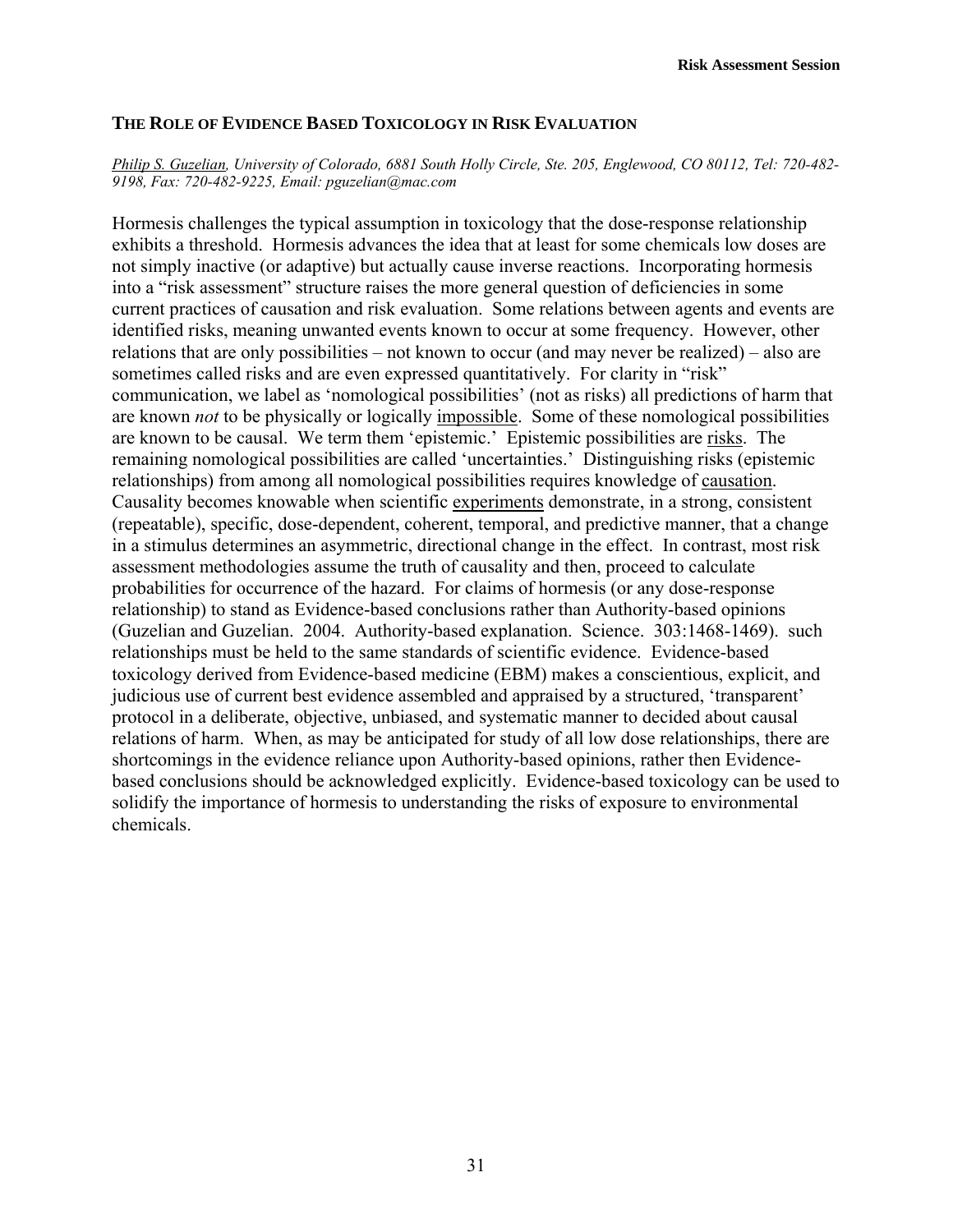# **THE COLLISION OF HORMESIS WITH ENVIRONMENTAL CHEMICAL AND NATURAL CHEMICAL EXPOSURES: OPPORTUNITIES AND CHALLENGES FOR INTEGRATING HORMESIS INTO AN IMPROVED UNDERSTANDING OF CHEMICAL HEALTH RISKS**

#### *James S. Bus, The Dow Chemical Company, Toxicology and Environmental Research and Consulting, 1803 Building, Midland, MI 48674, Tel: 989-636-4557, Fax: 989-638-9863, Email: jbus@dow.com*

In the absence of appropriate human data, the human health risks of both new and existing synthetic chemicals are commonly extrapolated from responses in animal toxicity studies using several risk evaluation models. For non-cancer endpoints, acceptable human exposure levels are estimated by multiplying a series of potential Uncertainty Factors (UFs) of either 3- or 10X, generally resulting in application of cumulative UFs of 100-3000X to the No-Observed-Effect-Level (NOEL) doses in animals. For genotoxic carcinogens or carcinogens of unknown modes of action, human risk is estimated with linear, no-threshold models of animal tumor responses. However, when these risk estimation approaches, and particularly the no-threshold cancer models, are applied to the many natural chemicals found in everyday diets (e.g., acrylamide in potatoes/breads), they result in estimations of risk suggesting basic high quality fruits, vegetables and other foods represent the greatest health risks to the public. Since such estimates are intuitively and scientifically inconsistent with the intrinsic health benefits of food, it suggests that existing models for estimating potential human health risks from animal toxicity dose-responses are likely extremely conservative, and particularly so for human exposures that are significantly below the operative range of the toxicity dose response curves. These observations, and the growing body of hormetic responses noted near conventional chemical NOEL values, strongly suggest that gaining a better understanding of the biology underpinning responses at the low end of the dose response curve will inevitably lead to development of toxicology and risk assessment methods capable of distinguishing toxins of true human health impact from the many thousands of exposures to natural chemicals experienced every day. These future methods will be facilitated not only by improved toxicology study designs emphasizing more environmentally relevant exposures, but also by new research tools such as toxicogenomics that can reveal the biology of low-dose responses.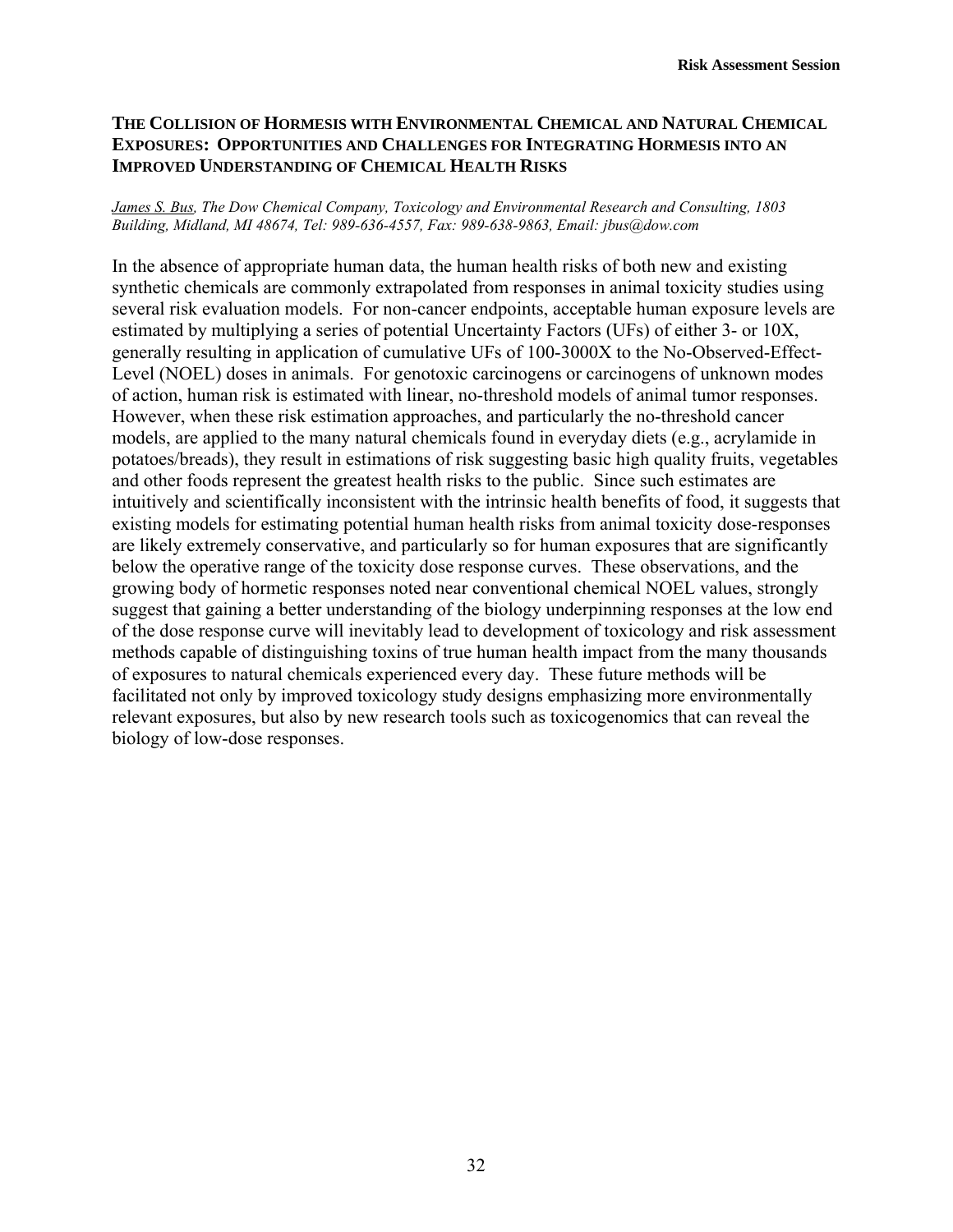# **THE HORMETIC HYPOTHESIS AND ITS RISK ASSESSMENT IMPLICATIONS**

*Michael Dourson, TERA, 2300 Montana Avenue, Suite 409, Cincinnati, OH 45211, Tel: 513- 542-7475, ext. 14, Fax: 513-542-7487, Email: dourson@tera.org* 

Whether or not hormesis is better characterized as a hypothesis or theory, a study of its potential implications for risk assessment is important. Not only is the practice of risk assessment moving in the direction of better understanding modes of action, compensatory and adaptive effects, toxicokinetics and toxicodynamics---concepts clearly related to hormesis---but regulatory scientists are now more willing to contemplate the use of data over defaults positions. Examples are discussed for both threshold and non-threshold toxicity where hormesis might help or hinder the risk assessment process.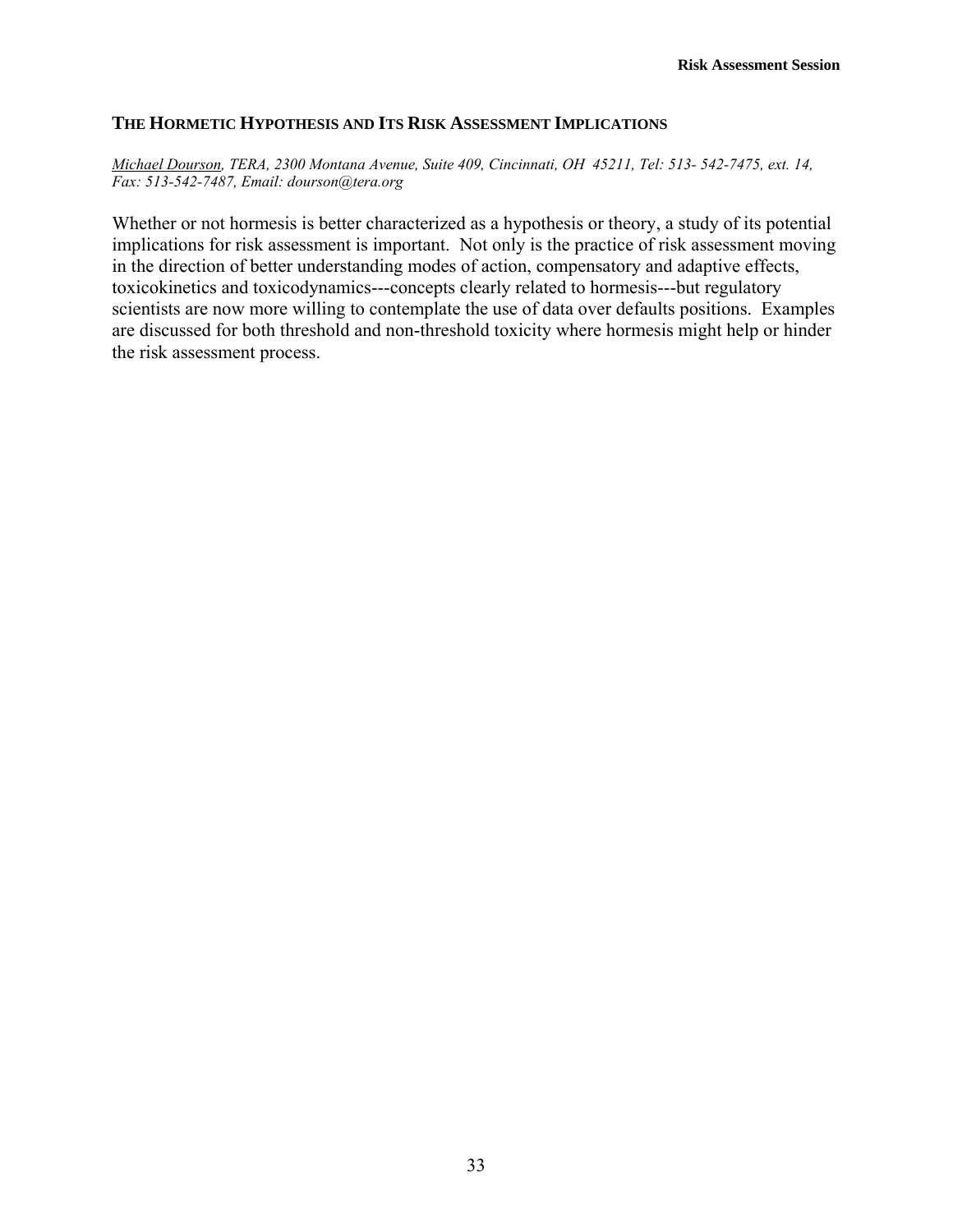# **IMPLICATIONS OF HOMEOSTASIS FOR DOSE-RESPONSE AT DIFFERENT LEVELS OF BIOLOGICAL ORGANIZATION**

*Rory B. Conolly, Center for Computational Systems Biology & Human Health Assessment, CIIT Centers for Health Research, 6 Davis Drive, Research Triangle Park, North Carolina 27709, U.S.A., Tel: +1 919 558 1330. Email: rconolly@ciit.org* 

The body can be thought of as a machine with sensors and feedback loops operating across multiple levels of organization to maintain homeostasis. For example, the intracellular signal transduction pathways MAPK and NFκB-IκB respond to external stimuli by generating a suite of dynamic behaviors including oscillations, bistability, history-dependence, and switch-like dose-response. These dynamic capabilities allow the cell to adjust its biochemical state in response to stress.

This view of the cell as, among other things, an assembly of regulatory networks maintaining the internal environment suggests a paradigm for characterizing the dose-response effects of xenobiotics. Any xenobiotic that enters a cell will interact either specifically or non-specifically with the molecules that comprise regulatory networks. Initial interactions will perturb but not overwhelm the network. Progressively higher concentrations of xenobiotic will eventually overwhelm network regulatory modules, leading to toxicity.

This paradigm also challenges the argument about expected linearity of dose-response curves when an exogenous stressor adds to an ongoing endogenous process. If the endogenous process is part of normal biology, then it is a component of the normal homeostatic environment. The low-dose-linear argument would only be expected to apply when homeostasis is not operative, as has been suggested for some phases of development and perhaps old age.

A limited amount of information is available about how regulatory modules in individual cells influence dose-responses at higher levels of biological organization. Some of the data suggest coordinated switch-like changes across large numbers of cells, but generalizations are difficult at this time. However this question may be answered, I think it is likely that the phenomenon of hormesis will come to be seen as an aspect of the homeostatic capabilities that insulate us from environmental stress.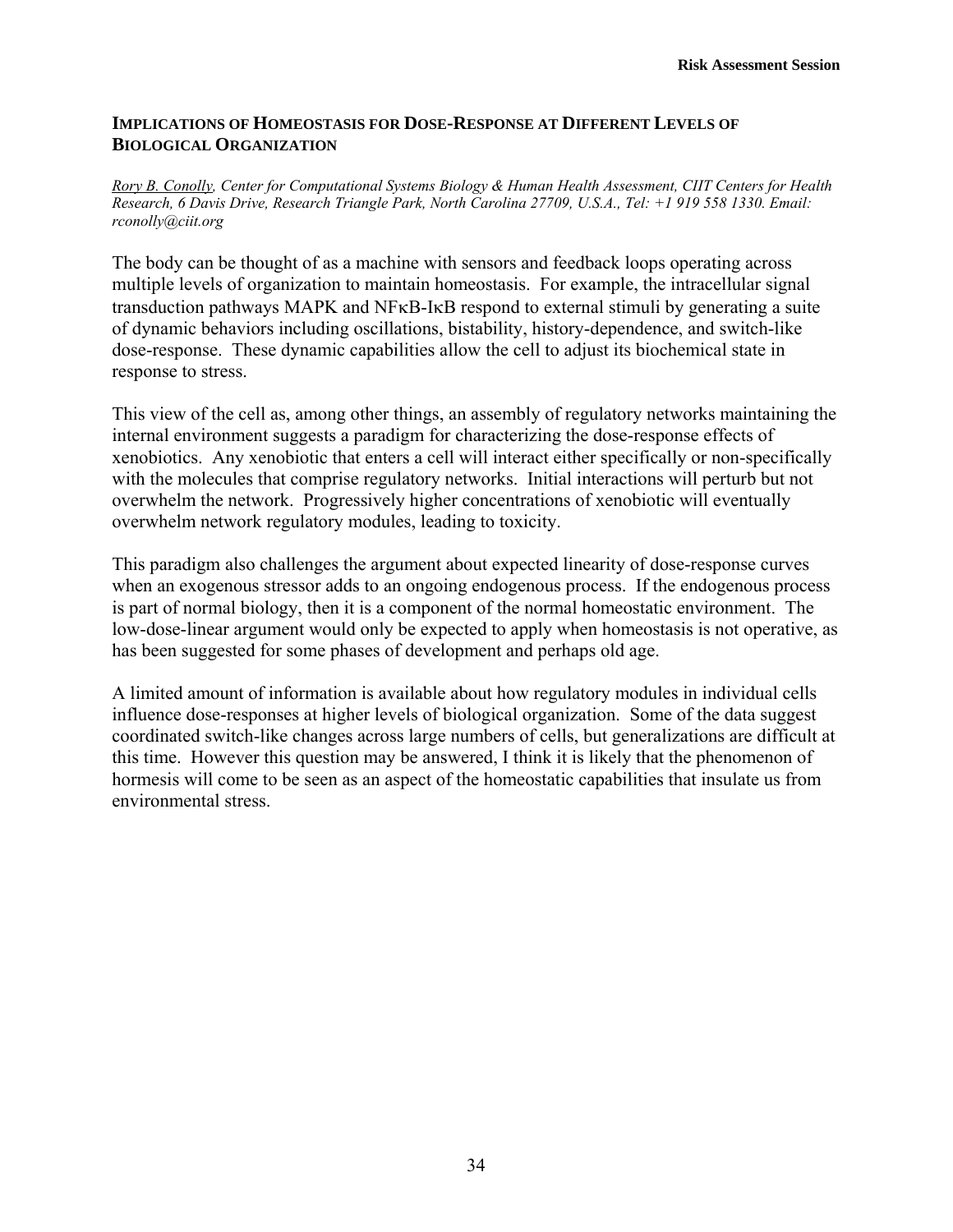# **POSTER SESSION**

# **COMPLEX LOW-DOSE DOSE-RESPONSE NONLINEARITIES AND ABRUPT TRANSITIONS: INSIGHTS FROM CADMIUM LUNG CARCINOGENESIS**

*Louis Anthony (Tony) Cox, Jr., Cox Associates and University of Colorado, Denver, CO* 

# **DYNAMICS OF HORMESIS AND OF INVERSE HORMESIS FOR CYTOTOXICITY-MEDIATED CARCINOGENESIS**

*Louis Anthony (Tony) Cox, Jr., Cox Associates and University of Colorado, Denver, CO* 

# **CIPROFLOXACIN-INDUCED CYTOTOXICITY IN PRIMARY CULTURES OF RAT ASTROCYTES AND PROTECTION BY VITAMIN E**

*Aylin Gürbay, University of Hacettepe, Ankara, Turkey Brigitte Gonthier, Universite Joseph Fourier, La Tronche, France Nathalie Signorini-Allibe, Universite Joseph Fourier, La Tronche, France Alain Favier, Universite Joseph Fourier, Cedex, France Filiz Hincal, University of Hacettepe, Ankara, Turkey* 

# **MONITORING STORMWATER TOXICITY: HORMESIS IN THE MICROTOX BIOASSAY AS AN INDICATOR OF LOW DOSE EFFECT**

*Edwin E. Herricks, University of Illinois at Urbana-Champaign, Urbana, IL* 

# **EFFECTS OF LOW-LEVEL EXPOSURES TO X-RAYS ON THE ANTI-TUMOR FUNCTIONS OF MURINE NK CELLS**

*Ewa M. Nowosielska, Military Institute of Hygiene and Epidemiology, Warsaw, Poland Aneta Cheda, Military Institute of Hygiene and Epidemiology, Warsaw, Poland Jolanta Wrembel-Wargocka, Military Institute of Hygiene and Epidemiology, Warsaw, Poland Tomasz Ołdak, Military Institute of Hygiene and Epidemiology, Warsaw, Poland Marek K. Janiak, Military Institute of Hygiene and Epidemiology, Warsaw, Poland* 

# **EFFECTS OF LOW-LEVEL EXPOSURES TO X-RAYS ON ANTI-TUMOR FUNCTIONS OF MURINE PERITONEAL MACROPHAGES**

*Ewa M. Nowosielska, Military Institute of Hygiene and Epidemiology, Warsaw, Poland Aneta Cheda, Military Institute of Hygiene and Epidemiology, Warsaw, Poland Jolanta Wrembel-Wargocka, Military Institute of Hygiene and Epidemiology, Warsaw, Poland Marek K. Janiak, Military Institute of Hygiene and Epidemiology, Warsaw, Poland* 

# **THE HEALTH EFFECTS OF DIFFERENT RADIATIONS**

*Y.C. Luan, M.C. Shieh, S.T. Chen, H. T. Kung, K. L Soong, Y. C. Yeh, T.S. Chou , W.C. Fang, S.L. Yao, C.J Pong, Nuclear Science & Technology Association, Sindian City, Taiwan, ROC S.H. Mong, J.T. Wu, J.M. Wu, H.J. Jen, Nuclear Biological and Chemical Protection Society, Taipei ,Taiwan, ROC* 

*W. L. Chen, National Yang -Ming University, Taipei, Taiwan, ROC* 

*W. P. Deng, Taipei Medical University, Taipei, Taiwan, ROC* 

*M. F. Wu, M.L. Shen, National Taiwan University, Taipei City, Taiwan 10764, ROC* 

*C.P. Sun, National Chiao-Tung University, Hsin-Chu City, Taiwan, ROC*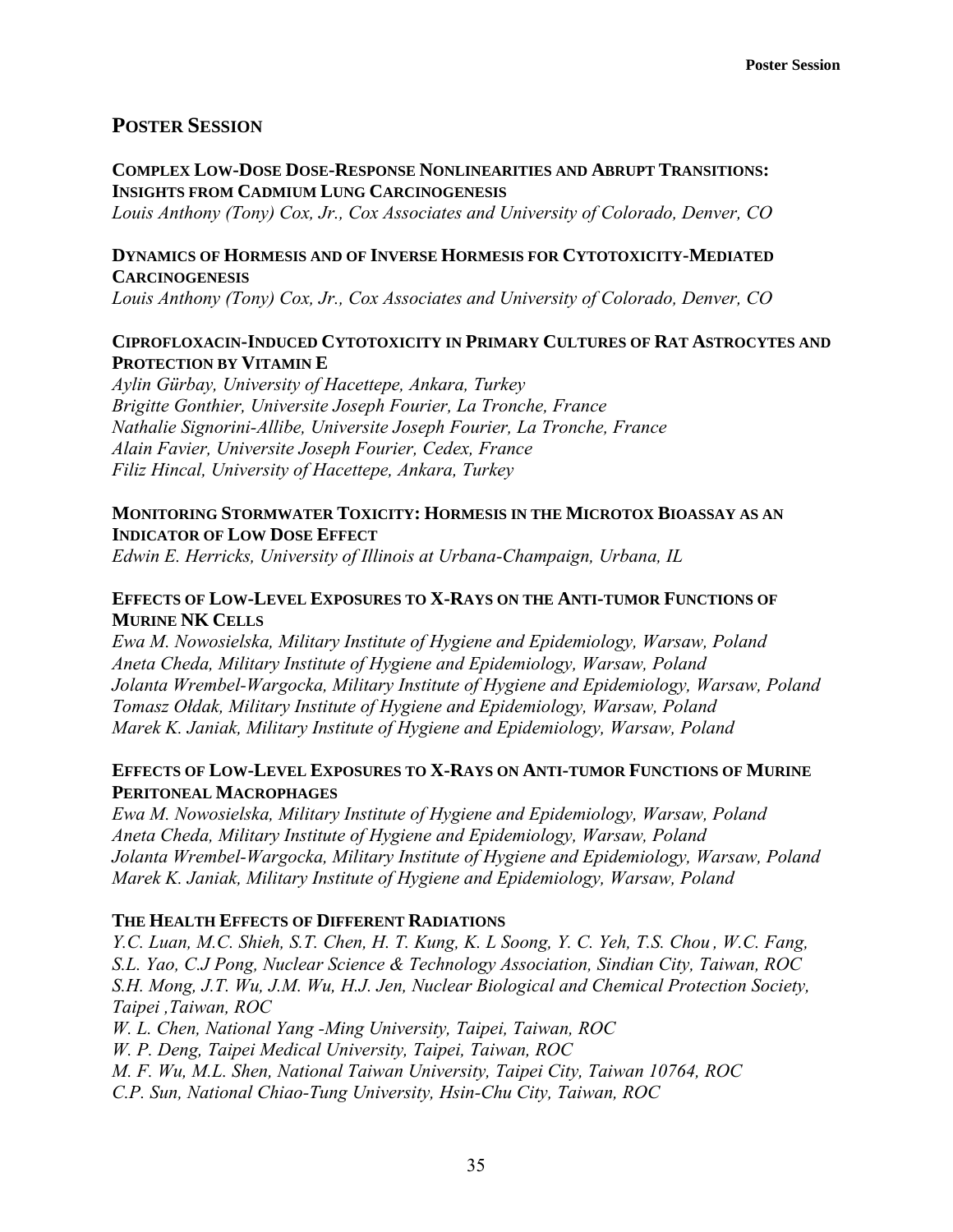# **EFFECTS OF DILUTED LOW MOLECULAR MEDIATORS ON ACTIVITY AND PATTERNS OF FUNGAL PHENOL-DEGRADING ENZYMES**

*Elzbieta Malarczyk, M.Curie-Sklodowska.University, Lublin, Poland Marzanna Pazdzioch-Czochra, M.Curie-Sklodowska.University, Lublin, Poland Anna Jarosz-Wilkolazka, M.Curie-Sklodowska.University, Lublin, Poland Janina Kochmanska-Rdest, M.Curie-Sklodowska.University, Lublin, Poland Aneta Grabarska, M.Curie-Sklodowska.University, Lublin, Poland, Anna Mielniczek, M.Curie-Sklodowska.University, Lublin, Poland* 

# **UNDERSTANDING THE HORMETIC EFFECT OF AZADIRACHTIN IN AN INSECT SYSTEM, IMPLICATIONS IN PEST MANAGEMENT**

*Samindranath Mukherjee, Entomology Laboratory, National Chemical Laboratory (CSIR), Pune, Maharashtra, India* 

# **VALID ASSESSMENT OF LDR HEALTH EFFECTS: ESSENTIAL FOR EVALUATING RADIOLOGICAL RISKS**

*Theodore Rockwell, Radiation, Science & Health, Inc., Chevy Chase, MD* 

# **POSSIBLE MOLECULAR UNDERPINNINGS OF HORMESIS-INDUCED LONGEVITY**

*Aakash K. Shah and Donna Leonardi, Academy for Medical Science Technology, Bergen County Academies, Hackensack, NJ* 

# **THE HORMETIC EFFECTS OF COPPER ON THERMOTOLERANCE IN ROTIFERS**

*Aakash Shah, Academy for Medical Science Technology, Bergen County Academies, Hackensack, NJ Donna Leonardi, Academy for Medical Science Technology, Bergen County Academies, Hackensack, NJ Pam Leonardi, Albany College of Pharmacy, Albany, NY Ashley Benneti, Albany College of Pharmacy, Albany, NY Ashley Jillson, Albany College of Pharmacy, Albany, NY* 

# **RADON TREATMENT CONTROVERSY**

*Zygmunt Zdrojewicz, MD, Akademia Medyczna (Medical School), Wroclaw, Poland Jodi Strzelczyk, Ph.D., University of Colorado at Denver, Denver, CO* 

# **ADAPTIVE RESPONSE IN PKZ1 MOUSE PROSTATE AFTER EXPOSURE TO VERY LOW DOSES OF X-RADIATION**

*Tanya K. Day, Flinders University and Medical Centre, Bedford Park, SA, Australia Gouxin Zeng, Flinders University and Medical Centre, Bedford Park, SA, Australia Antony M. Hooker, Flinders University and Medical Centre, Bedford Park, SA, Australia Madhava Bhat, Royal Adelaide Hospital, Adelaide, SA, Australia Pamela J. Sykes, Flinders University and Medical Centre, Bedford Park, SA, Australia* 

**THE PKZ1 INVERSION ASSAY IS A SENSITIVE ASSAY FOR LOW-DOSE X-RADIATION STUDIES** *Pamela J. Sykes, Flinders University and Medical Centre, Bedford Park, SA, Australia Gouxin Zeng, Flinders University and Medical Centre, Bedford Park, SA, Australia*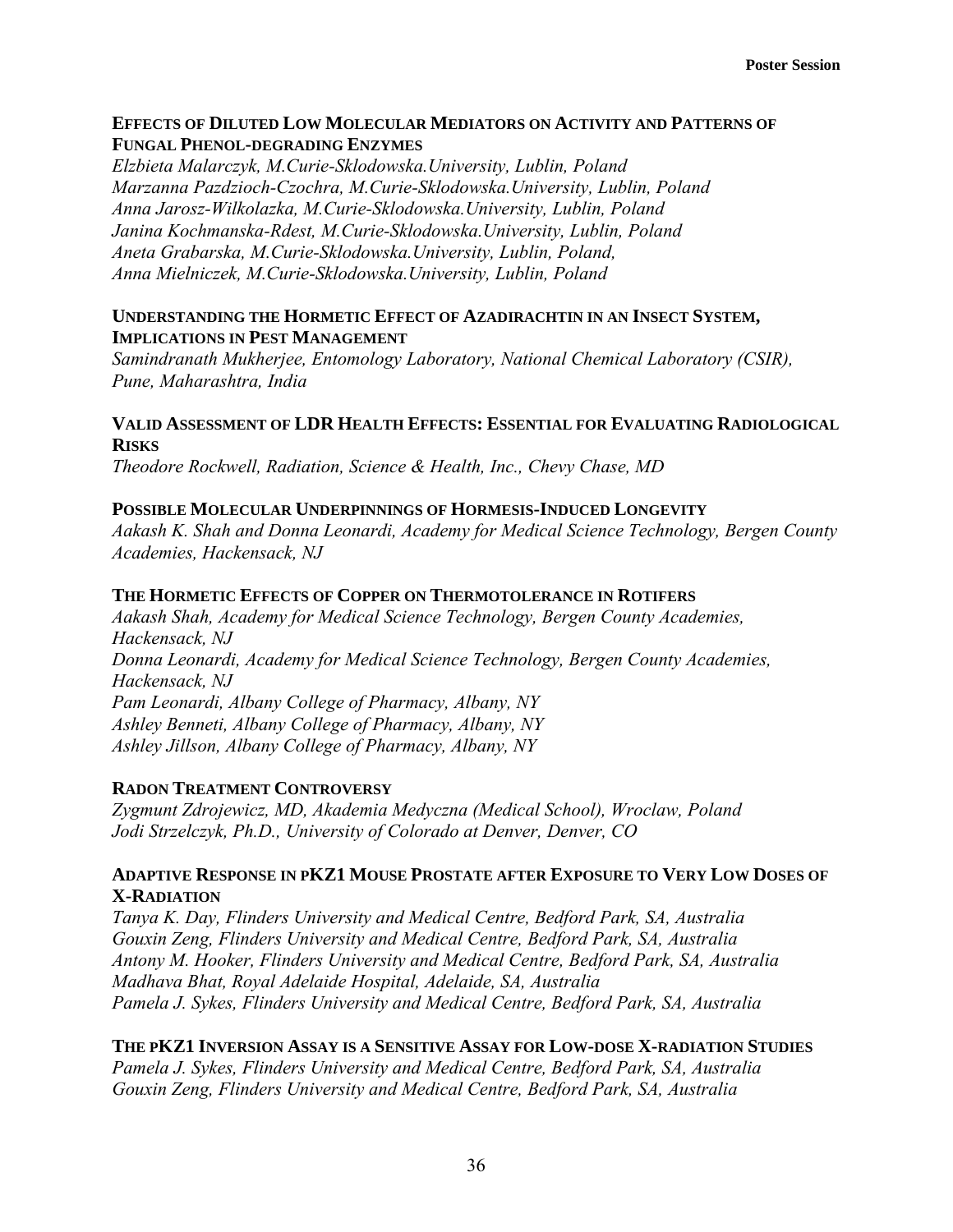*Tanya K. Day, Flinders University and Medical Centre, Bedford Park, SA, Australia Alexander A Morley, Flinders University and Medical Centre, Bedford Park, SA, Australia Antony M. Hooker, Flinders University and Medical Centre, Bedford Park, SA, Australia*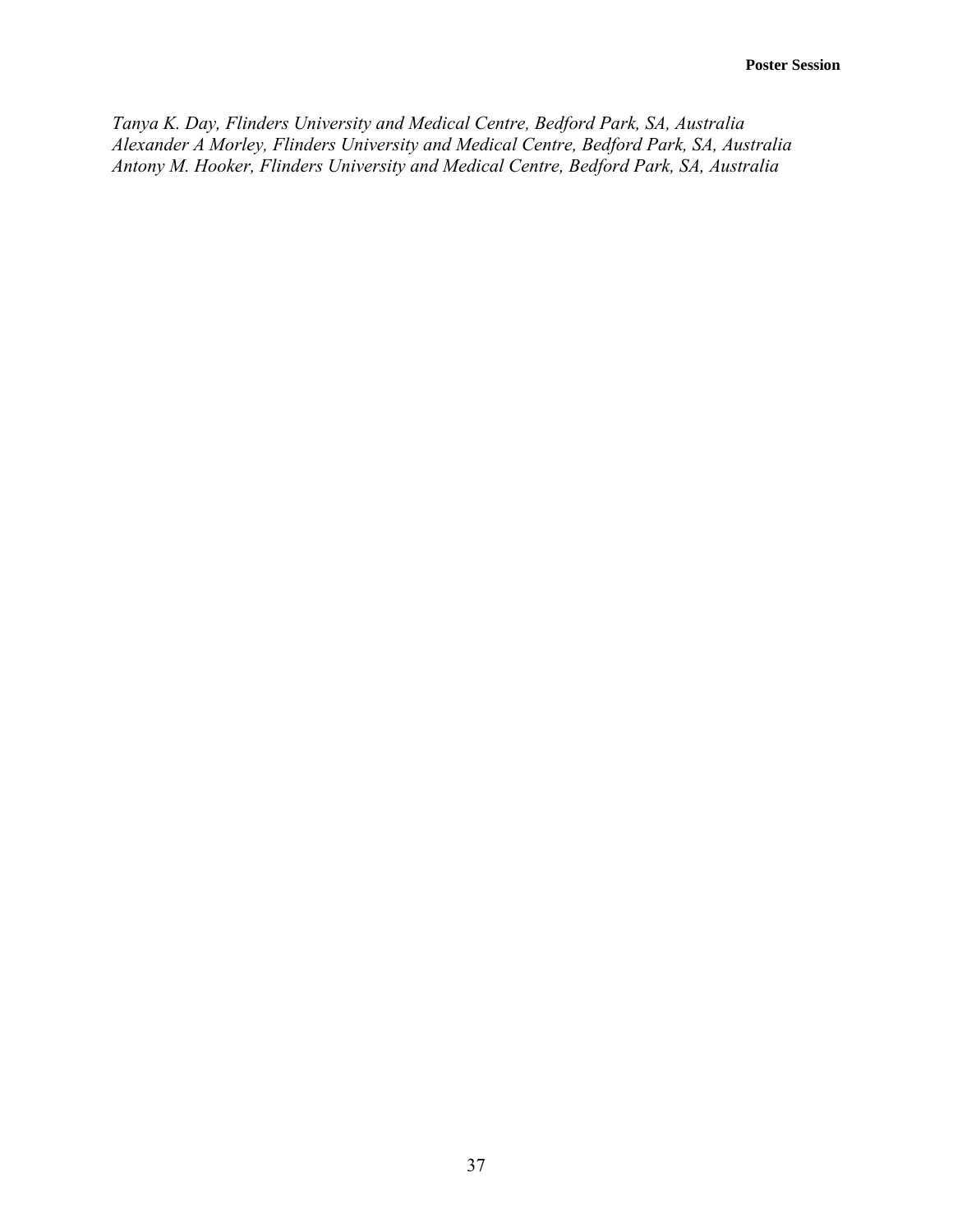# **COMPLEX LOW-DOSE DOSE-RESPONSE NONLINEARITIES AND ABRUPT TRANSITIONS: INSIGHTS FROM CADMIUM LUNG CARCINOGENESIS**

#### *Louis Anthony (Tony) Cox, Jr., Cox Associates and University of Colorado, 503 Franklin Street, Denver, CO, 80218, Tel: 303-388-1778, Fax: 303-388-0609, Email: tony@cox-associates.com*

Cadmium is an extraordinary carcinogen in several respects. Relatively slight (e.g., 2-fold to 10 fold) increases in dose concentration actually *reverse the direction* of several of its key biological effects (e.g., from tumor-inducer to tumor-suppressor) *in vivo* and *in vitro*, while other effects (e.g., on DNA methylation) have opposite directions for short-run and longer-run exposures. Cd exerts important effects (e.g., inhibiting repair of oxidative DNA damage in lung cells) even at very low (non-cytotoxic) levels. To explain and describe the complex set of nonlinear doseresponse relations observed for Cd in recent experiments, we expand the conventional MVK two-stage clonal expansion model of carcinogenesis in two ways: (1) Add an explicit model of DNA repair dynamics (allowing normal stem cells to make a transition to a transient "preinitiated" state from which they may be repaired until mitosis locks in any unrepaired damage, completing the transition to the "initiated", i.e., pre-malignant, state); and (2) Model the effects of exposure on tumor progression (e.g., on selection and apoptosis rates of more *vs.* less tumorigenic cells, which requires modeling the malignant cell population in more detail than in the usual MVK model.) Mathematical analysis of this expanded model of carcinogenesis shows that U-shaped dose-response relations can arise not only by dose-dependent killing of initiated cells, as is now well understood and experimentally verified, but also by dose-dependent interference with the DNA repair and mitotic rates of normal stem cells (not yet initiated) and/or with the rates of selection and apoptosis of malignant cells. In addition, the expanded model breaks new ground by showing how the more complicated dose-response relations (e.g., inverse u-shaped, or "n-shaped" relations and direction-reversals with increasing dose) recently observed in experiments with Cd carcinogenesis can arise naturally from the interaction of simple effects on the repair and progression processes preceding and following the traditional MVK process.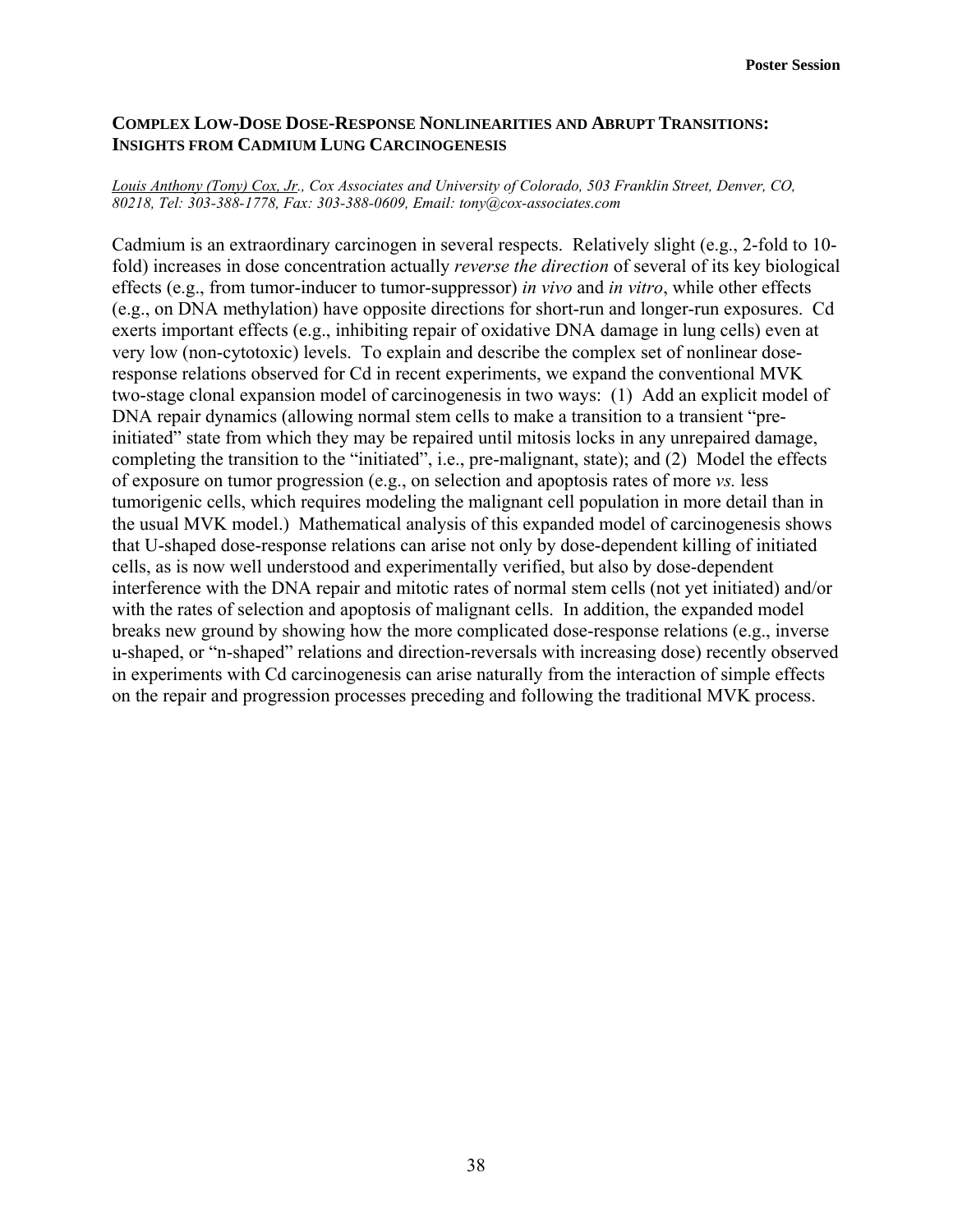# **DYNAMICS OF HORMESIS AND OF INVERSE HORMESIS FOR CYTOTOXICITY-MEDIATED CARCINOGENESIS**

#### *Louis Anthony (Tony) Cox, Jr., Cox Associates and University of Colorado, 503 Franklin Street, Denver, CO, 80218, Tel: 303-388-1778, Fax: 303-388-0609, Email: tony@cox-associates.com*

We present an MVK-type two-stage stochastic model of carcinogenesis in which proliferation of normal stem cells is realistically regulated by feedback from more mature and differentiated cell populations to help maintain or restore homeostasis following cytotoxic challenges. This model describes (by a relatively simple system of equations) key features of biologically important feedback loops revealed by detailed experimental investigations of normal and perturbed hematopoietic stem cell proliferation. Its main components are: (a) A population of fully differentiated cells that gradually die and must be replaced; they can also be killed more quickly by cytotoxic exposures. (b) A "reservoir" of relatively mature cells that are released to help maintain or restore equilibrium cell population levels in compartment (a) following cytotoxic exposures. In the absence of cytotoxic damage, relatively mature cells pass through the reservoir to replace dying cells. (c) A proliferative stem cell compartment where proliferation and differentiation (leading to entry into the reservoir) take place. Feedback signals from the mature and differentiated cell populations, as well as from the stem cell population itself, affect the rates at which the stem cells proliferate and differentiate to produce replacements for dead cells, but the rates remain between maximum and minimum allowed rates (reflecting the constraints on physiologically realistic production rates observed in experiments). We show that dynamic systems with these features can reproduce/explain previously published experimentally observed patterns of compensating proliferation following cytotoxic stress, including over-compensation. Hormetic (U-shaped) cancer dose-response functions can arise due solely to normal stem cell kinetics following cytotoxic exposures that kill the fully differentiated cells (but not the stem cells directly involved in carcinogenesis). The kinetics of normal stem cells in response to cytotoxic exposures can also explain the *inverse-U shaped* ("n-shaped") relation between exposure concentrations and cancer risk observed in experimental data for some carcinogens, such as isoprene.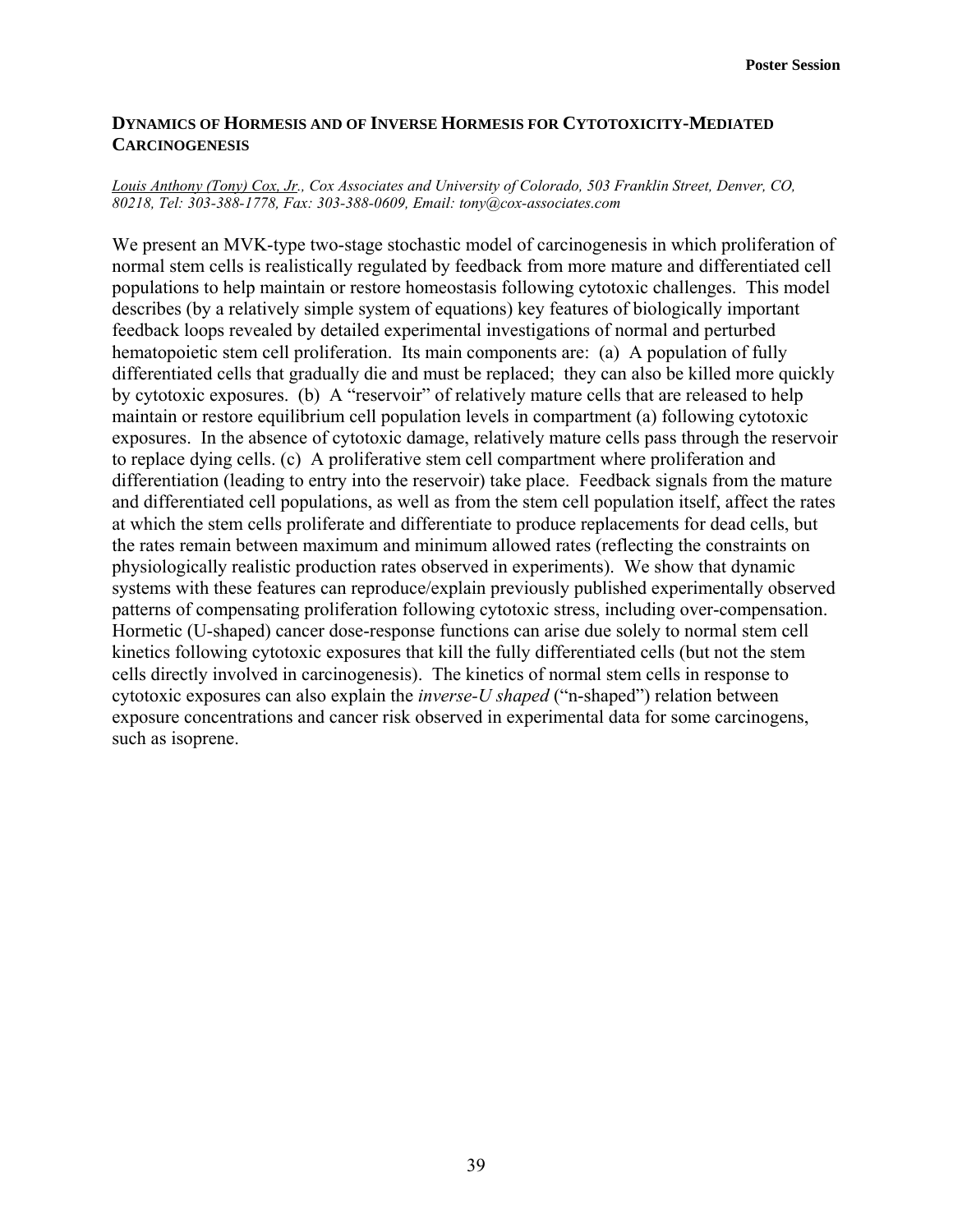# **CIPROFLOXACIN-INDUCED CYTOTOXICITY IN PRIMARY CULTURES OF RAT ASTROCYTES AND PROTECTION BY VITAMIN E**

*Aylin Gürbay, University of Hacettepe, Faculty of Pharmacy, Department of Toxicology, Ankara, 06100, Turkey, Tel: ++ 90 312 305 2178, Fax: ++ 90 312 309 2958, Email: ayling@tr.net Brigitte Gonthier, Universite Joseph Fourier, Faculté de Médecine et Pharmacie, Laboratoire de Biologie du Stress Oxydant (LBSO), 38700 La Tronche, France, Tel: ++ 33 476 63 71 07 Fax: ++ 33 476 63 74 23, Email: Brigitte.Gonthier@ujf-grenoble.fr Nathalie Signorini-Allibe, Universite Joseph Fourier, Faculté de Médecine et Pharmacie, Laboratoire de Biologie du Stress Oxydant (LBSO), 38700 La Tronche, France, Tel: ++ 33 476 63 71 07, Fax: ++ 33 476 63 74 23Email: Nathalie.Signorini@ujf-grenoble.fr Alain Favier, Laboratory of Biology of Oxidative Stress (LBSO/LCR7 No 817), Universite Joseph Fourier, F 38043 Grenoble, Cedex 09, France, Tel: ++ 33 0438789059, ++ 330476765484, Fax: ++0438785090, Email: favier@drfmc.ceng.cea.fr Filiz Hincal, University of Hacettepe, Faculty of Pharmacy, Department of Toxicology, Ankara, 06100, Turkey, Tel:* 

*++ 90 312 305 1871, Fax: ++ 90 312 310 0906, Email: fhincal@tr.net* 

The aim of this study was to investigate the possible cytotoxic and oxidative stress inducing effects of ciprofloxacin (CPFX) on primary cultures of rat astrocytes. The cultured cells were incubated with various concentrations of CPFX (0.5-3000 mg/l), and cytotoxicity was determined by neutral red (NR) and MTT assays. Survival profile of cells was biphasic in NR assay: While CPFX did not caused any alteration at any concentration for 7 h,  $\leq 50$  mg/l concentrations induced significant cell proliferation in incubation periods of 24, 48, 72, and 96 h. However, cell proliferation gradually decreased at higher concentrations, and 200 and 300 mg/l of CPFX exposure was found to be significantly ( $p < 0.05$ ) cytotoxic in all time periods. With MTT assay, no alteration was noted for incubation period of 7 h, as observed with NR assay. But, cell survival decreased with  $\geq$ 50 mg/l CPFX exposure in all other time periods. Cell proliferation was only seen in 24 h of incubation with 0.5 and 5 mg/l CPFX. Vitamin E pretreatment of cell cultures were found to be providing complete protection against cytotoxicity of 300 mg/l CPFX when measured with both NR and MTT assays. The SOD pretreatment was partially protective with NR assay, but no protection was noted when measured with MTT. A significant enhancement of lipid peroxidation was observed with the cytotoxic concentration of the drug, but total glutathione, oxidised glutathione, and catalase content of cells did not change. The data obtained in this study suggest that, in accordance with our previous results with fibroblast cells, CPFX-induced cytotoxicity is related to oxidative stress. And the biphasic effect of CPFX possibly resulted from the complex dose-dependent relationships between reactive oxygen species, cell proliferation, and cell viability.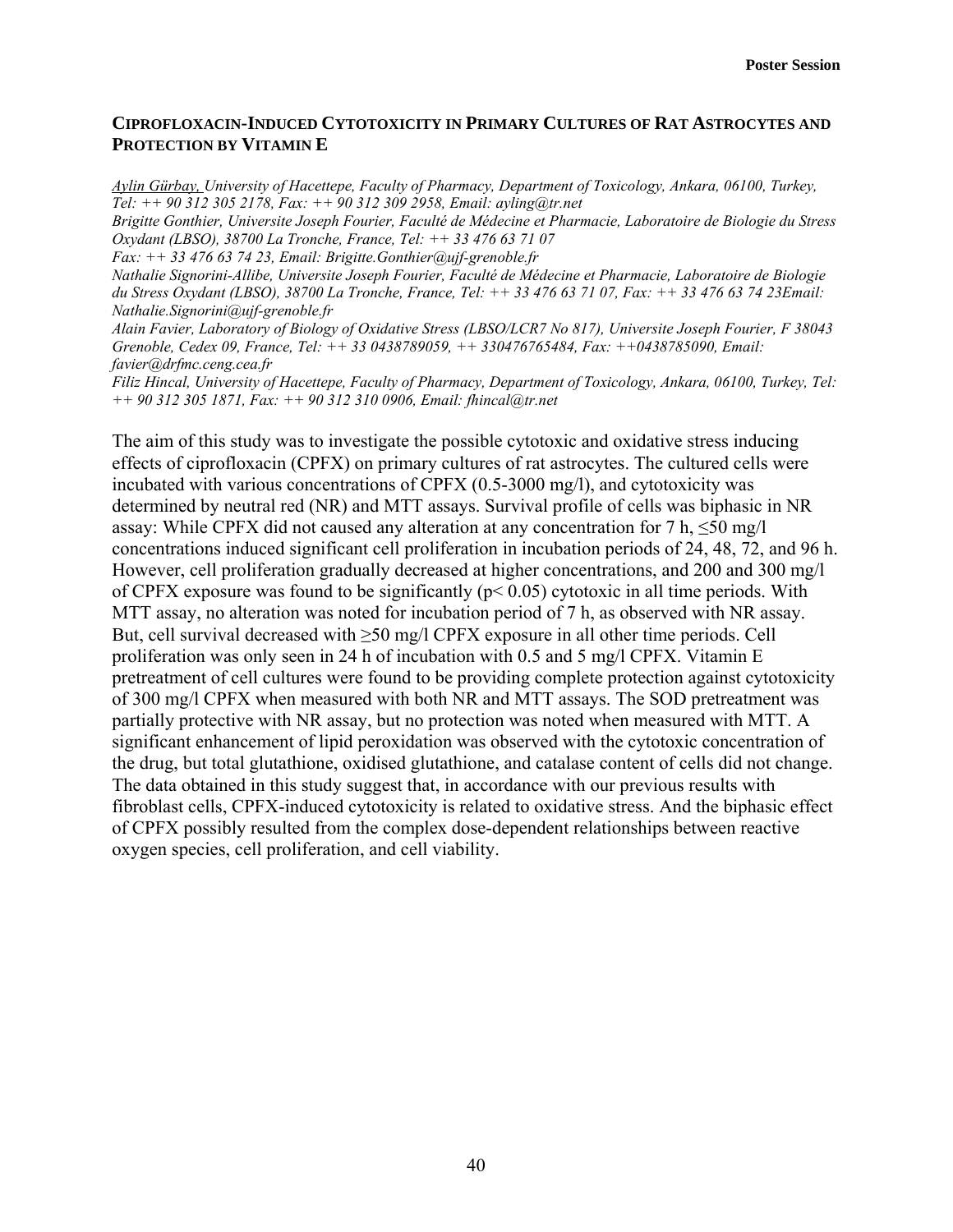## **MONITORING STORMWATER TOXICITY: HORMESIS IN THE MICROTOX BIOASSAY AS AN INDICATOR OF LOW DOSE EFFECT**

*Edwin E. Herricks, Department of Civil and Environmental Engineering, University of Illinois at Urbana-Champaign, 3230b NCEL, MC-250, 205 N. Mathews, Urbana, IL 61801, Tel: 217-333-0997, Email: herricks@uiuc.edu* 

Monitoring stormwater presents a major challenge to environmental management. The primary challenge is that during a single event concentrations of potentially toxic contaminants may vary widely over very short time scales. Further, the effects of high concentrations of exposure for short time periods are not well documented. As part of a comprehensive research effort to identify test systems appropriate to stormwater toxicity assessment and develop protocols for sampling and analysis of stormwater events for toxicity a battery of toxicity tests were used to assess stormwater toxicity at multiple sites. The test battery included the Microtox bioassay and test systems incorporating *Ceriodaphnia dubia*, *Hyalella azteca*, and the fathead minnow. A consistent result of testing was the observation of stimulation in the Microtox bioassay when no response was noted in other test systems. Quality assurance and quality control reviews and laboratory testing determined that the observed stimulation was due to organism response, not an artifact of test procedures. Laboratory testing revealed a hormetic response in the Microtox bioassay for common environmental contaminants. A dose response curve was fit to this response indicating that the Microtox bioassay can be an effective tool to determine toxic response at low concentrations of environmental contaminants. The Microtox bioassay was also shown to be an effective test system for stormwater because toxicity response can be quickly measured and tests are responsive to short exposure times.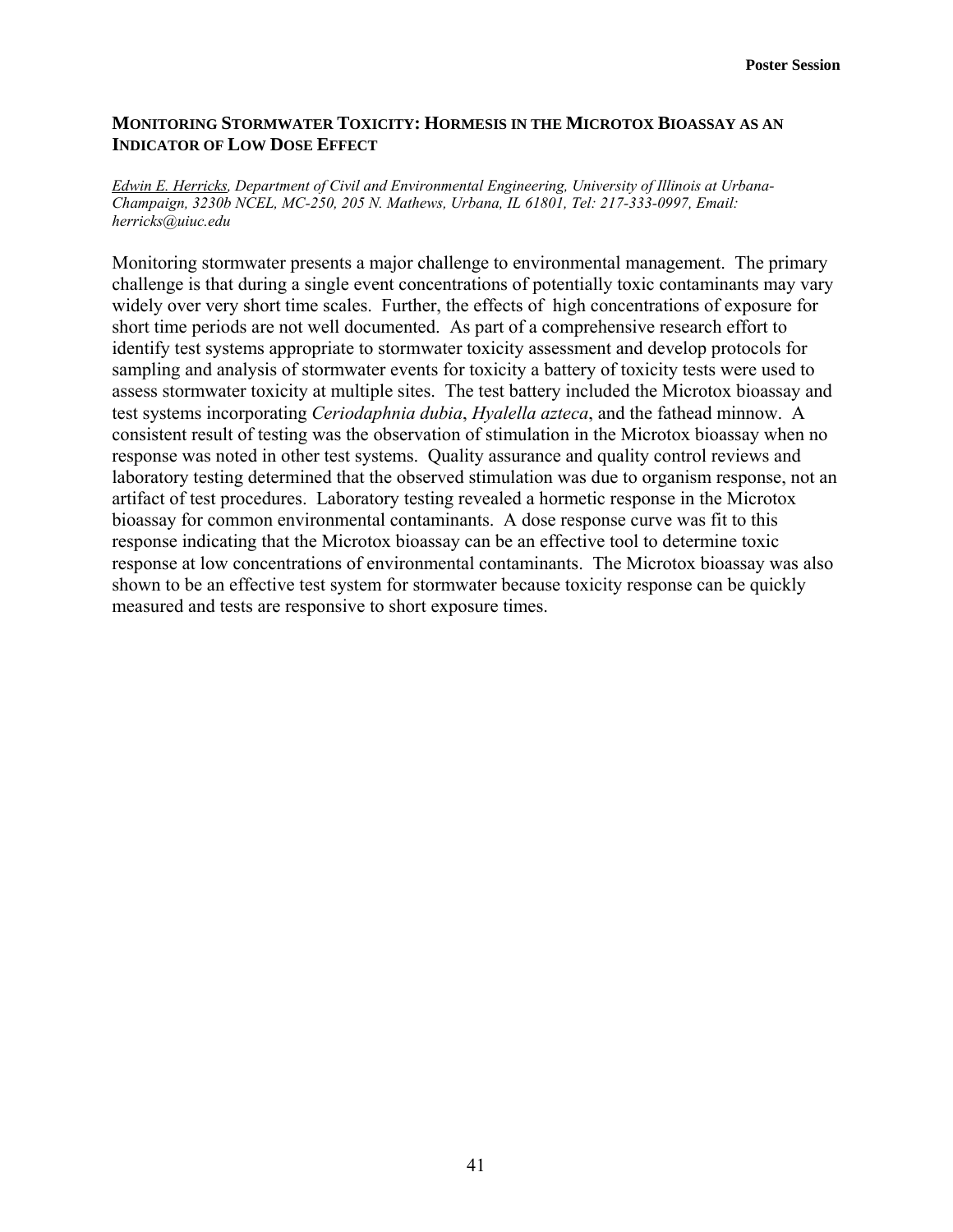# **EFFECTS OF LOW-LEVEL EXPOSURES TO X-RAYS ON THE ANTI-TUMOR FUNCTIONS OF MURINE NK CELLS**

*Ewa M. Nowosielska, Military Institute of Hygiene and Epidemiology, Dept. of Radiobiology and Radiation Protection, 4 Kozielska St., 01-163 Warsaw, Poland, Tel. +48 22 6816135, Fax: +48 22 8104391, Email: ewan14@wp.pl* 

*Aneta Cheda, Military Institute of Hygiene and Epidemiology, Dept. of Radiobiology and Radiation Protection, 4 Kozielska St., 01-163 Warsaw, Poland, Tel. +48 22 6816135, Fax: +48 22 8104391, Email: acheda@wp.pl Jolanta Wrembel-Wargocka, Military Institute of Hygiene and Epidemiology, Dept. of Radiobiology and Radiation Protection, 4 Kozielska St., 01-163 Warsaw, Poland, Tel. +48 22 6816135, Fax: +48 22 8104391, Email: wwkasia@poczta.fm* 

*Tomasz Ołdak Military Institute of Hygiene and Epidemiology, Independent Laboratory of Radiation Hematology, 4 Kozielska St., 01-163 Warsaw, Poland, Tel. +48 22 6816160, Fax: +48 22 8104391* 

*Marek K. Janiak, Military Institute of Hygiene and Epidemiology, Dept. of Radiobiology and Radiation Protection, 4 Kozielska St., 01-163 Warsaw, Poland, Tel. +48 22 6818518, Fax: +48 22 8104391, Email: zorwihe@warman.com.pl* 

As we have been led to believe the most important late effect of ionizing radiation is an increased incidence of cancer in the exposed population. On the other hand, experimental evidence from the recent years indicates that low-level irradiations with X or gamma rays may inhibit the development of both primary and secondary tumors. In fact, the results of our previous studies demonstrated that whole body irradiation of mice with 0.1 or 0.2 Gy of X-rays led to a significant inhibition of the development of artificial tumor colonies in the lungs. In the present investigation, the NK cells were prepared from spleens of BALB/c mice exposed to 0.1, 0.2, or 1.0 Gy X-rays. The anti-mouse Pan-NK and anti-Fas ligand (FasL) antibodies were used to label NK cells. The anti-asialo  $GM<sub>1</sub>$  antibody was injected i.p. to block the NK cell-mediated activity *in vivo*. Cytotoxic activity of NK cells was estimated *in vitro* using the classical 51Crrelease assay. Production of IFN-γ was estimated with use of the ELISA test. Apoptosis and necrosis of NK cells were examined using annexinV and PI, respectively. We showed that the cytotoxic activity of NK cells collected from the irradiated mice was significantly stimulated compared to the cells obtained from the sham-exposed mice. This effect was totally abrogated by injection of the anti-asialo  $GM<sub>1</sub>$  antibody. Moreover, NK cells obtained from the irradiated mice exhibited reduced surface expression of FasL. Exposure of mice to 0.1 or 0.2 Gy of X-rays did not affect the rate of apoptosis and necrosis in the collected NK cells, whereas irradiation with 1.0 Gy increased the number of apoptotic and necrotic NK lymphocytes. Collectively, the obtained results suggest that the inhibitory effect of the low-level irradiations with X-rays on the development of pulmonary tumor nodules may be directly associated with stimulation by such exposures of anti-neoplastic functions of NK cells.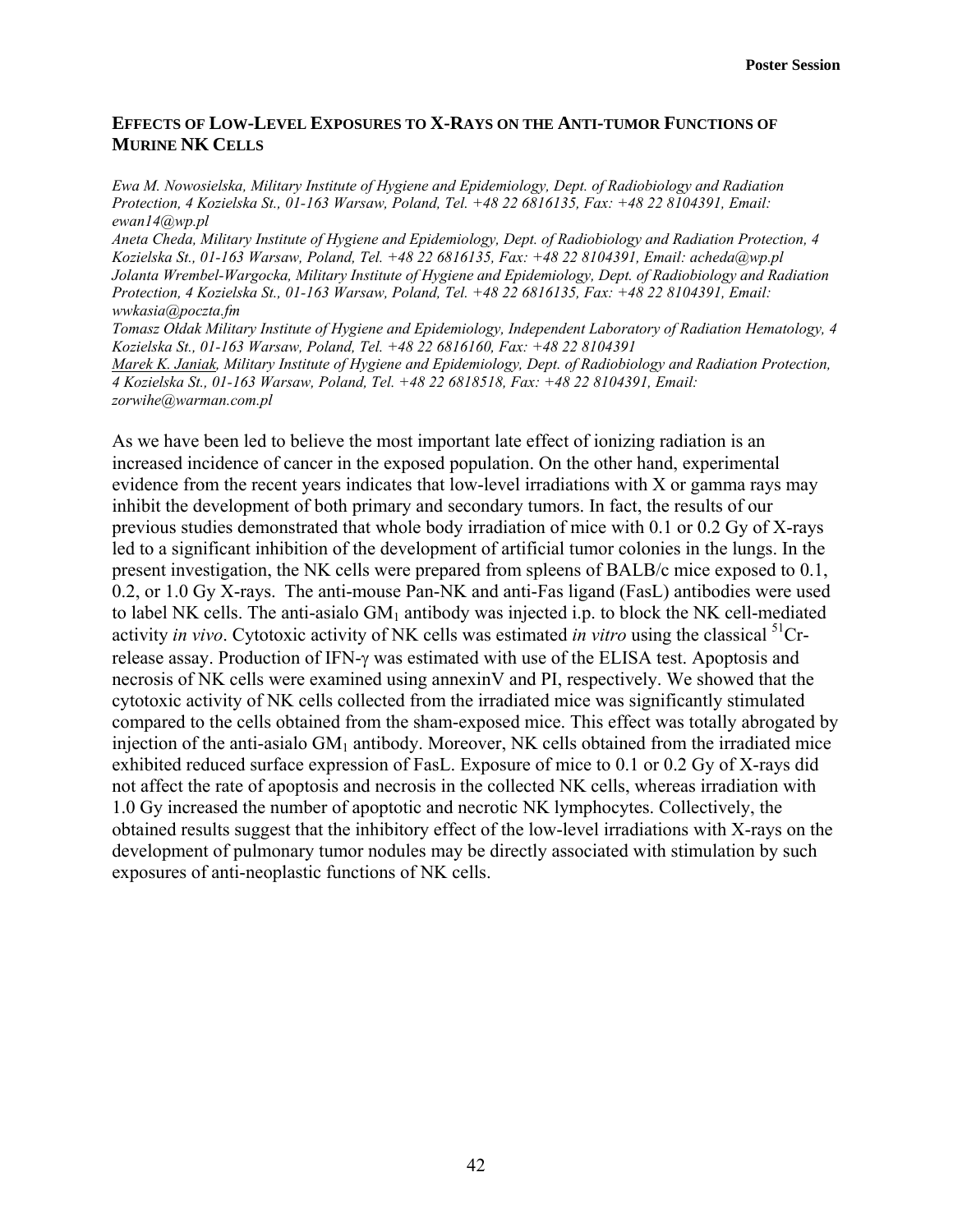# **EFFECTS OF LOW-LEVEL EXPOSURES TO X-RAYS ON ANTI-TUMOR FUNCTIONS OF MURINE PERITONEAL MACROPHAGES**

*Ewa M. Nowosielska, Military Institute of Hygiene and Epidemiology, Dept. of Radiobiology and Radiation Protection, 4 Kozielska St., 01-163 Warsaw, Poland, tel. +48 22 6816135, fax: +48 22 8104391, e-mail: ewan14@wp.pl* 

*Aneta Cheda, Military Institute of Hygiene and Epidemiology, Dept. of Radiobiology and Radiation Protection, 4 Kozielska St., 01-163 Warsaw, Poland, tel. +48 22 6816135, fax: +48 22 8104391, e-mail: acheda@wp.pl Jolanta Wrembel-Wargocka, Military Institute of Hygiene and Epidemiology, Dept. of Radiobiology and Radiation Protection, 4 Kozielska St., 01-163 Warsaw, Poland, tel. +48 22 6816135, fax: +48 22 8104391, e-mail: wwkasia@poczta.fm* 

*Marek K. Janiak, Military Institute of Hygiene and Epidemiology, Dept. of Radiobiology and Radiation Protection, 4 Kozielska St., 01-163 Warsaw, Poland, tel. +48 22 6818518, fax: +48 22 8104391, e-mail: zorwihe@warman.com.pl* 

A number of epidemiological and experimental data indicate that exposures to low doses of ionizing radiation may inhibit tumor growth by triggering the activity of natural anti-tumor immune mechanisms. Previously, we showed that whole-body exposure (WBE) of mice to a single irradiation with 0.1 or 0.2 Gy but not 1.0 Gy X-rays resulted in a significant reduction of the development of pulmonary tumor metastases induced by i.p. injection of syngeneic L1 sarcoma cells. In the present experiments, peritoneal macrophages were collected from BALB/c mice exposed to 0.1, 0.2, or 1.0 Gy X-rays. Cytotoxic activity of these cells was estimated in the *in vitro* assays using the  $\int^3 H$ ]thymidine-labeled L1 and P815 neoplastic cells as targets. Colorimetric assay with the Griess reagent and the NBT-reduction assay were used for the detection of nitric oxide (NO) and superoxide anions' synthesis in the collected macrophages, respectively. Finally, production of TNF- $\alpha$  by these cells was examined using the ELISA assay. The results indicate that all the tested parameters were significantly up-regulated in macrophages obtained from mice exposed to 0.1 or 0.2 Gy X-rays compared with the cells obtained from nonirradiated and 1.0 Gy-exposed mice. Pretreatment of mice with carrageenan inhibited the above functions of the macrophages (cytotoxicity and NO production) and led to a significant rise in the number of pulmonary tumor colonies in all the tested groups of the animals. As indicated by the results of the annexinV-based assay WBE of mice to 0.1, 0.2, or 1.0 Gy X-rays did not affect the rate of apoptosis in the collected macrophages. The obtained results suggest that the inhibitory effect of low doses of X-rays on the induction of pulmonary tumor nodules may be causatively related to stimulation by such exposures of the macrophage-mediated natural antitumor defense reactions.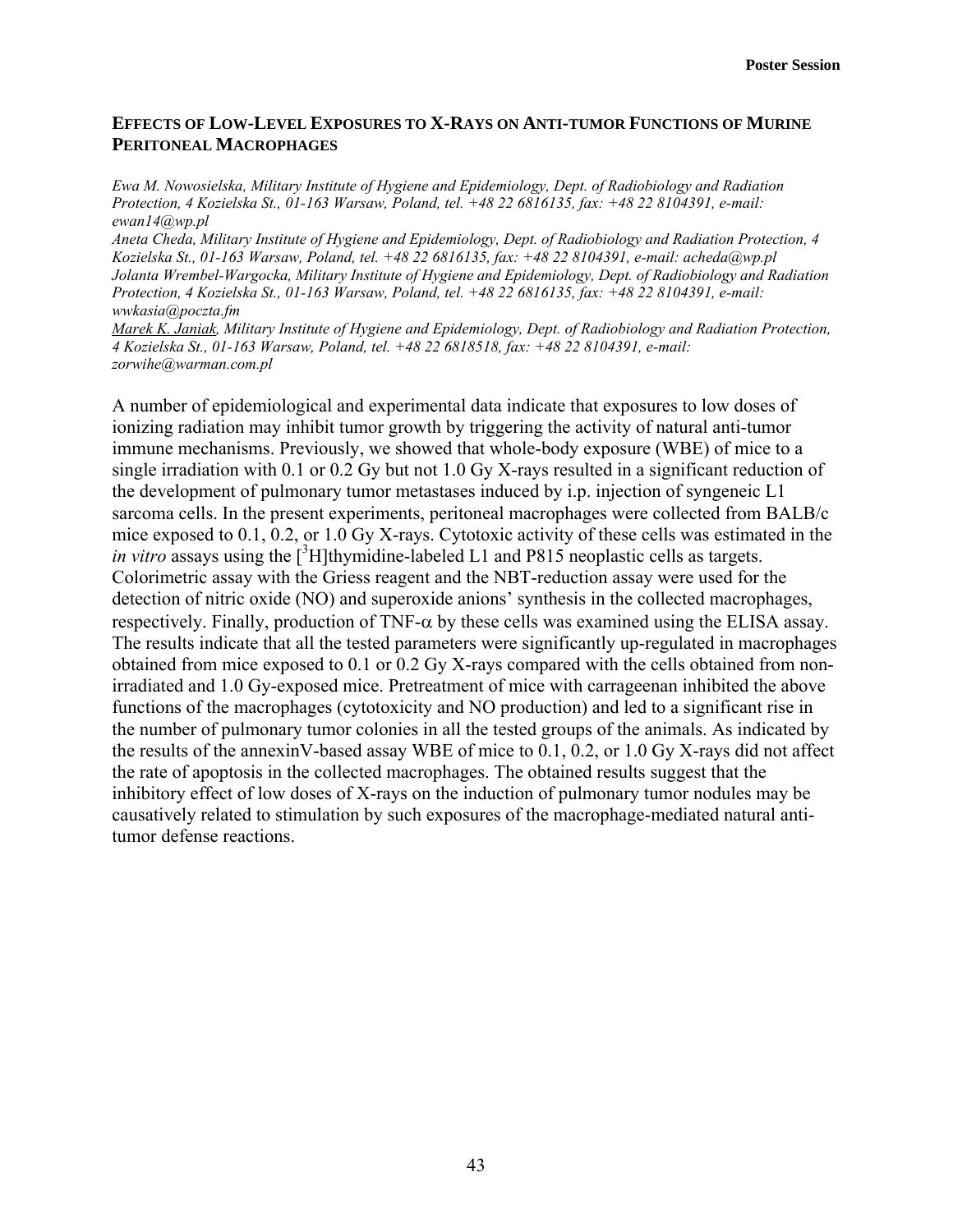# **THE HEALTH EFFECTS OF DIFFERENT RADIATIONS**

*Y.C. Luan, M.C. Shieh, S.T. Chen, H. T. Kung, K. L Soong, Y. C. Yeh, T.S. Chou , W.C. Fang, S.L. Yao, C.J Pong, Nuclear Science & Technology Association, 8F, No 182 , Sec 2, Binsin Rd, Sindian City, Taiwan., ROC S.H. Mong, J.T. Wu, J.M. Wu, H.J. Jen, Nuclear Biological and Chemical Protection Society, 11F-5/110, Cheng-Tu Rd, Taipei ,Taiwan, ROC* 

*W. L. Chen, National Yang -Ming University, 155 Li-Nong St, Sec 2, Pei-tou, 112 Taipei, Taiwan, RO W. P. Deng, Institue of Biological Material, Taipei Medical University, 250 Wu-Shing Street, Taipei, Taiwan, ROC M. F. Wu, M.L. Shen, National Taiwan University, Taipei City, Taiwan 10764, ROC C.P. Sun, National Chiao-Tung University, Hsin-Chu City, Taiwan, ROC* 

The radiation from different sources might have dramatic different biological effects to humanity. There were two clinical studies of radiation health effects with human beings ever done: one was with the radiation from the atomic bomb explosions in Hiroshima and Nagasaki, Japan, the other one was the radiation from the Co-60 contaminated apartments in Taipei City and many counties in Taiwan. The radiation suddenly exposed to the Japanese in one minute is nomenclature here as acute radiation, the radiation exposed in low-dose-rate to the residents living in the contaminated apartments in Taiwan for 21 years nomenclature as chronic radiation. The dose rate over 1 mSv/hr were ever detected in many key positions in the contaminated apartments, the chronic radiation could thus tentatively defined as radiation in dose rate  $\leq 1$ mSv/hr. When the two atomic bombs exploded in the high air in August 1945, one half of the Japanese of about eighty thousands were killed by the blast and heat close to ground zero in the 2.5 kilometer radius of the explosion, the other half far from the ground zero suffering the harmful health effects of acute radiation, with dose no matter how small received. Many radiation scientists in the world asserted that the doses < 200 mSv exposed to the Japanese survivors might not be harmful, even beneficial to them. But the residents living in the Co-60 Contaminated apartments in Taiwan received the average doses of chronic radiation much higher than the Japanese Survivors, had been not harmed, but on the contrary greatly benefited. The average dose received by all residents in 1983 ( All the Co-60 contaminated apartments were constructed in 1982-84, and the half-life of Co-60 is 5.3 year) was roughly estimated to be 50 mSv, and accumulated dose in 21 years was about 0.4 Sv, high up to 6 Sv; yet they did not have excess cancer deaths according to LNT model, and their spontaneous or natural cancer deaths were reduced to only 2-3% of the general population due to the beneficial health effects of chronic radiation, and the hereditary defects of their offspring were also reduced only 5-7 % of the population. Therefore the health effects of radiation from the atomic bomb and the Co-60 contamination incident in Taiwan were completely different to each other. Both the atomic bomb explosion and the Co-60 contamination incident would seldom occur, but they had distinctly revealed the different biological effects of radiation to humanity, and the chronic radiation from the Co-60 contaminated houses is quite similar to the radiation received by the workers and public in the peaceful of the nuclear energy and medical application of radiation. The radiation from a nuclear accident could harm limited number of people, but might benefit tremendous amount of general public. So that the public should not fear the radiation and the traditional radiation protection policy and practices used in past 50 years should be earnestly revised based on the experience of chronic radiation observed in Taiwan that has no harm but only benefit to humanity.

Key works: Co-60 contaminated apartments, Chronic Radiation, Low-dose -rate, Beneficial Health Effects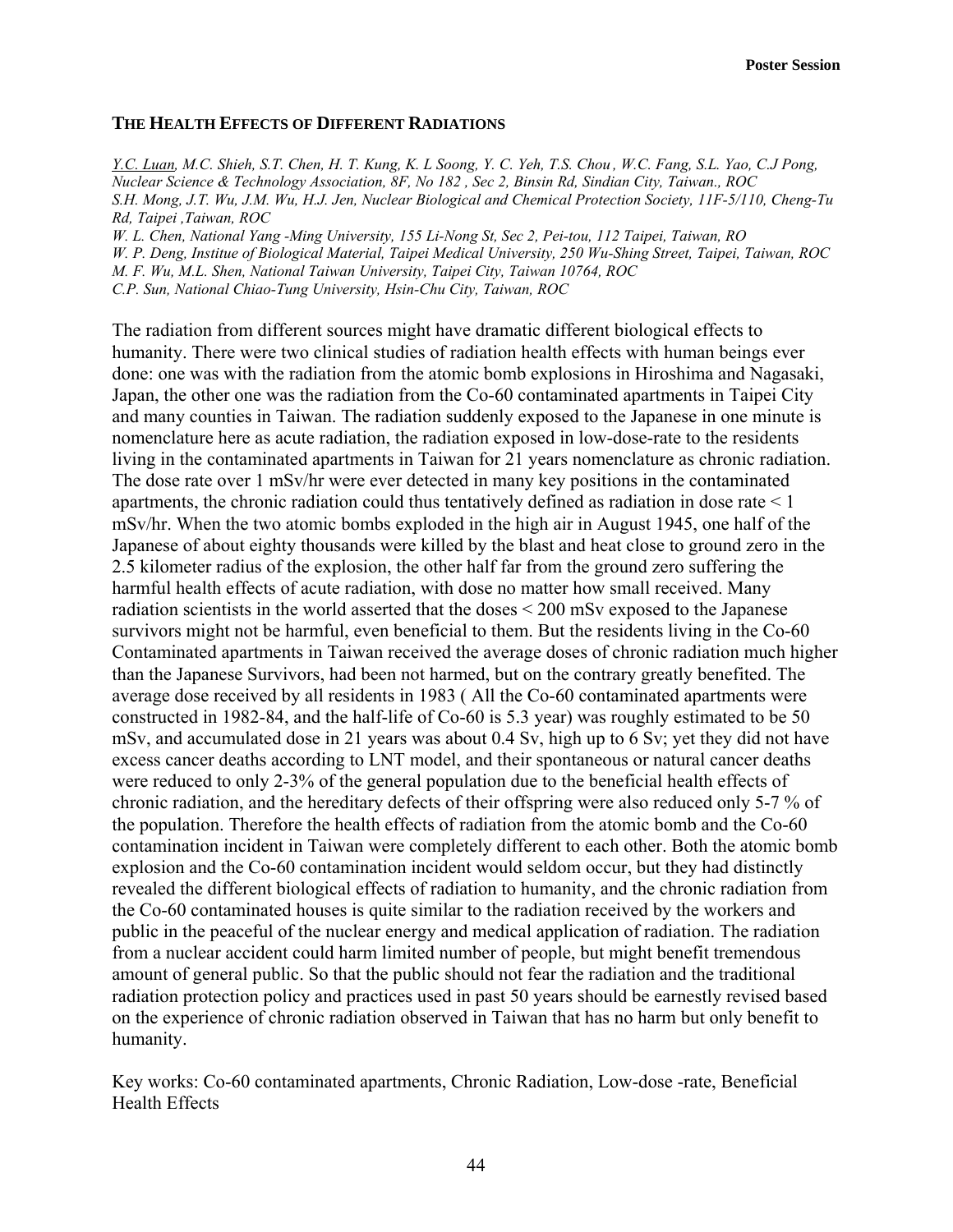# **EFFECTS OF DILUTED LOW MOLECULAR MEDIATORS ON ACTIVITY AND PATTERNS OF FUNGAL PHENOL-DEGRADING ENZYMES**

*Elzbieta Malarczyk, M.Curie-Sklodowska.University, Biochemistry Department, Sklodowska Place, 3, 20-031 Lublin, Poland, Tel: +48 81 537 57 70, Fax: +48 81 537 51 02, email: malar@hermes.umcs.lublin.pl Marzanna Pazdzioch-Czochra, M.Curie-Sklodowska.University, Biochemistry Department, Sklodowska Place, 3, 20-031 Lublin, Poland, Tel: +48 81 537 57 70, Fax: +48 81 537 51 02, email: mpazdzio@biotop.umcs.lublin.pl Anna Jarosz-Wilkolazka, M.Curie-Sklodowska.University, Biochemistry Department, Sklodowska Place, 3, 20-031 Lublin, Poland, Tel: +48 81 537 57 70, Fax: +48 81 537 51 02, email: ajarosz@biotop.umcs.lublin.pl Janina Kochmanska-Rdest, M.Curie-Sklodowska.University, Biochemistry Department, Sklodowska Place, 3, 20- 031 Lublin, Poland, Tel: +48 81 537 57 70, Fax: +48 81 537 51 02, email: rdest@biotop.umcs.lublin.pl Aneta Grabarska, M.Curie-Sklodowska.University, Biochemistry Department, Sklodowska Place, 3, 20-031 Lublin, Poland, Tel: +48 81 537 57 70, Fax: +48 81 537 51 02,* 

*Anna Mielniczek, M.Curie-Sklodowska.University, Biochemistry Department, Sklodowska Place, 3, 20-031 Lublin, Poland, Tel: +48 81 537 57 70, Fax: +48 81 537 51 02,* 

Many substances with small particles, so call mediators, are effective in degradation of lignincellulose complex during the natural decay of phenol-rich wood wastes. Some of them, as formaldehyde or oxalic acid, can be produce as the endogenous products by the bacteria or fungi and are important for acceleration of wood utilization for many microbes as a source of carbon. Other accelerated substances have the exogenic, chemical nature and their presence in the fungal environment can be regulated by man. They create the group of mediators, important for industrial wood degradation. In presented paper the effect of high diluted exogenous mediators on activity and isoenzymatic electrophoretic patterns of laccase or peroxidase (HRP) during the cultivation of some species of white-rot fungi (Basidiomycetes) with phenolic substances was studied. Dilutions of formaldehyde, a very important effector of many demethylated-dependent reactions, were tested in cultures of *Trametes versicolor* and *Pleurotus sajor-caju* cultivated on ferulic acid (4-hydroxy-3-methoxycynnamic acid). Very low doses of lignin-degradation mediators, ABTS and HBT, were useful for modifications of laccase and peroxidase activities in the culture of *Trametes versicolor*. and *Cerrena unicolor* growing on guajacol-rich background. All experiments showed that high diluted effectors have the bimodal effect on extracellular laccase and peroxidase in all tested white rot fungal cultures. In each cultures the enzyme activities changed in sinusoidal manner according to step of effector's dilution. The optimal dilutions of mediators activate the broad spectrum of laccase or peroxidase isoenzymes.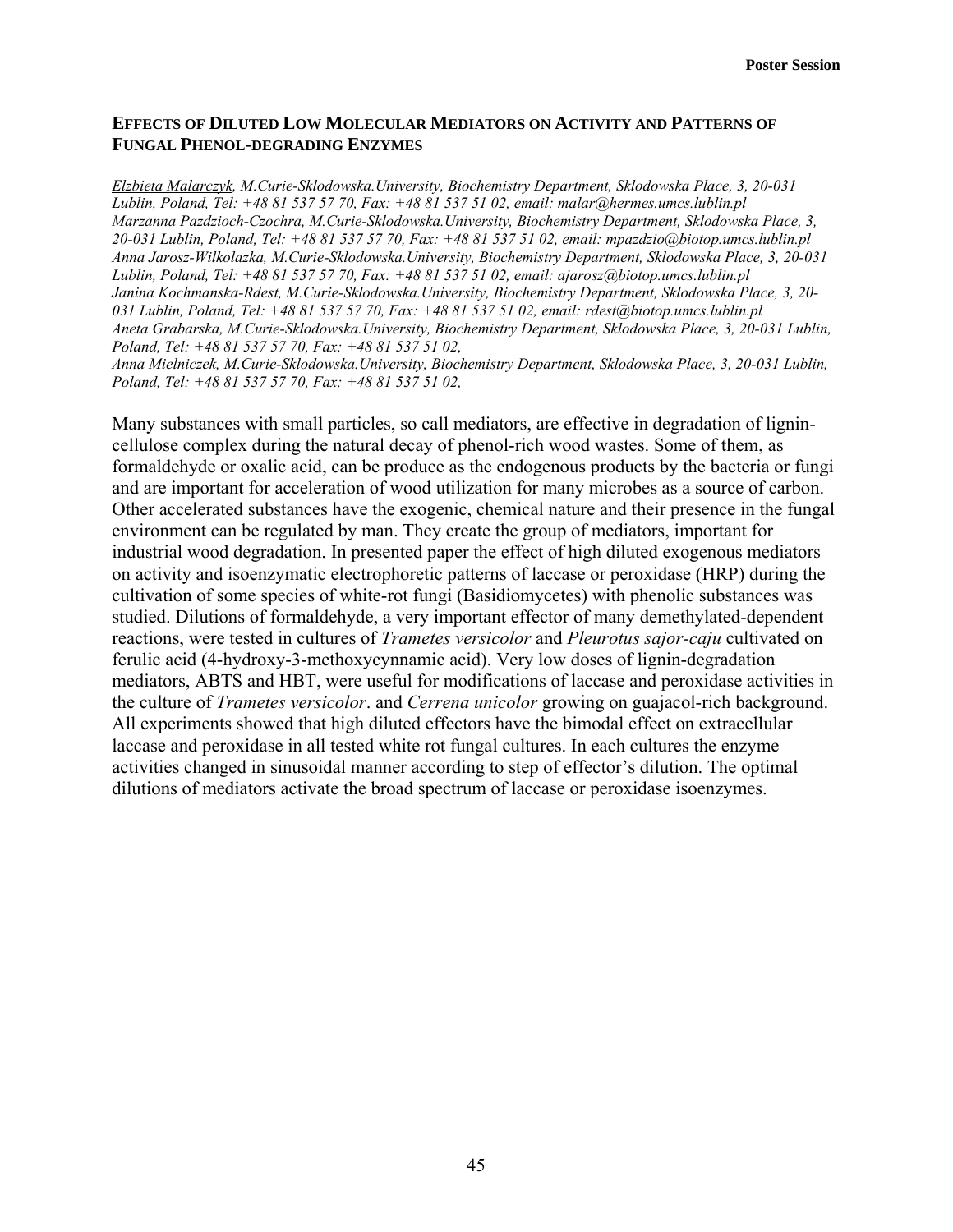# **UNDERSTANDING THE HORMETIC EFFECT OF AZADIRACHTIN IN AN INSECT SYSTEM, IMPLICATIONS IN PEST MANAGEMENT**

*Samindranath Mukherjee, Entomology Laboratory, National Chemical Laboratory (CSIR), Dr. Homi Bhabha Road, Pune, Maharashtra – 411 008, India, Tel: +91-20-25893300 ext. 2300, Fax: +91-20-25893153, Email:samukherji@yahoo.com* 

Azadirachtin incorporated in wheat flour, favored survival, growth and development of the red flour beetle, *Tribolium castaneum* (Herbst) (Coleoptera:Tenebrionidae) at doses of less than 1ppm. The present results conform to the β-curve, which has a single stimulatory peak at concentrations immediately below those that are inhibitory. To further understand the process at the molecular level, the involvement of esterases was studied in the hormetic action of azadirachtin on *T. castaneum*. Electrophoretic patterns of esterases from larvae of *T. castaneum* fed on diet, which included hormetic concentrations of azadirachtin (viz. 0.001, 0.01 and 0.1 ppm) for 10 days were studied. The results showed a dose-dependant variation in the multiple molecular forms of the esterases. The variations, however, were not limited to the synthesis of new isoforms or the deletion of the existing ones; there was also variation in their relative abundance. Hence, it is suggested that hormetic concentrations of azadirachtin affect the synthesis or repression of esterases in *T. castaneum* larvae in a manner that will help them to grow and survive more efficiently. Since esterases have been implicated in hormone metabolism and digestion, a model, which may possibly explain such stimulation, is that the inhibitor may increase the activity of the polymorphic allosteric enzymes, and possibly of other protein systems. It could equally well be the case in the present study that selective synthesis and/or deletion of esterase isoforms, in response to different levels of azadirachtin, contributed towards detoxification of the inhibitor molecule(s) or modulated the endogenous larval hormonal levels in a manner which conducive to larval growth and survival. Thus the use of azadirachtin based natural insecticides assume serious dimensions when viewed in context of critical dose thresholds and inadequate or inefficient application strategies as well as formulation types.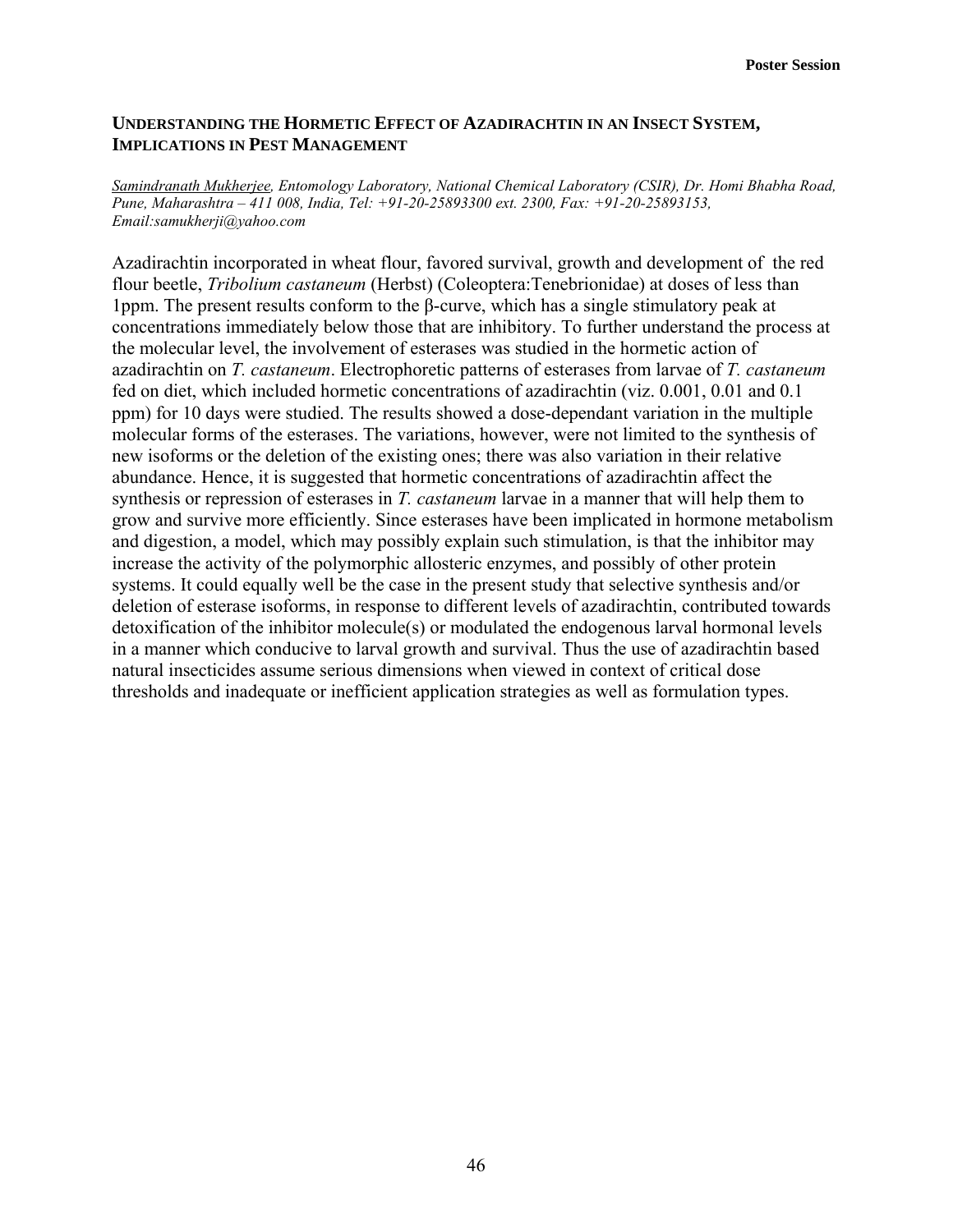# **VALID ASSESSMENT OF LDR HEALTH EFFECTS: ESSENTIAL FOR EVALUATING RADIOLOGICAL RISKS**

#### *Theodore Rockwell, VP, Radiation, Science & Health, Inc., 3403 Woolsey Drive, Chevy Chase, MD 20814; Tel: 301-652-9509; Fax: 301-652-0534; tedrock@starpower.net*

When Three Mile Island showed that the extensive radioactivity release and dispersion predicted by computer models vastly overestimated the hazard, this confirmed earlier test results and stimulated a massive government-industry program to measure release and dispersion of radioactivity from simulated casualties. November 18, 1980, Starr, Levenson et al. put these results together in an NRC Briefing, "Realistic Estimates of the Consequences of Nuclear Accidents." Using documented test data and reasonable analyses, they concluded that no acute fatalities and few latent deaths are likely to follow any realistic casualty. They promulgated this story and its supporting data world-wide and encountered no convincing refutation.

After 9/11, nuclear critics raised a new issue: terrorists attacking a nuclear plant or its spent fuel could release its radioactivity, killing hundreds of thousands and devastating the land for generations. Nuclear defenders have been unwilling to present the evidence that such consequences are precluded by natural law. So 19 nuclear experts, all members of the National Academy of Engineering, prepared a heavily documented paper for SCIENCE, reviewing and updating the evidence, showing that even the worst realistic casualty would result in few if any casualties, even if the fuel and containment were both seriously damaged.

The only substantive criticism of the paper was that, although no individual would get a serious dose, the "collective dose" of the population would be large. But a century of laboratory and epidemiological data on medical radiotherapy and natural radiation background show that lowdose radiation is not harmful and is usually beneficial, and collective dose cannot predict health effects.

Yet our policies, regulations and practices still require that collective dose, and unrealistic premises about radioactivity release and dispersion, be used to assess hazards and predict deaths. This discrepancy between science and policy must be faced and resolved.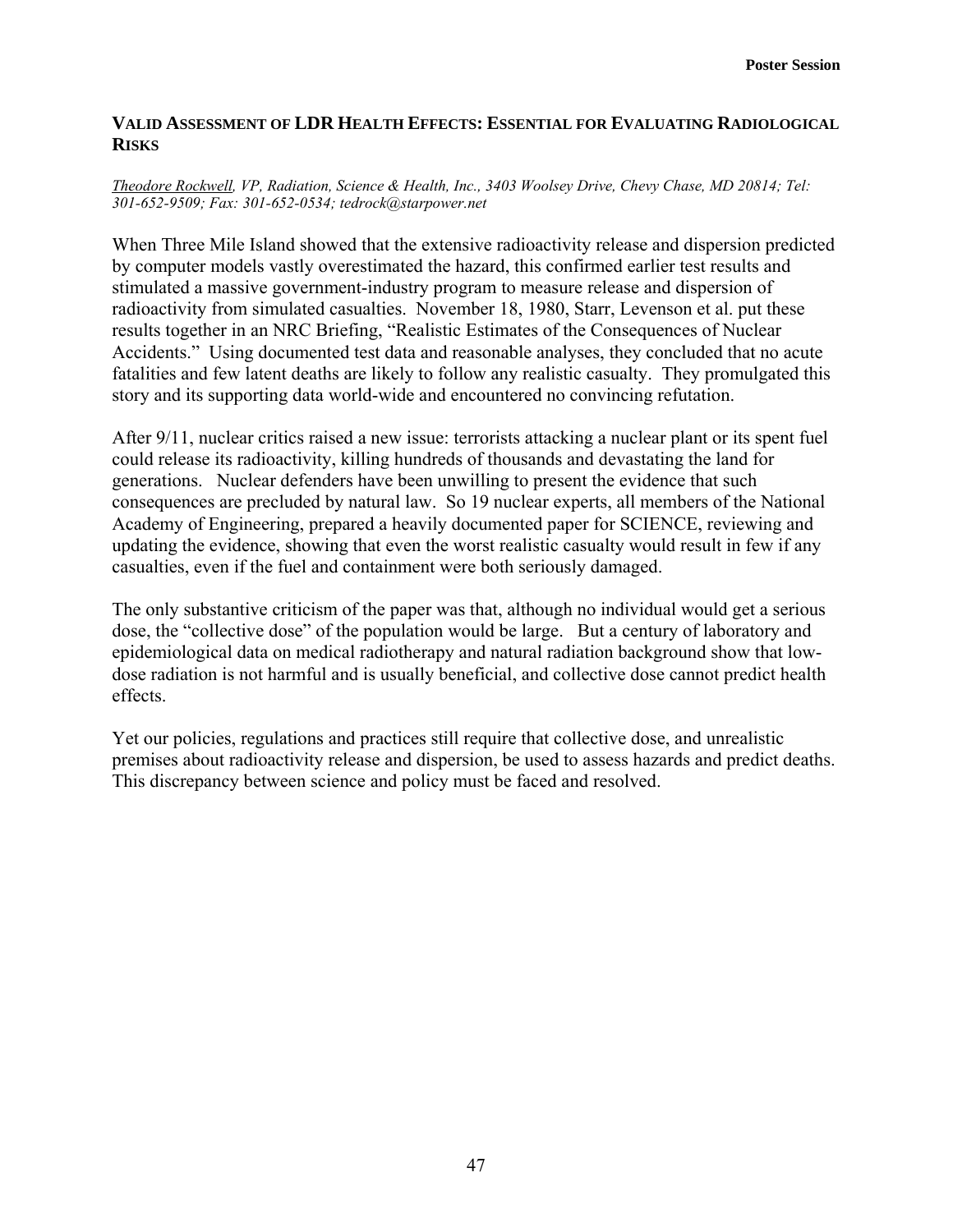# **POSSIBLE MOLECULAR UNDERPINNINGS OF HORMESIS-INDUCED LONGEVITY**

# *Aakash K. Shah and Donna Leonardi, Academy for Medical Science Technology, Bergen County Academies, Hackensack, NJ*

It has been shown that aging can be delayed by a hormetic agent such as mild stress, a phenomenon known as hormesis-induced longevity. We propose that the primary underlying mechanism of hormesis-induced longevity consists of the classic heat shock response complemented by a simultaneous acceleration of protein turnover. More specifically, a hormetic agent activates the heat shock response and, subsequently, the rate of protein turnover is accelerated to accommodate the dramatic increase in protein synthesis associated with the heat shock response.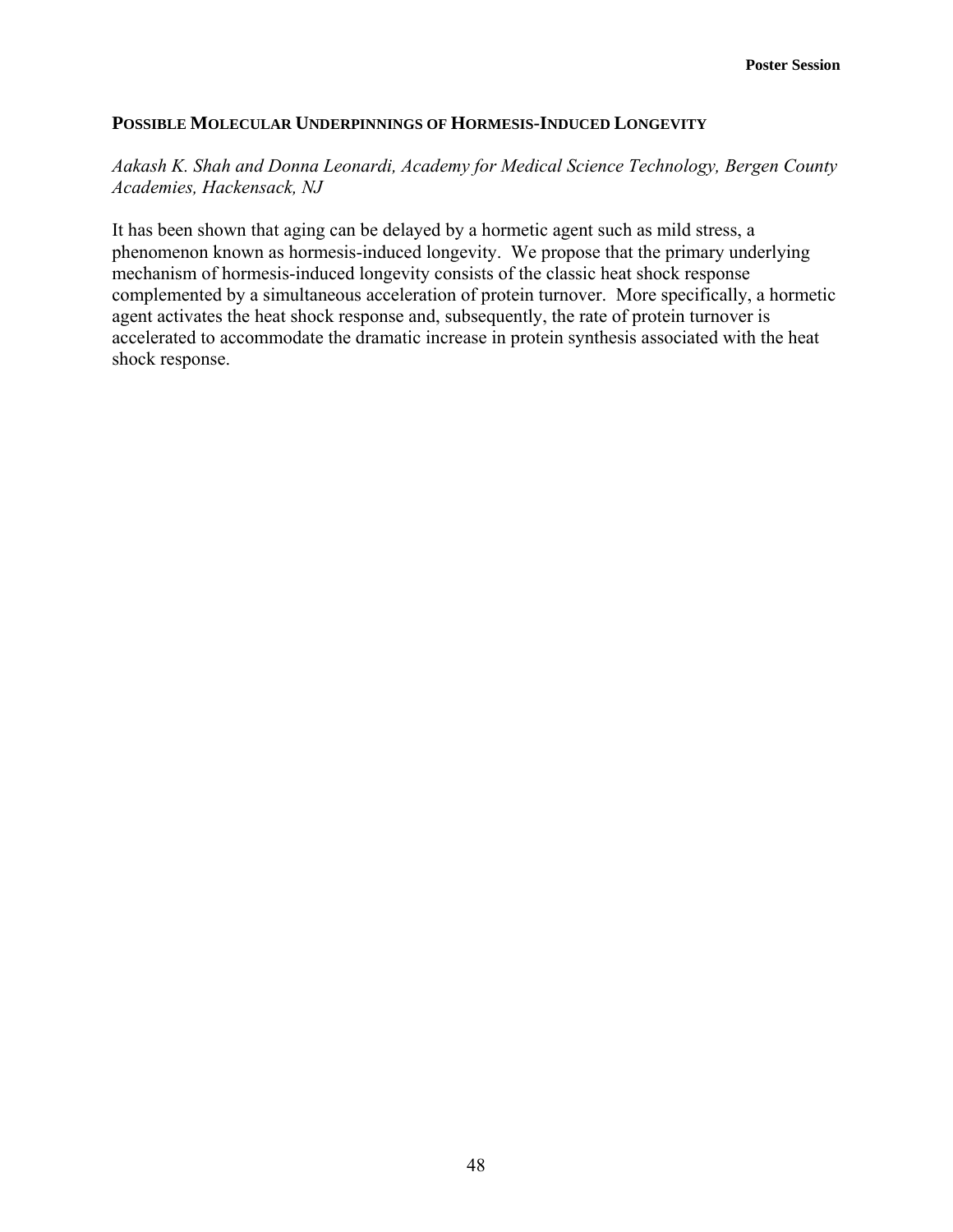#### **THE HORMETIC EFFECTS OF COPPER ON THERMOTOLERANCE IN ROTIFERS**

*Aakash Shah, Academy for Medical Science Technology, Bergen County Academies, Hackensack, NJ Donna Leonardi, Academy for Medical Science Technology, Bergen County Academies, Hackensack, NJ Pam Leonardi, Albany College of Pharmacy, Albany, NY Ashley Benneti, Albany College of Pharmacy, Albany, NY Ashley Jillson, Albany College of Pharmacy, Albany, NY* 

Hormesis describes a phenomenon in which low dosages of a toxin are more beneficial for an organism than no exposure at all. In this study, rotifers were used as a model organism to demonstrate the hormetic effects of copper on thermotolerance. It was hypothesized that rotifers pretreated with low dosages of copper would develop greater thermotolerance and thus, have a lower mortality rate to heat shock than rotifers that were unexposed to copper. The results produced a hormetic dose-response curve with rotifers pretreated with copper between 50 ppb and 5 ppm showing a statistically significant  $(p<0.05)$  decrease in mortality to heat shock versus the unexposed control. We propose that in the experiment, the copper pretreatment may have disturbed copper homeostasis within the rotifers; in response, the rotifers overproduced MTs and HSP70. Thus, when the rotifers were exposed to the oxidative stress induced by heat shock, the MTs and HSP70 effectively prevented apoptosis by acting as antioxidants. This may explain copper hormesis because organisms will only produce the optimal level of MTs and HSP70 when they are exposed to low dosages of copper; no exposure results in a lack of MTs and HSP70 and high dosages overwhelm the organism to a point where the optimal level of MTs and HSP70 cannot prevent apoptosis and, ultimately, death.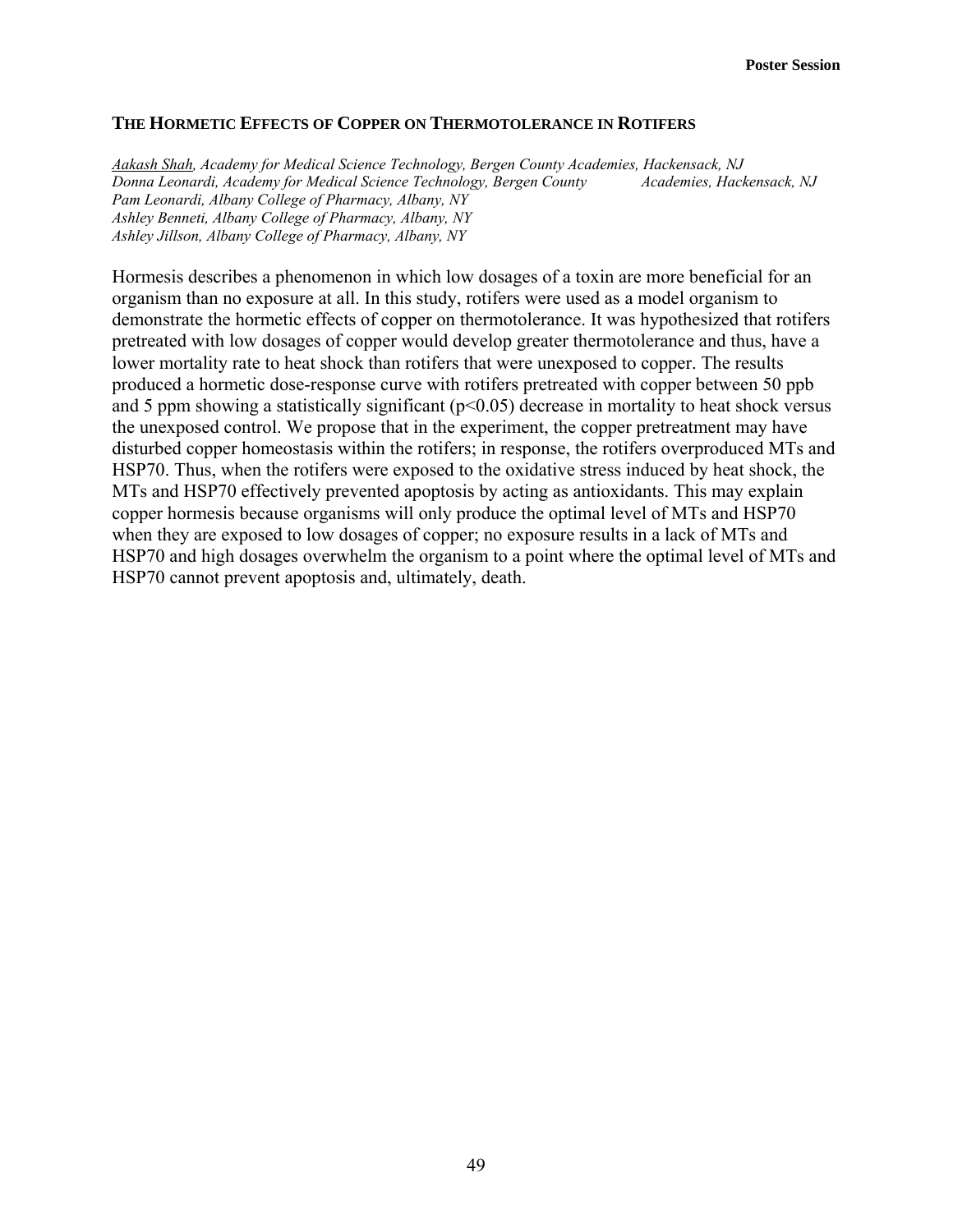## **RADON TREATMENT CONTROVERSY**

*Zygmunt Zdrojewicz, MD, Katedra i Klinika Endokrynologii i Diabetologii, (Department and Clinic of Endocrinology & Diabetis), Akademia Medyczna (Medical School), ul. Pasteura 4, 50-367 Wroclaw, Poland, Tel: 48-71-784-2554, Fax: 48-71-327-0957, Email: zygmunt@zdrojewicz.wroc.pl Jodi Strzelczyk, Ph.D., Department of Radiology, Radiological Sciences Division School of Medicine, University of Colorado at Denver, Health Sciences Center, 4200 E. 9<sup>th</sup> Ave, Box C-278, Denver, CO 80262, Tel: 303-315-5631, Fax: 303-315-8993, Email: Jodi.Strzelczyk@uchsc.edu* 

While health spas had been in use since the Roman times, treatments utilizing radon-rich air or water have not been unequivocally embraced by modern medicine. The objective of this work is to examine medical, biological, scientific, societal and political factors that contribute to this continuing controversy.

The exact mechanism of radon's effect on human body is not completely understood, however, we do have an insight into numerous biochemical processes that occur at low-level exposures to ionizing radiation and our knowledge in this area is rapidly growing. Recent advances in radiobiology, specifically the "molecular revolution", allow us to probe into functioning cells. Also growing is the body of medical evidence and patients' testimonials regarding both scientifically confirmed as well as perceived effectiveness of radon spa treatments of a variety of ailments, most notably rheumatoid arthritis. At the same time, a dismissal of any potential benefit of low-level radiation exposure continues to be promulgated by proponents of the Linear-No-Threshold (LNT) theory.

Just as observed for many chemical agents in the environment, there is an unquestionable evidence of detrimental effects of high-level exposures to ionizing radiation in general and to radon in particular. What is questionable is an arbitrary extension of these observations to lowdose region by linear extrapolation. While lacking any scientific basis, LNT theory gained wide acceptance mainly due to obvious convenience. Historically, such inference overshadowed scientific inquiries into the low-dose region and lead to a popular belief that no amount of radiation can be good. Fortunately, the LNT theory did not remain unchallenged. As the reviewed literature suggests, a paradigm shift, reflected in the consideration of hormetic effects at low-doses, is gaining momentum in the scientific community worldwide. The impetus comes from significant evidence of adaptive and stimulatory effects of low-levels of radiation on human immune system.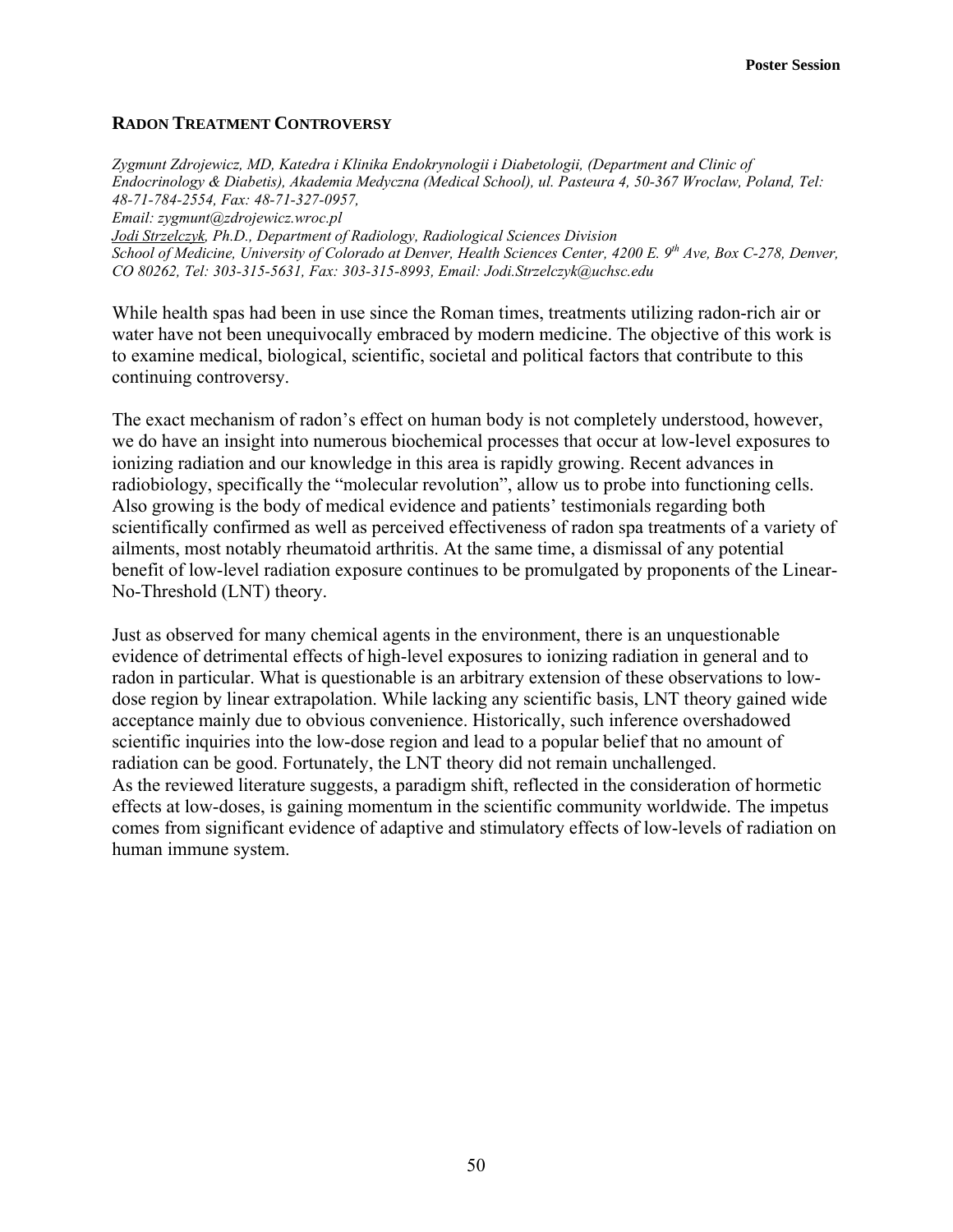# **ADAPTIVE RESPONSE IN PKZ1 MOUSE PROSTATE AFTER EXPOSURE TO VERY LOW DOSES OF X-RADIATION**

*Tanya K. Day, Department of Haematology & Genetic Pathology, Flinders University and Medical Centre, Bedford Park, SA, 5042, Tel: 61 8 82044139, Fax: 61 8 82045450, Email: Tanya.Day@flinders.edu.au Gouxin Zeng, Department of Haematology & Genetic Pathology, Flinders University and Medical Centre, Bedford Park, SA, 5042, Tel: 61 8 82044139, Fax: 61 8 82045450, Email: zeng0011@flinders.edu.au Antony M. Hooker, Department of Haematology & Genetic Pathology, Flinders University and Medical Centre, Bedford Park, SA, 5042, Tel: 61 8 82044139, Fax: 61 8 82045450, Email: Tony.Hooker@flinders.edu.au Madhava Bhat, Department of Medical Physics, Royal Adelaide Hospital, Adelaide, SA, 5000, Tel: 61 8 8222 2458, Fax: 61 8 8222 5170, Email: Mbhat@mail.rah.sa.gov.au Pamela J. Sykes, Department of Haematology & Genetic Pathology, Flinders University and Medical Centre, Bedford Park, SA, 5042, Tel: 61 8 82044379, Fax: 61 8 82045450, Email: pam.sykes@flinders.edu.au* 

An adaptive response is a decrease in biological effect when a small conditioning dose of radiation is given several hours prior to a larger "challenge" dose of radiation. Adaptive responses are important modulators of biological responses to low dose radiation exposure which contradict the linear-no-threshold model. The pKZ1 mouse recombination assay enables detection of chromosomal inversions as a mutation end-point. The pKZ1 assay is the first mutation assay to detect modulation of a mutagenic endpoint after exposure to doses of Xradiation lower than 0.001 Gy, and a non-linear dose response is observed between 1  $\mu$ Gy and 10 mGy (Hooker *et al*, 2004. Radiat. Res. 162:447-52.).

pKZ1 mice were exposed to a priming radiation dose and then to a challenge radiation dose 4 hours later. Three days post-irradiation, prostate tissue was analysed to quantify inversion frequency. We demonstrated that very low (10 mGy, 1 mGy and 10 µGy) doses of X-radiation induced an adaptive response when mice were subsequently challenged with a high dose (1 Gy). These are the lowest doses of X-radiation reported to induce an adaptive response.

We have observed a significant increase in inversion frequency in  $pKZ1$  prostate after exposure to 10 µGy X-radiation, and a significant decrease below endogenous inversion frequency after 1 mGy. Exposure to 1 mGy, either 4 hours before or 4 hours after a dose of 10 µGy, reduced the inversion frequency to a level below the endogenous frequency in prostate. This is the first study where an adaptive response has been observed using such low X-radiation doses, and the first demonstration of an adaptive response after challenge with a lower dose than the priming dose.

These experiments show that an adaptive response is induced even when a lower dose is delivered after a higher dose, suggesting that, at very low doses, the adaptive response is induced independent of the relative magnitude of the priming and challenge doses.